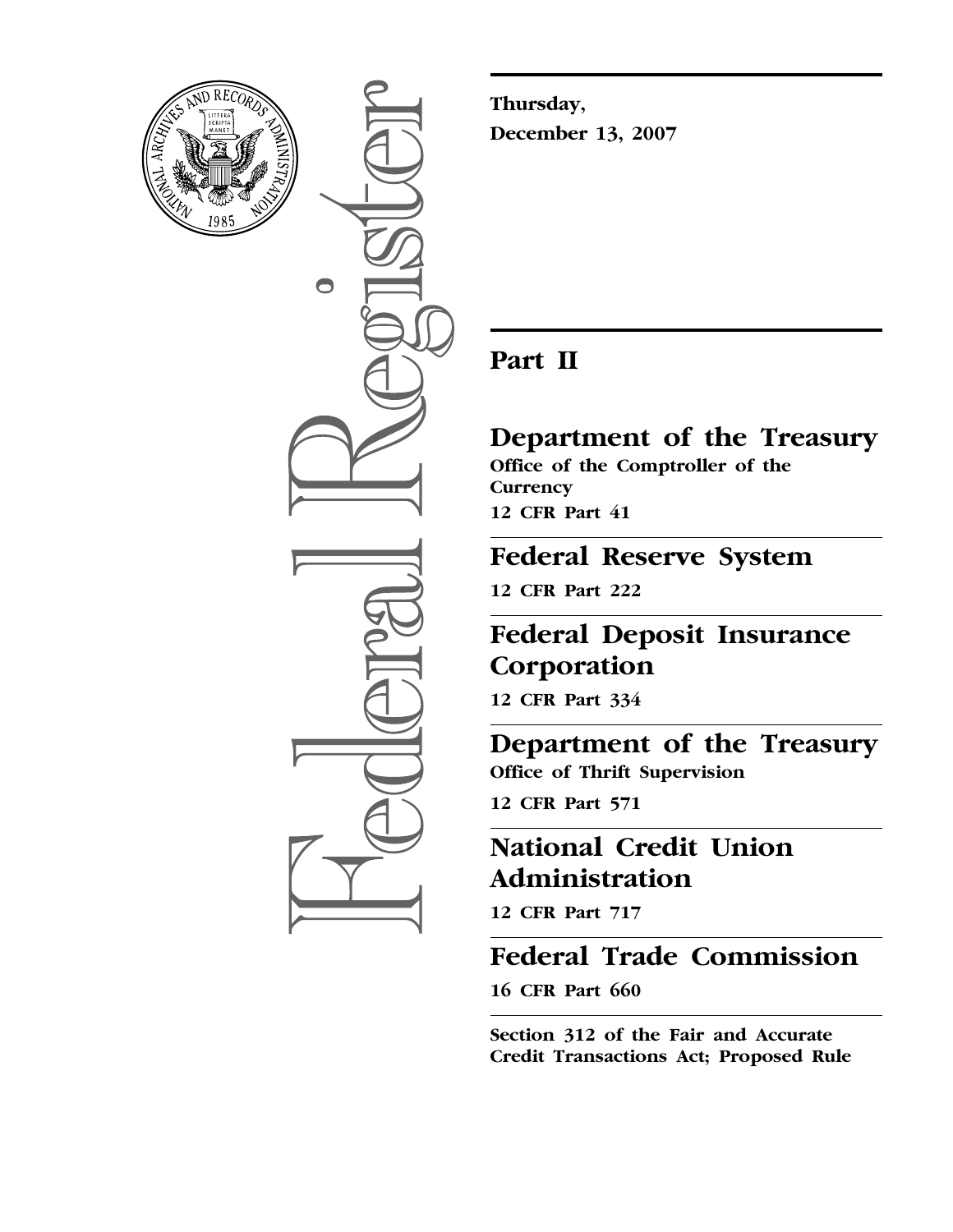#### **DEPARTMENT OF THE TREASURY**

**Office of the Comptroller of the Currency** 

#### **12 CFR Part 41**

**[Docket ID OCC–2007–0019]** 

**RIN 1557–AC89** 

#### **FEDERAL RESERVE SYSTEM**

#### **12 CFR Part 222**

**[Docket No. R–1300]** 

#### **FEDERAL DEPOSIT INSURANCE CORPORATION**

**12 CFR Part 334** 

**RIN 3064–AC99** 

#### **DEPARTMENT OF THE TREASURY**

**Office of Thrift Supervision** 

#### **12 CFR Part 571**

**[Docket No. OTS–2007–0022]** 

#### **RIN 1550–AC01**

#### **NATIONAL CREDIT UNION ADMINISTRATION**

**12 CFR Part 717** 

#### **FEDERAL TRADE COMMISSION**

#### **16 CFR Part 660**

**RIN 3084–AA94** 

**Interagency Notice of Proposed Rulemaking: Procedures To Enhance the Accuracy and Integrity of Information Furnished to Consumer Reporting Agencies Under Section 312 of the Fair and Accurate Credit Transactions Act** 

**AGENCIES:** Office of the Comptroller of the Currency, Treasury (OCC); Board of Governors of the Federal Reserve System (Board); Federal Deposit Insurance Corporation (FDIC); Office of Thrift Supervision, Treasury (OTS); National Credit Union Administration (NCUA); and Federal Trade Commission (FTC).

**ACTION:** Notice of proposed rulemaking.

**SUMMARY:** The OCC, Board, FDIC, OTS, NCUA, and FTC (Agencies) are publishing for comment proposed regulations and guidelines to implement the accuracy and integrity provisions in section 312 of the Fair and Accurate Credit Transactions Act of 2003 (FACT Act).<sup>1</sup> The proposed regulations and

guidelines would implement the requirement that the Agencies issue guidelines for use by furnishers regarding the accuracy and integrity of the information about consumers that they furnish to consumer reporting agencies and prescribe regulations requiring furnishers to establish reasonable policies and procedures for implementing the guidelines. The Agencies also are publishing for comment proposed regulations to implement the direct dispute provisions in section 312. The proposed regulations would implement the requirement that the Agencies issue regulations identifying the circumstances under which a furnisher must reinvestigate disputes about the accuracy of information contained in a consumer report based on a direct request from a consumer. **DATES:** Comments must be submitted by

February 11, 2008.

**ADDRESSES:** Because paper mail in the Washington, DC area and at the Agencies is subject to delay, commenters are encouraged to submit comments by e-mail, if possible. Commenters are also encouraged to use the title ''Procedures to Enhance the Accuracy and Integrity of Information Furnished to Consumer Reporting Agencies'' to facilitate the organization and distribution of the comments. Comments submitted to one or more of the Agencies will be made available to all of the Agencies. Interested parties are invited to submit comments to:

*OCC*: You may submit comments by any of the following methods:

• *Federal eRulemaking Portal— ''Regulations.gov''*: Go to *http:// [www.regulations.gov](http://www.regulations.gov)*, select ''Comptroller of the Currency'' from the agency drop-down menu, then click ''Submit.'' In the ''Docket ID'' column, select ''OCC–2007–0019'' to submit or view public comments and to view supporting and related materials for this notice of proposed rulemaking. The ''User Tips'' link at the top of the Regulations.gov home page provides information on using Regulations.gov, including instructions for submitting or viewing public comments, viewing other supporting and related materials, and viewing the docket after the close of the comment period.

• *Mail:* Office of the Comptroller of the Currency, 250 E Street, SW., Mail Stop 1–5, Washington, DC 20219. • *E-mail:* 

*[regs.comments@occ.treas.gov](mailto:regs.comments@occ.treas.gov)*.

• *Fax:* (202) 874–4448.

• *Hand Delivery/Courier:* 250 E Street, SW., Attn: Public Information Room, Mail Stop 1–5, Washington, DC 20219.

*Instructions*: You must include ''OCC'' as the agency name and ''Docket Number OCC–2007–0019'' in your comment. In general, OCC will enter all comments received into the docket and publish them on *Regulations.gov*  without change, including any business or personal information that you provide such as name and address information, e-mail addresses, or phone numbers. Comments received, including attachments and other supporting materials, are part of the public record and subject to public disclosure. Do not enclose any information in your comment or supporting materials that you consider confidential or inappropriate for public disclosure.

You may review comments and other related materials by any of the following methods:

• *Viewing Comments Electronically:*  Go to *<http://www.regulations.gov>*, select the ''Search for All Documents (Open and Closed for Comment)'' option, select ''Comptroller of the Currency'' from the agency drop-down menu, then click ''Submit.'' In the ''Docket ID'' column, select ''OCC–2007–0019'' to view public comments for this notice of proposed rulemaking.

• *Viewing Comments Personally:* You may personally inspect and photocopy comments at the OCC's Public Information Room, 250 E Street, SW., Washington, DC. You can make an appointment to inspect comments by calling (202) 874–5043.

• *Docket:* You may also view or request available background documents and project summaries using the methods described above.

*Board:* You may submit comments, identified by Docket No. R–1300, by any of the following methods:

• *[Agency Web site: http://](http://www.federalreserve.gov)  www.federalreserve.gov*. Follow the instructions for submitting comments at *[http://www.federalreserve.gov/](http://www.federalreserve.gov/generalinfo/foia/ProposedRegs.cfm)  generalinfo/foia/ProposedRegs.cfm*.

• *[Federal eRulemaking Portal: http://](http://www.regulations.gov)  www.regulations.gov*. Follow the instructions for submitting comments.

• *E-mail:* 

*[regs.comments@federalreserve.gov](mailto:regs.comments@federalreserve.gov)*. Include docket number in the subject line of the message.

• *FAX:* (202) 452–3819 or (202) 452– 3102.

• *Mail:* Jennifer J. Johnson, Secretary, Board of Governors of the Federal Reserve System, 20th Street and Constitution Avenue, NW., Washington, DC 20551.

All public comments are available from the Board's Web site at *[www.federalreserve.gov/generalinfo/](http://www.federalreserve.gov/generalinfo/foia/ProposedRegs.cfm)  foia/ProposedRegs.cfm* as submitted,

<sup>1</sup> Pub. L. 108–159, 117 Stat. 1952 (Dec. 4, 2003).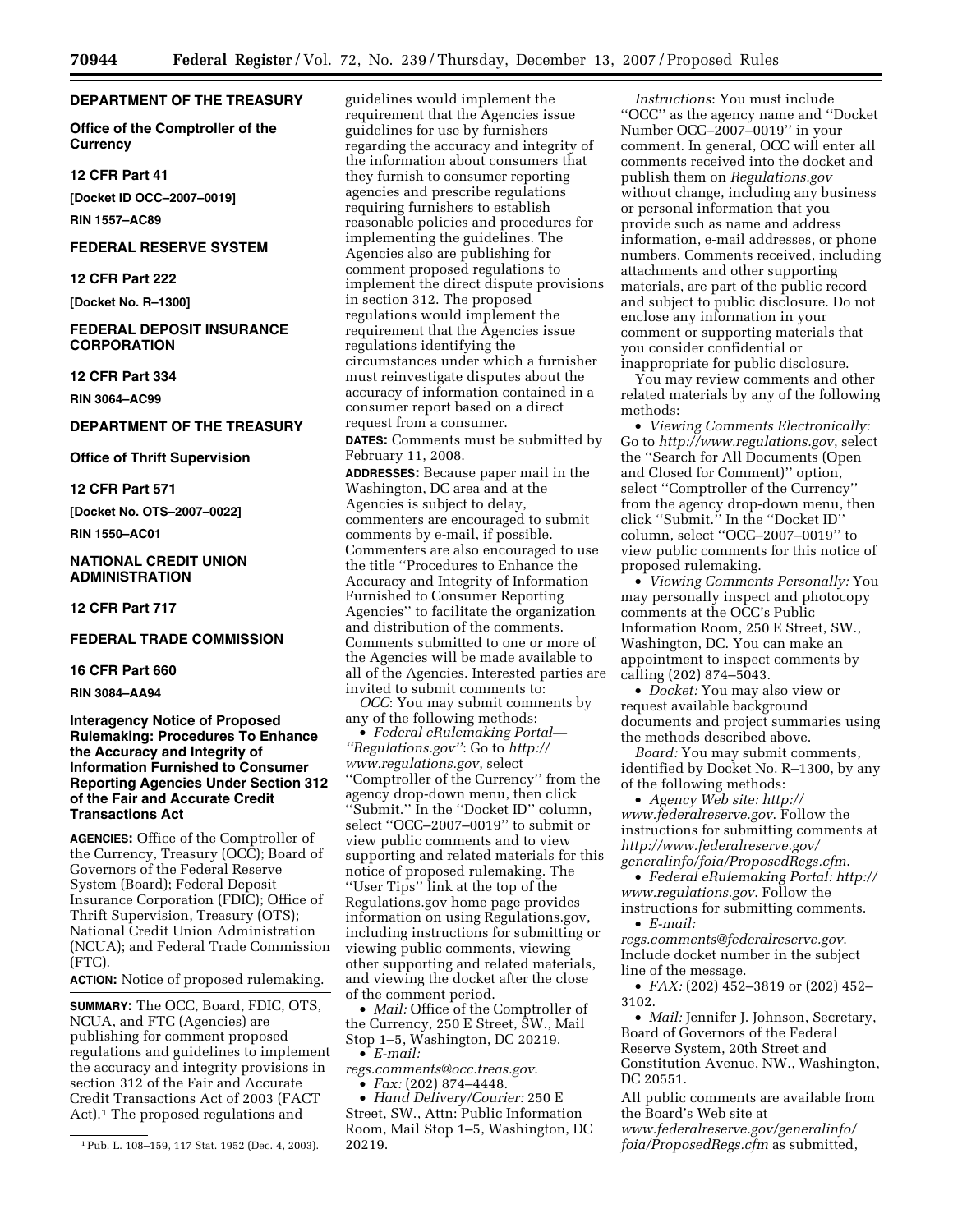unless modified for technical reasons. Accordingly, your comments will not be edited to remove any identifying or contact information. Public comments may also be viewed electronically or in paper in Room MP–500 of the Board's Martin Building (20th and C Streets, NW.) between 9 a.m. and 5 p.m. on weekdays.

*FDIC:* You may submit comments, identified by the RIN for this rulemaking, by any of the following methods:

• *Agency Web site: http:// [www.fdic.gov/regulations/laws/federal/](http://www.fdic.gov/regulations/laws/federal/propose.html)  propose.html*. Follow instructions for submitting comments on the Agency Web site.

• *[Federal eRulemaking Portal: http://](http://www.regulations.gov)  www.regulations.gov*. Follow the instructions for submitting comments.

• *E-Mail: [Comments@FDIC.gov](mailto:Comments@FDIC.gov)*. Include the RIN number in the subject line of the message.

• *Mail:* Robert E. Feldman, Executive Secretary, *Attention*: Comments, Federal Deposit Insurance Corporation, 550 17th Street, NW., Washington, DC 20429.

• *Hand Delivery/Courier*: Guard station at the rear of the 550 17th Street Building (located on F Street) on business days between 7 a.m. and 5 p.m.

*Public Inspection*: All comments received will be posted without change to *[http://www.fdic.gov/regulations/laws/](http://www.fdic.gov/regulations/laws/federal/propose.html)  federal/propose.html*, including any personal information provided. Comments may be inspected and photocopied at the FDIC Public Information Center, Room E–1002, 3501 North Fairfax Drive, Arlington, VA 22226, between 9 a.m. and 5 p.m. (EST) on business days. Paper copies of public comments may be ordered from the Public Information Center by telephone at (877) 275–3342 or (703) 562–2200.

*OTS:* You may submit comments, identified by OTS–2007–0022, by any of the following methods:

• *Federal eRulemaking Portal:* Go to *<http://www.regulations.gov>*, select ''Office of Thrift Supervision'' from the agency drop-down menu, then click submit. Select Docket ID ''OTS–2007– 0022'' to submit or view public comments and to view supporting and related materials for this notice of proposed rulemaking. The ''User Tips'' link at the top of the page provides information on using Regulations.gov, including instructions for submitting or viewing public comments, viewing other supporting and related materials, and viewing the docket after the close of the comment period.

• *Mail:* Regulation Comments, Chief Counsel's Office, Office of Thrift Supervision, 1700 G Street, NW.,

Washington, DC 20552, Attention: OTS– 2007–0022.

• *Fax:* (202) 906–6518.

• *Hand Delivery/Courier:* Guard's Desk, East Lobby Entrance, 1700 G Street, NW., from 9 a.m. to 4 p.m. on business days, Attention: Regulation Comments, Chief Counsel's Office, Attention: OTS–2007–0022.

• *Instructions:* All submissions received must include the agency name and docket number for this rulemaking. All comments received will be entered into the docket and posted on Regulations.gov without change, including any personal information provided. Comments, including attachments and other supporting materials received are part of the public record and subject to public disclosure. Do not enclose any information in your comment or supporting materials that you consider confidential or inappropriate for public disclosure.

• *Viewing Comments Electronically:*  Go to *<http://www.regulations.gov>*, select ''Office of Thrift Supervision'' from the agency drop-down menu, then click ''Submit.'' Select Docket ID ''OTS– 2007–0022'' to view public comments for this notice of proposed rulemaking.

• *Viewing Comments On-Site:* You may inspect comments at the Public Reading Room, 1700 G Street, NW., by appointment. To make an appointment for access, call (202) 906–5922, send an e-mail to *[public.info@ots.treas.gov](mailto:public.info@ots.treas.gov)*, or send a facsimile transmission to (202) 906–6518. (Prior notice identifying the materials you will be requesting will assist us in serving you.) We schedule appointments on business days between 10 a.m. and 4 p.m. In most cases, appointments will be available the next business day following the date we receive a request.

*NCUA:* You may submit comments by any of the following methods (please send comments by one method only):

• *[Federal eRulemaking Portal: http://](http://www.regulations.gov)  www.regulations.gov.* Follow the instructions for submitting comments.

• *NCUA Web Site: http://* 

*www.ncua.gov/ [RegulationsOpinionsLaws/](http://www.ncua.gov/RegulationsOpinionsLaws/proposed_regs/proposed_regs.html)  proposed*\_*regs/proposed*\_*regs.html.*  Follow the instructions for submitting comments.

• *E-mail:* Address to *[regcomments@ncua.gov.](mailto:regcomments@ncua.gov)* Include ''[Your name] Comments on Notice of Proposed Rulemaking Part 717, Procedures to Enhance the Accuracy and Integrity of Information Furnished to Consumer Reporting Agencies under Section 312 of the Fair and Accurate Credit Transactions Act'' in the e-mail subject line.

• *Fax:* (703) 518–6319. Use the subject line described above for e-mail.

• *Mail:* Address to Mary Rupp, Secretary of the Board, National Credit Union Administration, 1775 Duke Street, Alexandria, VA 22314–3428.

• *Hand Delivery/Courier:* Address to Mary Rupp, Secretary of the Board, National Credit Union Administration. Deliver to guard station in the lobby of 1775 Duke Street, Alexandria, VA 22314–3428, on business days between 8 a.m. and 5 p.m.

All public comments are available on the agency's Web site at *http:// www.ncua.gov/* 

*[RegulationsOpinionsLaws/comments](http://www.ncua.gov/RegulationsOpinionsLaws/comments)* as submitted, except as may not be possible for technical reasons. Public comments will not be edited to remove any identifying or contact information. Paper copies of comments may be inspected in NCUA's law library, at 1775 Duke Street, Alexandria, VA 22314, by appointment weekdays between 9 a.m. and 3 p.m. To make an appointment, call (703) 518–6546 or send an e-mail to *[OGCMail@ncua.gov.](mailto:OGCMail@ncua.gov)* 

*FTC:* Comments should refer to ''Procedures to Enhance the Accuracy and Integrity of Information Furnished to Consumer Reporting Agencies under Section 312 of the Fair and Accurate Credit Transactions Act, Project No. R611017,'' and may be submitted by any of the following methods. Comments containing confidential material must be filed in paper form, must be clearly labeled ''Confidential,'' and must comply with Commission Rule 4.9(c).2 • *E-mail: https://* 

*[secure.commentworks.com/ftc-](https://secure.commentworks.com/ftc-FACTAfurnishers)FACTAfurnishers*. To ensure that the Commission considers an electronic comment, you must file it on the Webbased form found at this Web link and follow the instructions on that form.

• *[Federal eRulemaking Portal: http://](http://www.regulations.gov)  www.regulations.gov.* You may visit this Web site to read this request for public comment and to file an electronic comment. The Commission will consider all comments that *regulations.gov* forwards to it.

• *Mail or Hand Delivery:* A comment filed in paper form should refer, both in the text and on the envelope, to the name and project number identified above, and should be mailed or delivered to the following address:

<sup>2</sup> The comment must be accompanied by an explicit request for confidential treatment, including the factual and legal basis for the request, and must identify the specific portions of the comment to be withheld from the public record. The request will be granted or denied by the Commission's General Counsel, consistent with applicable law and the public interest. *See*   $\overrightarrow{Common}$  Commission Rule 4.9(c), 16 CFR 4.9(c).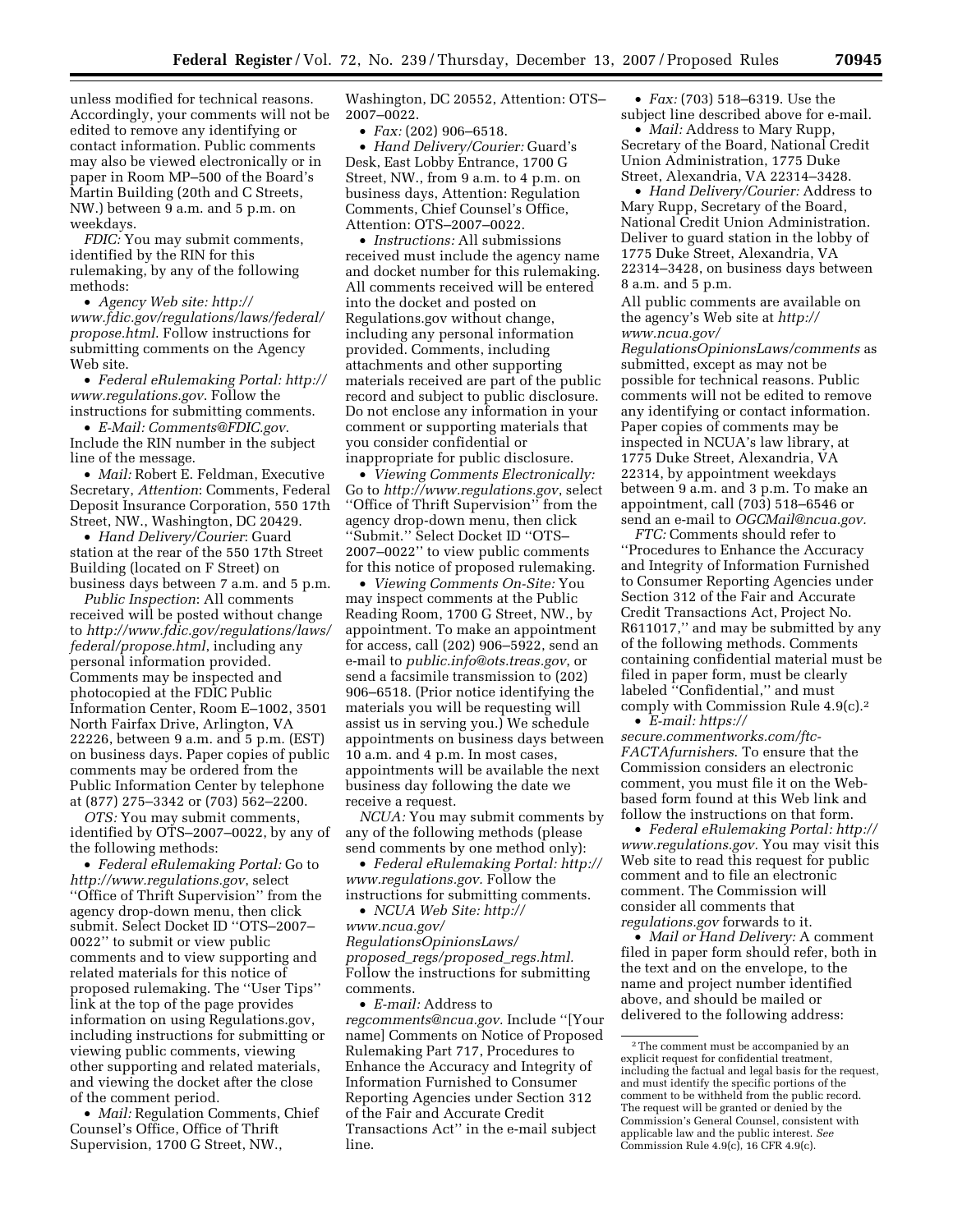Federal Trade Commission/Office of the Secretary, Room 159–H (Annex C), 600 Pennsylvania Avenue, NW., Washington, DC 20580.

The FTC Act and other laws the Commission administers permit the collection of public comments to consider and use in this proceeding as appropriate. All timely and responsive public comments, whether filed in paper or electronic form, will be considered by the Commission, and will be available to the public on the FTC Web site, to the extent practicable, at *[http://www.ftc.gov/os/](http://www.ftc.gov/os/publiccomments.htm)* 

*publiccomments.htm.* As a matter of discretion, the FTC makes every effort to remove home contact information for individuals from the public comments it receives before placing those comments on the FTC Web site. More information, including routine uses permitted by the Privacy Act, may be found in the FTC's privacy policy, at *[http://www.ftc.gov/](http://www.ftc.gov/ftc/privacy.htm)  ftc/privacy.htm.* 

#### **FOR FURTHER INFORMATION CONTACT:**

*OCC:* Stephen Van Meter, Assistant Director, Community and Consumer Law Division, (202) 874–5750; Patrick T. Tierney, Senior Attorney, Legislative and Regulatory Activities Division, (202) 874–5090; or Paul Utterback, National Bank Examiner, Compliance Policy, (202) 874–4428, Office of the Comptroller of the Currency, 250 E Street, SW., Washington, DC 20219.

*Board:* David A. Stein, Counsel, Amy E. Burke, Attorney, or Jelena McWilliams, Attorney, Division of Consumer and Community Affairs, (202) 452–3667 or (202) 452–2412; or Anne B. Zorc, Senior Attorney, (202) 452–3876, or Kara L. Handzlik, Attorney, (202) 452–3852, Legal Division, Board of Governors of the Federal Reserve System, 20th and C Streets, NW., Washington, DC 20551.

*FDIC:* David P. Lafleur, Policy Analyst, (202) 898–6569, or John Jackwood, Senior Policy Analyst, (202) 898–3991, Division of Supervision and Consumer Protection; Richard M. Schwartz, Counsel, (202) 898–7424, or Richard B. Foley, Counsel, (202) 898– 3784, Legal Division; 550 17th St., NW., Washington, DC 20429.

*OTS:* Suzanne McQueen, Consumer Regulations Analyst, Compliance and Consumer Protection Division, (202) 906–6459; or Richard Bennett, Senior Compliance Counsel, Regulations and Legislation Division, (202) 906–7409, at 1700 G Street, NW., Washington, DC 20552.

*NCUA:* Linda Dent or Regina Metz, Attorneys, Office of General Counsel, phone (703) 518–6540 or fax (703) 518– 6569, National Credit Union

Administration, 1775 Duke Street, Alexandria, VA 22314.

*FTC:* Clarke W. Brinckerhoff and Pavneet Singh, Attorneys, (202) 326– 2252, Bureau of Consumer Protection, Federal Trade Commission, 600 Pennsylvania Avenue, NW., Washington, DC 20580. **SUPPLEMENTARY INFORMATION:** 

#### **I. Introduction**

The Fair Credit Reporting Act (FCRA), which was enacted in 1970, sets standards for the collection, communication, and use of information bearing on a consumer's creditworthiness, credit standing, credit capacity, character, general reputation, personal characteristics, or mode of living.3 In 1996, the Consumer Credit Reporting Reform Act extensively amended the FCRA.4 The FACT Act further amended the FCRA for various purposes, including to increase the accuracy of consumer reports.

Section 623 of the FCRA describes the responsibilities of persons that furnish information about consumers (furnishers) to consumer reporting agencies (CRAs).5 Section 312 of the FACT Act amended section 623 by requiring the Agencies to issue guidelines for use by furnishers regarding the accuracy and integrity of the information about consumers that they furnish to consumer reporting agencies and to prescribe regulations requiring furnishers to establish reasonable policies and procedures for implementing the guidelines (referred to in this proposal as the accuracy and integrity regulations and guidelines). Section 312 also requires the Agencies to issue regulations identifying the circumstances under which a furnisher must reinvestigate disputes concerning the accuracy of information provided by a furnisher to a CRA and contained in a consumer report based on a direct request from a consumer (referred to in this proposal as the direct dispute regulations). The Agencies are proposing to adopt accuracy and integrity regulations and guidelines and direct dispute regulations to satisfy the requirements of section 312.6

#### **II. Statutory Requirements**

*Accuracy and Integrity Regulations and Guidelines* 

As added by section 312 of the FACT Act, section 623(e)(1)(A) of the FCRA requires the Agencies to establish and maintain guidelines for use by each furnisher ''regarding the accuracy and integrity of the information relating to consumers'' that the furnisher provides to CRAs. In developing the guidelines, section 623(e)(3) directs the Agencies to:

• Identify patterns, practices, and specific forms of activity that can compromise the accuracy and integrity of information furnished to CRAs;

• Review the methods (including technological means) used to furnish information relating to consumers to CRAs;

• Determine whether furnishers maintain and enforce policies to assure the accuracy and integrity of information furnished to CRAs; and

• Examine the policies and processes employed by furnishers to conduct reinvestigations and correct inaccurate information relating to consumers that has been furnished to CRAs. The Agencies also are required to update the guidelines as often as necessary.

Section 623(e)(1)(B) of the FCRA requires the Agencies to prescribe regulations requiring furnishers to ''establish reasonable policies and procedures for implementing the guidelines'' established pursuant to section  $623(e)(1)(A)$ . Section  $623(e)(2)$  of the FCRA provides that the Agencies must consult and coordinate with one another so that, to the extent possible, the regulations prescribed by each Agency are consistent and comparable with the regulations prescribed by each of the other Agencies.

#### *Direct Disputes*

As amended by section 312 of the FACT Act, section 623(a)(8) of the FCRA directs the Agencies jointly to prescribe regulations that identify the circumstances under which a furnisher is required to reinvestigate a dispute concerning the accuracy of information contained in a consumer report on the consumer, based on a direct request by the consumer. In prescribing the direct dispute regulations, section 623(a)(8) directs the Agencies to weigh the following specific factors:

• The benefits to consumers and the costs to furnishers and the credit reporting system;

<sup>3 15</sup> U.S.C. 1681–1681x.

<sup>4</sup> Pub. L. 104–208, 110 Stat. 3009 (Sept. 20, 1996).

<sup>5</sup> Section 623 is codified at 15 U.S.C. 1681s–2. 6 The FACT Act also directs the FTC to ''conduct an ongoing study of the accuracy and completeness of information contained in consumer reports prepared or maintained by consumer reporting agencies and methods for improving the accuracy and completeness of such information.'' *See* section 319 of the FACT Act. The FTC submitted its first interim report to Congress on this study on December 9, 2004, *[http://www.ftc.gov/reports/facta/](http://www.ftc.gov/reports/facta/041209factarpt.pdf)  041209factarpt.pdf* (last visited Oct. 4, 2007). The FTC submitted its second interim report to Congress

in December 2006, *[http://www.ftc.gov/reports/](http://www.ftc.gov/reports/FACTACT/FACT_Act_Report_2006.pdf)  FACTACT/FACT*\_*Act*\_*Report*\_*2006.pdf* (last visited Oct. 4, 2007).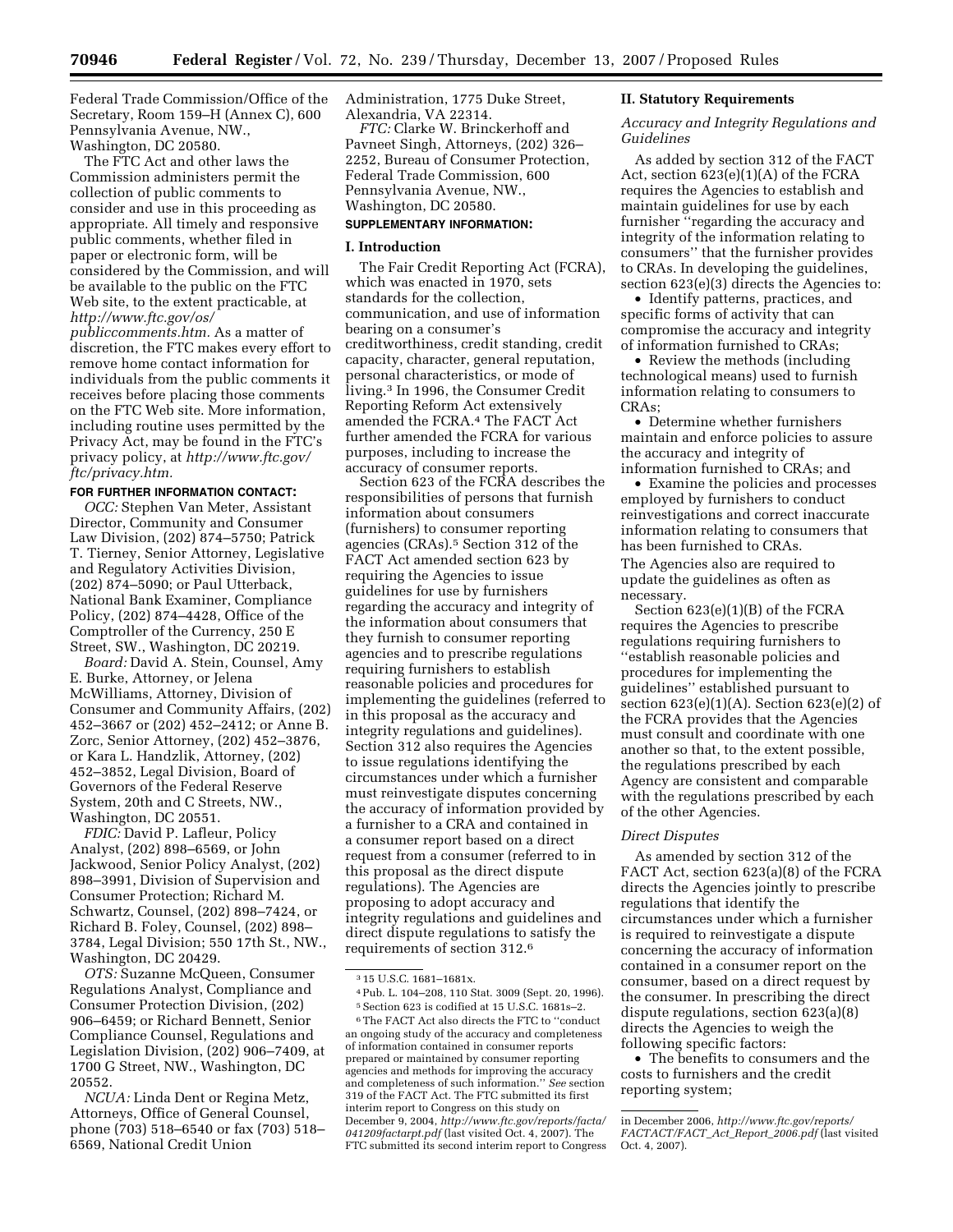• The impact on the overall accuracy and integrity of consumer reports of any direct dispute requirements;

• Whether direct contact by the consumer with the furnisher would likely result in the most expeditious resolution of any dispute; and

• The potential impact on the credit reporting process if credit repair organizations are able to circumvent the provisions in subparagraph G of section 623(a)(8), which generally states that the direct dispute rules shall not apply when credit repair organizations provide notices of dispute on behalf of consumers.

#### **III. The Agencies' Consideration of the Statutory Accuracy and Integrity Criteria and Direct Dispute Factors**

#### *The Agencies' Advance Notice of Proposed Rulemaking*

In order to obtain information pertaining to the criteria that Congress directed the Agencies to consider in developing the accuracy and integrity guidelines and the factors that Congress directed the Agencies to weigh in prescribing the direct dispute regulations, the Agencies issued an advance notice of proposed rulemaking (ANPR) in March 2006.7 The ANPR contained detailed requests for comment on ten issues related to the statutory criteria governing the development of the accuracy and integrity guidelines, and on eight issues related to the statutory factors that the Agencies must weigh when promulgating the direct dispute regulations. The Agencies also specifically requested comment on how the issues presented by the ANPR might differ depending on the type of furnisher, the types of information furnished, the frequency with which a furnisher reports information about consumers to CRAs, or the type of CRA that receives the furnished information.

The Agencies received a total of 197 comments. Commenters included depository institutions, other financial services companies, trade associations, a CRA, a credit score service provider, a mortgage company, consumer groups, and individual consumers. Key issues identified and comments received on the accuracy and integrity criteria and on the direct dispute factors are summarized separately in the next two sections.

#### *Comments Pertaining to Accuracy and Integrity Regulations and Guidelines*

*Burden of accuracy and integrity regulations and guidelines.* A consistent

theme among industry commenters on the ANPR was that the proposed guidelines and regulations should be sensitive to the voluntary nature of the reporting of information about consumers by furnishers to CRAs and not create undue burdens on furnishers that would discourage reporting. These commenters asserted that imposing burden on furnishers may result in furnishers reporting less information than they do presently or ceasing to report at all, thereby decreasing the effectiveness of the current credit reporting system for both consumers and industry.

*Types of errors, omissions, or other problems that may impair the accuracy and integrity of furnished information.*  Many commenters detailed the types of errors that may impair the accuracy of information furnished to CRAs. Industry commenters, consumer groups, and individuals stated that some furnishers do not report consumers' positive payment histories, a practice that can lead to lower credit scores than consumers may merit. Similarly, commenters also noted that some furnishers do not report credit limits, which may likewise lead to lower credit scores. Consumer groups reported that sales of consumer accounts to collection agencies also result in accounts being ''re-aged,'' meaning that a debt receives a new origination date when the collection account is opened, resulting in the debt being included on a consumer's credit file longer than legally permissible. In addition, a number of industry commenters mentioned that data entry errors by furnishers and different data processing procedures by the CRAs can result in ''mixed files''—files that include information from two or more consumers. Commenters noted that furnishing inaccurate information can adversely affect consumer credit scores and result in higher costs of credit for some consumers and increased credit risk for lenders.

*Patterns, practices, and specific forms of activity that can compromise the accuracy and integrity of furnished information.* Industry commenters and consumer groups stated that a number of furnishers do not use the industry standard format for reporting information about consumers to CRAs, which results in the reporting of inaccurate information. In addition, industry and consumer groups mentioned that sales of debt to collection agencies or to other creditors results in inaccurate information reported to the CRAs (*e.g.*, duplicative reporting of accounts and re-aged accounts). Consumer groups and a trade

association noted problems with inaccurate bankruptcy information being reported—some furnishers continue to report a debt as not included in bankruptcy, fail to record a debt as discharged, or continue to show a balance owed after bankruptcy discharge. Several industry commenters stated that some furnishers do not provide data to CRAs in a timely manner, which may result in delinquent debtors appearing as current on their loans.

*Business, economic, or other reasons for the patterns, practices, and specific forms of activity that can compromise the accuracy and integrity of furnished information.* A few consumer groups and trade associations indicated that some creditors omit good payment history or credit limit information in order to protect their proprietary underwriting systems and prevent competitors from soliciting business from their customers. Some commenters also asserted that collection agencies have little economic incentive to report updated or accurate information because they typically do not use consumer report information to determine credit risk.

*Recommendations and descriptions of policies and procedures that a furnisher should implement and maintain to identify, prevent, or mitigate patterns, practices, and specific forms of activity that can compromise the accuracy and integrity of information furnished to a CRA.* Some individual and industry commenters recommended that furnishers report all consumer account information to CRAs and not omit information. Consumer groups and some industry commenters recommended that furnishers should report using the Metro 2 format—a standard reporting format created by the credit reporting industry—or a similar standardized format. Some depository institutions and trade associations suggested that the accuracy and integrity guidelines should be flexible and take into consideration the diversity of furnishers with regard to size and business complexity.

*Methods (including technological means) used to furnish information about consumers to CRAs.* Industry commenters stated that most furnishers are reporting to the three nationwide CRAs electronically using the Metro 2 format, although some furnishers transmit information via magnetic tape, disks, or paper. Some trade associations commented that errors can be introduced into a consumer's credit file when a CRA translates the furnisher's raw data into the CRA's database.

<sup>7 71</sup> FR 14,419 (March 22, 2006).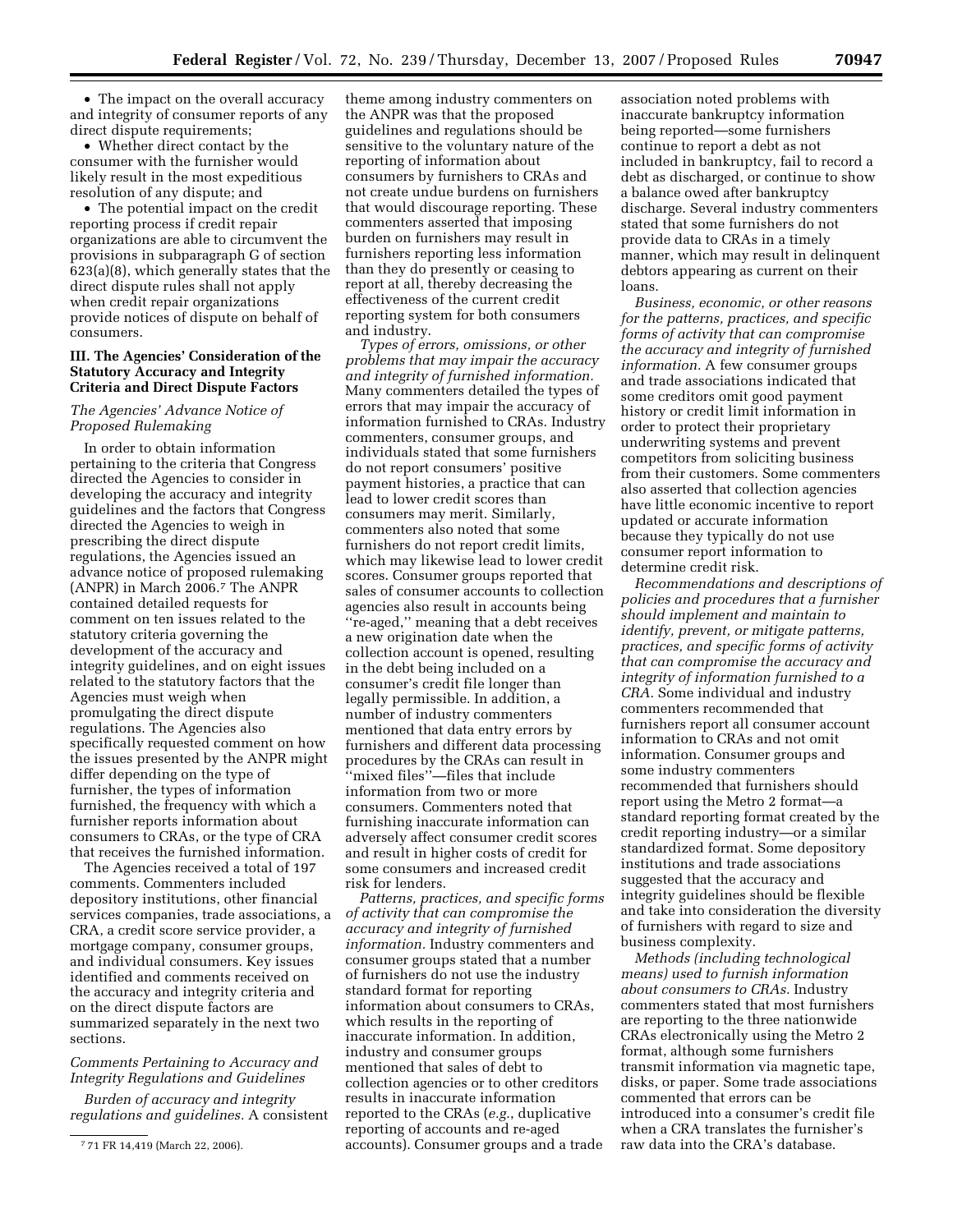*Maintenance and enforcement of policies and procedures to ensure the accuracy and integrity of information furnished to CRAs.* Industry commenters stated that, in general, furnishers have policies and procedures in place to ensure the accuracy of information and perform internal audits to verify accuracy. Industry commenters also stated that furnishers have a business incentive to maintain and report accurate information in order to maintain good customer relations.

*Methods (including any technological means) that a furnisher should use to ensure the accuracy and integrity of information about consumers furnished to CRAs.* Industry commenters suggested that furnishers should use internal reports to verify the accuracy of information transmitted to the CRAs. Consumer groups recommended that furnishers take appropriate steps to ensure that they report bankruptcy discharge information accurately.

*Descriptions of policies, procedures, and processes used by furnishers to conduct reinvestigations and to correct inaccurately furnished information and recommendations that furnishers should adopt.* Industry commenters indicated that most furnishers use an electronic automated system (e-OSCAR) for receiving and transmitting consumer dispute information from and to the three nationwide CRAs. Although each furnisher has its own procedures for investigating disputes, furnishers generally review the information provided by the CRA and compare it to the information in the consumer's file at the furnisher. A few industry commenters stated that using the e-OSCAR system to conduct reinvestigations is adequate. One trade association stated that furnishers should establish better reinvestigation procedures and provide staff training for processing credit disputes.

Consumer groups commented that furnishers' reinvestigation procedures are inadequate in that they only verify that the reported information is consistent with the furnishers' records, not the underlying accuracy of such information. Consumer groups recommended that furnishers should perform in-depth investigations beyond verifying that information reported to CRAs matches furnishers' records, including contacting consumers to obtain additional information, if necessary. Consumer groups also noted that CRAs do not provide furnishers with documentation provided by consumers to support their claims.

*Description of the policies and procedures of CRAs for ensuring the accuracy and integrity of furnished* 

*information and whether and to what extent those policies, procedures, or other requirements address particular problems that may affect information accuracy and integrity.* A few industry commenters noted that CRAs have implemented policies to ensure the accuracy of information that they receive from furnishers. One industry commenter asserted that once CRAs incorporate data into their databases, furnishers do not know how CRAs actually apply the data to consumer credit files or whether the data is applied to the correct consumers.

#### *Comments Pertaining to Direct Dispute Regulations*

*Circumstances under which a furnisher should be required to investigate a dispute.* Industry commenters indicated that furnishers generally are voluntarily investigating disputes that are directly submitted to them using a process that is similar to the one furnishers use to investigate disputes that CRAs forward to the furnishers. Industry commenters, however, also stated that investigations of direct disputes should be required only in instances of fraud or identity theft that can be documented by the consumer, or where the consumer has provided a written detailed dispute to the furnisher. Other industry commenters believe that investigations of direct disputes should only be required if the consumer has already disputed the item with the CRA and received a response. Consumer groups favored a broad application of the direct dispute rule, noting that many furnishers already have an obligation to investigate other types of disputes for major product categories under other laws, such as the Truth in Lending Act, Real Estate Settlement Procedures Act, and Electronic Fund Transfer Act. Some individuals commented that furnishers should always be required to reinvestigate a consumer's account upon the consumer's request.

*Benefits or costs to consumers that may result from a direct dispute right.*  Consumer groups commented that consumers would benefit from direct disputes because the dispute requirement would eliminate the problem of CRAs not forwarding disputes and supporting documentation to furnishers and would provide furnishers with necessary documentation to investigate errors or fraud. One individual noted that consumers would benefit by being able to deal with one entity, the furnisher, rather than the three nationwide CRAs. Some industry commenters noted that consumers would benefit from direct

disputes in complex cases or where the consumer needs to provide the furnisher with supporting documentation.

*Benefits to furnishers, consumer reporting agencies, or the credit reporting system that may result if furnishers are required to investigate direct disputes.* Consumer groups stated that direct disputes will result in a more accurate credit reporting system and would afford industry the opportunity to standardize the dispute resolution process. A few industry commenters stated that direct disputes would yield faster dispute resolution for consumers. Some industry commenters mentioned that direct disputes may be beneficial for providing to furnishers additional documentation for complex disputes, noting that such information may not be forwarded by CRAs.

*Costs to furnishers, consumer reporting agencies, or the credit reporting system of implementing a direct dispute requirement.* Industry commenters believed that a direct dispute requirement would impose significant costs on furnishers resulting from an expected increase in the number of direct disputes. One depository institution reported that the costs of resolving a direct dispute are related to whether the disputed information contains derogatory information and the nature of the consumer's dispute. Some industry commenters noted that reviewing consumers' lengthy payment histories can be costly. One industry commenter noted that a direct dispute requirement would shift costs from CRAs to furnishers.

One consumer group commented that start-up costs should not be burdensome as many furnishers already have direct dispute responsibilities for their major products (such as credit cards). This commenter asserted that the cost for processing a direct dispute ranges from \$25 to \$200, and that this cost is exceeded by the harms to consumers who are adversely affected due to reporting errors.

*Impact on the overall accuracy and integrity of consumer reports if furnishers are required to investigate direct disputes.* Some industry commenters stated that they expect an adverse impact on overall accuracy and integrity of consumer reports as a result of an increase in duplicate disputes and costs, decreased efficiency in processing disputes, and the likelihood that some furnishers would stop reporting or report less information than they currently do.

*Whether direct contact by the consumer with the furnisher would likely result in the most expeditious*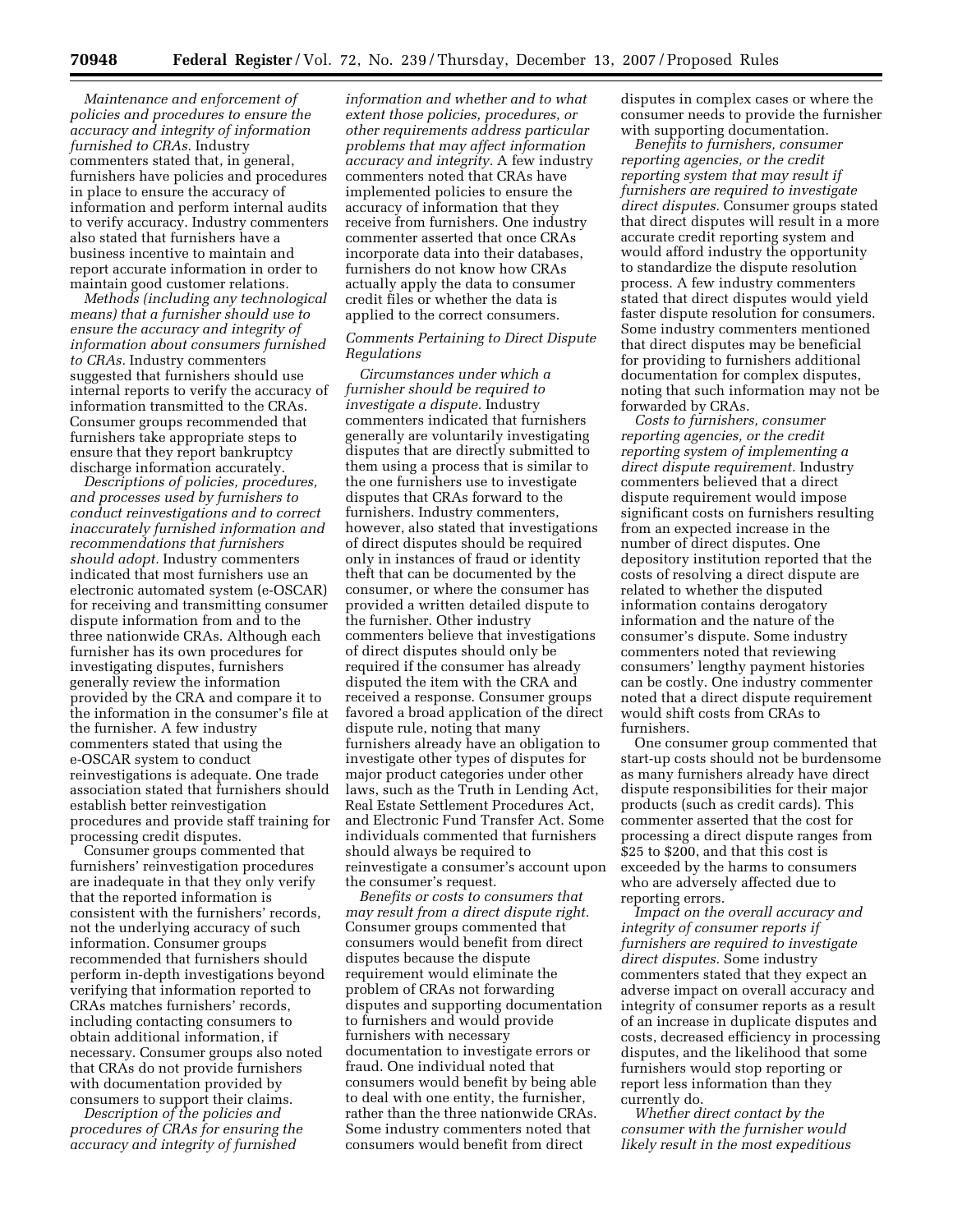*resolution of a dispute.* Industry commenters generally believed that direct contact by the consumer is most appropriate in instances of fraud, identity theft, or where detailed information is needed in order to resolve the consumer dispute. Some industry commenters also stated that direct contact by the consumer would not be appropriate where the error lies with the CRA or an aggregator rather than with the furnisher.

*Potential impact on the credit reporting process if credit repair organizations are able to circumvent the FCRA's prohibition of their submission of direct disputes.* Consumer groups and an individual commented that attorneys should be permitted to assist consumers with disputes and not be considered credit repair organizations. Industry commenters predicted an increase in costs resulting from a significant increase in the number of direct disputes that would be filed by credit repair organizations, which, these commenters contended, are often deliberately vague or overbroad.

Additional, specific comments are mentioned, as appropriate, in the section-by-section analysis.

The Agencies have carefully considered the comments received in response to the ANPR in developing the proposed accuracy and integrity regulations and guidelines and the proposed direct dispute regulations. The Agencies also reviewed a number of studies that have identified potential issues that may affect the accuracy of consumer report information. These studies indicate that consumer report accuracy may be affected by the presence of stale account information, the practice of furnishing only negative information about an account, inaccurate or incomplete public record data, inaccurate or incomplete collection account data, and unreported credit limits.<sup>8</sup>

*121702CFA*\_*NCRA*\_*Credit*\_*Score*\_*Report*\_*Final.pdf*  (last visited Oct. 4, 2007); Federal Trade Commission and Board of Governors of the Federal Reserve System, *Report to Congress on the Fair Credit Reporting Act Dispute Process* (Aug. 2006).

#### **IV. Section-by-Section Analysis 9**

The following describes the three components of this rulemaking: the proposed accuracy and integrity regulations, the proposed accuracy and integrity guidelines, and the proposed direct dispute regulations.

#### *Proposed Accuracy and Integrity Regulations*

#### Section \_.40 Scope

Section \_.40 sets forth the scope of each Agency's proposed regulations requiring furnishers to establish reasonable policies and procedures for implementing the accuracy and integrity guidelines. Each of the Agencies has tailored this section to describe those entities to which this subpart applies. The FDIC requests comment on whether it would be useful to include a crossreference in its proposed regulation to the definition of ''subsidiary'' in the Federal Deposit Insurance Act.10

#### Section \_.41 Definitions.

*Two approaches to defining the terms ''accuracy'' and ''integrity.''* 

Section 623(e) of the FCRA requires the Agencies to establish and maintain guidelines for use by furnishers regarding the accuracy and integrity of the information about consumers that they furnish to CRAs. The statute does not define the terms ''accuracy'' or ''integrity.''

Consumer group and industry commenters on the ANPR provided suggestions for defining the terms ''accuracy'' and ''integrity.'' Consumer groups proposed that the Agencies define the term ''accuracy'' to mean ''conformity to fact,'' rather than conformity to data records. They said that an accuracy standard should rely not only upon a furnisher's data records, but also upon original documents such as credit agreements. Some consumer groups also said that information should not be considered ''accurate'' if it is overly general, incomplete, out-of-date,

or misleading. Consumer groups also proposed that the Agencies make clear that information lacks ''integrity'' if it is technically accurate, but misleads users of consumer reports because it does not include critical information.

Industry commenters, citing the legislative history of the FACT Act, suggested that the term ''integrity'' does not mean completeness, but rather, that the information a furnisher provides to a CRA is factually correct.

In the Agencies' view, neither the text nor the legislative history of the FACT Act resolves how the terms ''accuracy'' and ''integrity'' should be defined. Although the terms used in section 623(e) differ from terms used in other provisions of the FCRA,<sup>11</sup> the text of section 623(e) provides no direction to the Agencies about the meaning or significance of that difference.<sup>12</sup> The Agencies have reviewed the legislative history, and note that the Congressional Record includes post-enrollment statements regarding section 623(e) made by the Chairman of the House Financial Services Committee and by the Ranking Member of the Senate Committee on Banking, Housing and Urban Affairs.<sup>13</sup> Those statements,

 $^{12}\overline{\mathrm{E}}$  arlier versions of the legislation that became the FACT Act required the agencies to prescribe regulations and guidelines regarding the ''accuracy and completeness'' of information relating to consumers. This language also was contained in the bill passed by the Senate and referred to the Conference Committee. However, the bill reported by the Conference Committee used the phrase ''accuracy and integrity.'' *Compare* 149 Cong. Rec. S13990 (Nov. 5, 2003) (bill as passed by the Senate) *with* 149 Cong. Rec. H12198 (Nov. 21, 2003) (bill as reported by the Conference Committee).

13 *See* 149 Cong. Rec. E2512, E2516 (Nov. 4, 2003) (extension of remarks of Chairman Michael Oxley, entered into the Congressional Record on Dec. 9, 2003) ('' '[a]ccuracy and integrity' was selected [by the Congress] as the relevant standard rather than 'accuracy and completeness' as used in Sections 313 and 319 [of the FACT Act], to focus on the quality of the information furnished rather than the completeness of the information furnished.''); 149 Cong. Rec. S15806–02 (Nov. 24, 2003) (statement of Ranking Member Paul Sarbanes) ('' '[A]ccuracy' relates to whether the information that is provided by data furnishers to credit reporting agencies is factually correct. The term 'integrity' relates to whether all relevant information that is used to assess credit risk and to grant credit is accurately provided. Integrity of information is not achieved when furnishers do not fully provide data that, by its absence, could have a positive or negative effect on a consumer's credit score, or on his or her ability to obtain credit under the most favorable terms for which he or she qualifies.'').

<sup>8</sup> *See* Robert B. Avery, Raphael W. Bostic, Paul S. Calem & Glenn B. Canner, *An Overview of Consumer Data and Credit Reporting*, Federal Reserve Bulletin, vol. 89, at 47–73 (Feb. 2003); Robert B. Avery, Paul S. Calem, Glenn B. Canner & Shannon C. Mok, *Credit Report Accuracy and Access to Credit*, Federal Reserve Bulletin, vol. 90, at 297–322 (Summer 2004); Consumer Federation of America & National Credit Reporting Association, *Credit Score Accuracy and Implications for Consumers* (Dec. 17, 2002), *http:// [www.consumerfed.org/pdfs/](http://www.consumerfed.org/pdfs/121702CFA_NCRA_Credit_Score_Report_Final.pdf)* 

<sup>9</sup> The OCC, Board, FDIC, OTS and NCUA would place the proposed regulations and guidelines implementing section 312 in the part of their regulations that implement the FCRA—12 CFR parts 41, 222, 334, 571, and 717, respectively. For ease of reference, the discussion in the Supplementary Information section uses the shared numerical suffix of each of these agency's regulations. The FTC also would place the proposed regulations and guidelines in the part of its regulations implementing the FCRA, specifically 16 CFR part 660. However, the FTC uses different numerical suffixes that equate to the numerical suffixes discussed in the Supplementary Information section as follows: Suffix .40 = FTC  $\text{suffix 1, suffix 41} = \text{FTC suffix 2, suffix 42} = \text{FTC}$ suffix .3, and suffix .43 = FTC suffix .4. In addition, Appendix E referenced in the Supplementary Information section is the FTC's Appendix A. 10 *See* 12 U.S.C. 1813(w)(4).

<sup>11</sup> *See* FCRA section 623(b)(1), 15 U.S.C. 1681s– 2(b)(1) (requiring entities that furnish information to CRAs to conduct investigations in response to complaints regarding the ''completeness or accuracy'' of furnished information); sections FCRA 623(a)(2)(A)–(B), 15 U.S.C. 1681s–2(a)(2)(A)–(B) (requiring furnishers to correct and update information that the furnisher determines is ''not complete or accurate'' and to refrain from refurnishing information that remains ''not complete or accurate'').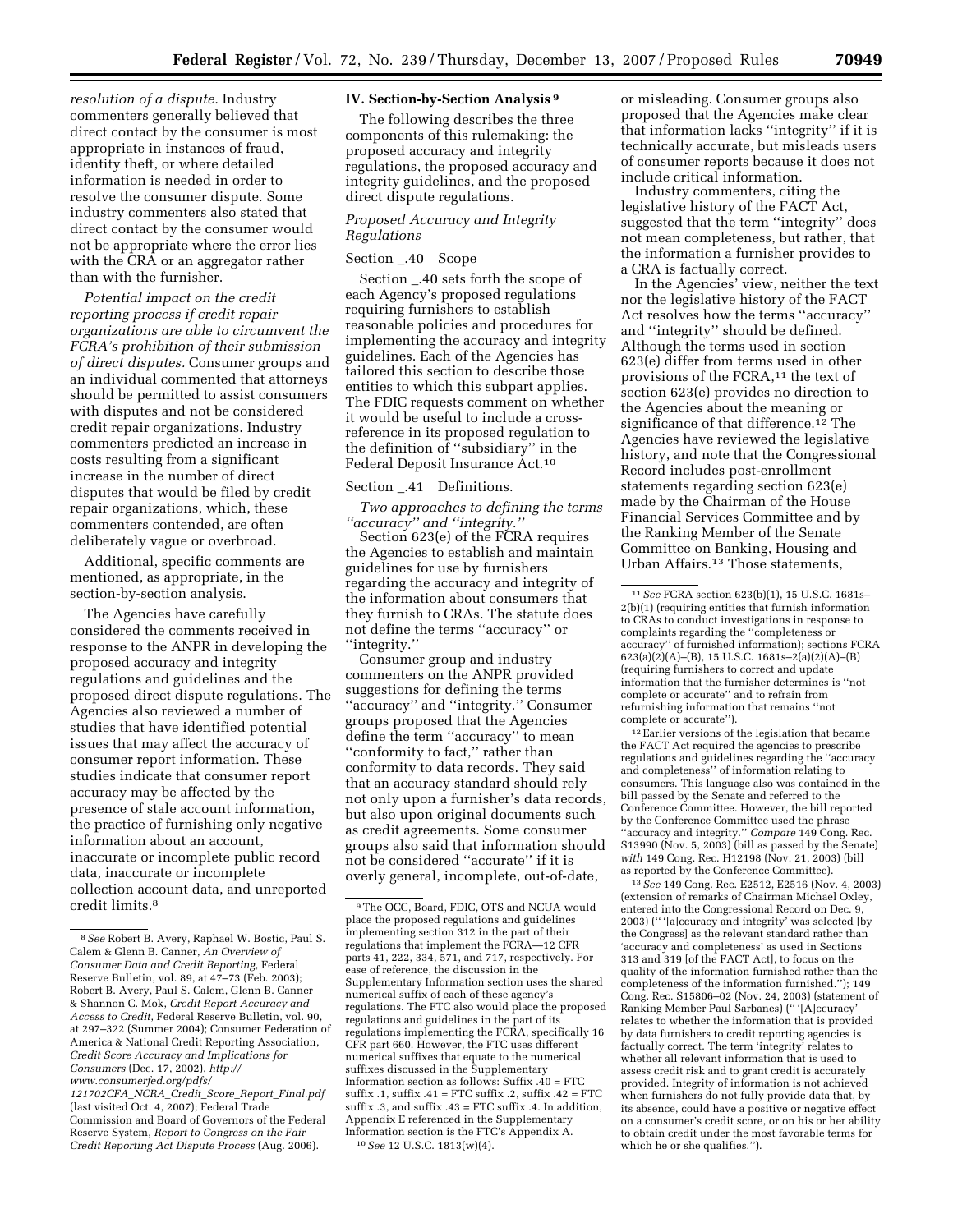however, provide different views on the meaning of the terms.

In light of these considerations, the Agencies are proposing for comment two alternative approaches to defining the terms ''accuracy'' and ''integrity'' in the text of the regulations and guidelines. Although the definition of ''accuracy'' is the same under both alternatives, the two approaches differ in terms of both the substance of the definition of ''integrity'' and the placement of the definitions. Accordingly, the Agencies request comment on which definition of ''integrity'' should be adopted in the final rule, and on whether the definitions of ''accuracy'' and ''integrity'' should be placed in the regulations or in the guidelines.

#### *A. Regulatory Definition Approach*

Under the first approach, the Agencies would provide specific definitions for the terms ''accuracy'' and ''integrity'' in the regulations. This approach, labeled ''Regulatory Definition Approach,'' appears at §§ \_.41(a) and \_.41(b) in the text of the proposed regulations. Under proposed § \_.41(a), the term ''accuracy'' means that any information that a furnisher provides to a CRA about an account or other relationship with the consumer reflects without error the terms of and liability for the account or other relationship and the consumer's performance or other conduct with respect to the account or other relationship. This proposed definition of ''accuracy'' is intended to require that furnishers have reasonable procedures in place to ensure that the information they provide to CRAs is factually correct. The Agencies solicit comment on whether the definition of accuracy should specifically provide that accuracy includes updating information as necessary to ensure that information furnished is current.

Under proposed § \_.41(b), the term ''integrity'' means that any information that a furnisher provides to a CRA about an account or other relationship with the consumer does not omit any term, such as a credit limit or opening date, of that account or other relationship, the absence of which can reasonably be expected to contribute to an incorrect evaluation by a user of a consumer report of a consumer's creditworthiness, credit standing, credit capacity, character, general reputation, personal characteristics, or mode of living. Thus, the Regulatory Definition Approach provides that information furnished to a CRA may be technically ''accurate'' yet lack ''integrity'' because it presents a misleading picture of the consumer's

creditworthiness by omitting critical information, such as a credit limit on a revolving credit account.14

Under the Regulatory Definition Approach—and as described in further detail in the section-by-section analysis of the guidelines—the Agencies would include in the guidelines six objectives that a furnisher's policies and procedures should be designed to achieve. The six objectives seek to ensure that: Information is furnished accurately; information is furnished with integrity; the furnisher conducts reasonable investigations of consumer disputes about the accuracy or integrity of information in consumer reports and takes appropriate actions based on the outcome of such investigations; information is reported in a form and manner designed to minimize the likelihood that it will be erroneously reflected in the consumer's report; information furnished is substantiated by the furnisher's records; and the furnisher updates information it furnishes as necessary to reflect the current status of the consumer's account or other relationship. The first two of these objectives would reflect the regulatory definitions of ''accuracy'' and ''integrity.''

Thus, under the Regulatory Definition Approach, the guidelines would provide that a furnisher should have written policies and procedures reasonably designed to ensure that the information it furnishes about accounts or other relationships with a consumer:

• Accurately identifies the appropriate consumer;

• Accurately reports the terms of those accounts or other relationships; and

• Accurately reports the consumer's performance and other conduct with respect to the account or other relationship.

Further, the guidelines would provide that a furnisher should have policies and procedures reasonably designed to ensure that the information it furnishes about accounts or other relationships with a consumer avoids misleading

users of consumer reports about the consumer's creditworthiness, credit standing, credit capacity, character, general reputation, personal characteristics, or mode of living.

Consistent with the FCRA, under which the furnishing of information about consumers is voluntary, the proposed definitions would apply only to information that the furnisher elects to report to CRAs. The Agencies are aware that some furnishers may be subject to separate obligations to report all available information about an account or other relationship.15 These proposed definitions, however, are not intended to require furnishers to do so.

#### *B. Guidelines Definition Approach*

The second approach contained in the proposal, labeled the ''Guidelines Definition Approach,'' would define the terms ''accuracy'' and ''integrity'' in the guidelines—rather than in the regulations—with reference to the objectives that a furnisher's policies and procedures should be designed to accomplish.

Under the Guidelines Definition Approach, the Agencies have identified four objectives that pertain to the accuracy and integrity of information furnished and related matters. Definitions for the terms ''accuracy'' and ''integrity'' would be incorporated into the first two of these objectives. Thus, the guidelines would provide that a furnisher should have written policies and procedures reasonably designed to ensure that the information it furnishes about accounts or other relationships with a consumer is accurate. The guidelines would define ''accuracy'' to mean that any information that a furnisher provides to a CRA about an account or other relationship with the consumer reflects without error the terms of and liability for the account or other relationship and the consumer's performance or other conduct with

<sup>14 &#</sup>x27;'A key factor that credit evaluators consider when they assess the creditworthiness of an individual is credit utilization. If a creditor fails to report a credit limit for an account, credit evaluators must either ignore utilization or use a substitute measure such as the highest-balance level—that is, the largest amount ever owed on the account. Substituting the highest balance level for the credit limit generally results in a higher estimate of credit utilization because the highestbalance amount is typically lower than the credit limit: the higher estimate leads, in turn, to a higher perceived level of credit risk for affected consumers.'' Robert B. Avery, Paul S. Calem, Glenn B. Canner, *Credit Report Accuracy and Access to Credit; Federal Reserve Bulletin*, Summer 2004, p. 306.

<sup>15</sup> Furnishers that report information about consumers to CRAs related to mortgage loans may be required by Freddie Mac, Fannie Mae, and the Federal Housing Administration to report full-file information. *See* Fannie Mae Servicing Guide, Part I, Section 304.09 and Part VII, Section 107; Freddie Mac Service Guide, Section 55.4: Reports to credit repositories; and the Federal Housing Administration Servicing Handbook, Section 4330.1(c) (Rev-5) (incorporating by reference the Fannie Mae Servicing Guide). Further, the Department of Housing and Urban Development has defined ''Mortgages contrary to good lending practices'' to include a mortgage or a group or category of mortgages entered into by a lender and purchased by Fannie Mae or Freddie Mac where it can be shown that a lender engaged in a practice of failing to report monthly on borrowers' repayment history to credit repositories on the status of each loan purchased by Fannie Mae or Freddie Mac that a lender is servicing. 24 CFR 81.2(b).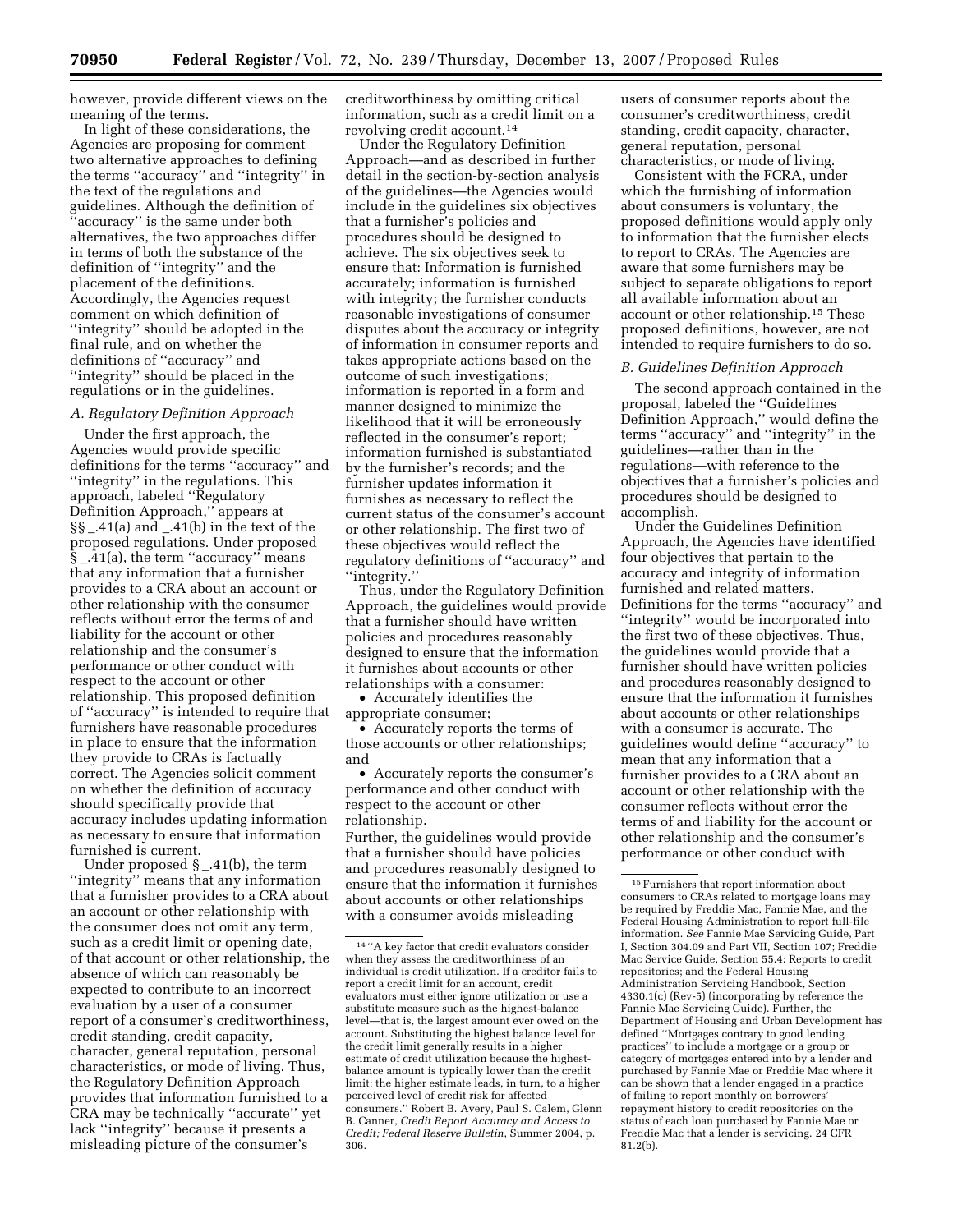respect to the account or other relationship. This is the same definition of ''accuracy'' used in the Regulatory Definition Approach.

Additionally, the guidelines would provide that a furnisher's policies and procedures should ensure that the information it furnishes about accounts or other relationships with a consumer is furnished with integrity. The guidelines would define ''integrity'' to mean that any information that a furnisher provides to a CRA about an account or other relationship with the consumer: (1) Is reported in a form and manner that is designed to minimize the likelihood that the information, although accurate, may be erroneously reflected in a consumer report; and (2) should be substantiated by the furnisher's own records. In addition to being placed in a different location, this definition is substantively different from that used in the Regulatory Definition Approach.

Under the Guidelines Definition Approach, the definition of ''integrity'' does not address the omission of any term the absence of which could contribute to an incorrect evaluation by a user of a consumer's creditworthiness. Instead, the proposed definition of ''integrity'' addresses two potential issues with furnished information. First, accurate information may be attributed to the wrong consumer or the wrong account, or may be associated with an erroneous date. Second, if the accuracy of the furnished information is disputed, the furnisher should be able to substantiate, or verify, the information through its own records. The Regulatory Definition Approach also includes these two concepts in the guidelines as objectives that a furnisher's policies and procedures should be designed to achieve. The Guidelines Definition Approach, like the Regulatory Definition Approach, also includes as objectives: Ensuring that the furnisher conducts reasonable investigations of consumer disputes about the accuracy or integrity of information in consumer reports and takes appropriate actions based on the outcome of such investigations; and ensuring that the furnisher updates information it furnishes as necessary to reflect the current status of the consumer's account or other relationship.

As noted above, the Agencies invite comment on these alternative definitions of ''integrity,'' and on whether the definitions of ''accuracy'' and ''integrity'' should be placed in the regulatory text or in the guidelines.

#### Furnisher

Proposed  $\S$  \_.41(c) would define the term ''furnisher'' to mean an entity other than an individual consumer that furnishes information relating to consumers to one or more CRAs. An entity is not a furnisher under the proposed definition when it provides information to a CRA solely to obtain a consumer report under sections 604(a) and (f) of the FCRA, which enumerate the circumstances under which a CRA may provide a consumer report and prohibit persons from obtaining or using consumer reports for impermissible purposes. Users of consumer reports may provide information about consumers to CRAs in order to obtain such reports, but they do not do so for the purpose of having such information included in consumer reports. Although the user's request for the report may be reflected in the consumer report as an inquiry, the Agencies do not believe it would be appropriate to subject such furnishing of information to the regulations and guidelines proposed here. In addition, by defining the term ''furnisher'' in terms of an entity other than an individual consumer, the proposal makes clear that consumers are not furnishers, even if they self-report information about themselves to a CRA.

#### Identity Theft

Proposed § \_.41(d) provides that the term ''identity theft'' has the same meaning as in the FTC's regulations at 16 CFR 603.2(a). Section 603.2(a), which was adopted pursuant to section 111 of the FACT Act,16 defines the term ''identity theft'' to mean ''a fraud committed or attempted using the identifying information of another person without authority.'' This definition also is used in the interagency regulations implementing section 114 of the FACT Act (Red Flags).

#### Direct Dispute

Proposed § \_.41(e) defines ''direct dispute'' to mean a dispute submitted directly to a furnisher by a consumer concerning the accuracy of any information contained in a consumer report relating to the consumer. Although the definition of ''direct dispute'' uses the term accuracy, the proposed Regulatory Definition Approach provides a definition of accuracy for purposes of the definition of ''direct dispute,'' but the Guidelines Definition Approach does not.

The Agencies solicit comment on whether the definition of ''accuracy'' should be made applicable to direct disputes, if the Guidelines Definition Approach is adopted. The Agencies also solicit comment on whether the proposed definition of ''accuracy'' is appropriate for the direct dispute provision.17

Section \_.42 Reasonable Policies and Procedures Concerning the Accuracy and Integrity of Furnished Information

Paragraph (a) of proposed § \_.42 would require each furnisher to establish and implement reasonable written policies and procedures regarding the accuracy and integrity of the information about consumers that it furnishes to a CRA. The policies and procedures must be appropriate to the nature, size, complexity, and scope of the furnisher's activities.

The requirement that furnishers' policies and procedures be written facilitates effective implementation and enables the Agencies to assess furnishers' compliance with the rules. The Agencies do not believe that the requirement for written policies and procedures will be unduly burdensome, particularly since, under the guidelines, a furnisher may include any of its existing policies and procedures that are relevant and appropriate. As noted previously, industry commenters responding to the ANPR noted that, in general, furnishers have policies and procedures in place to ensure the accuracy of information furnished to CRAs. The Agencies invite comment on any burden and effects on furnishers, particularly small furnishers, regarding the requirement that the policies and procedures be written.

The Agencies recognize that there is substantial diversity among furnishers with respect to their structure, operations, and the types of business they conduct, such that a ''one-size-fitall'' approach to the implementation of the guidelines is inappropriate. The requirement that the furnisher's policies and procedures must be appropriate to the nature, size, complexity, and scope of the furnisher's activities permits furnishers to tailor their policies and procedures to their business activities.

<sup>16</sup> Section 111 provides for a definition of the term ''identity theft,'' and authorizes the FTC to refine that definition. *See* section 603(q)(3) of the FCRA, 15 U.S.C. 1681a(q)(3).

<sup>17</sup> The Agencies note that section 623(a)(8) only requires a furnisher to handle direct disputes about ''accuracy.'' In contrast, section 611(a) requires a CRA to handle disputes about ''completeness or accuracy'' and section 623(b) requires furnishers to reinvestigate disputes about ''completeness or accuracy'' if the disputes come through a CRA. The Agencies particularly request comment on whether the definition of ''accuracy'' needs to be clarified in order to more clearly delineate those disputes that, while subject to the CRA dispute process, would not be subject to the direct disputes rule.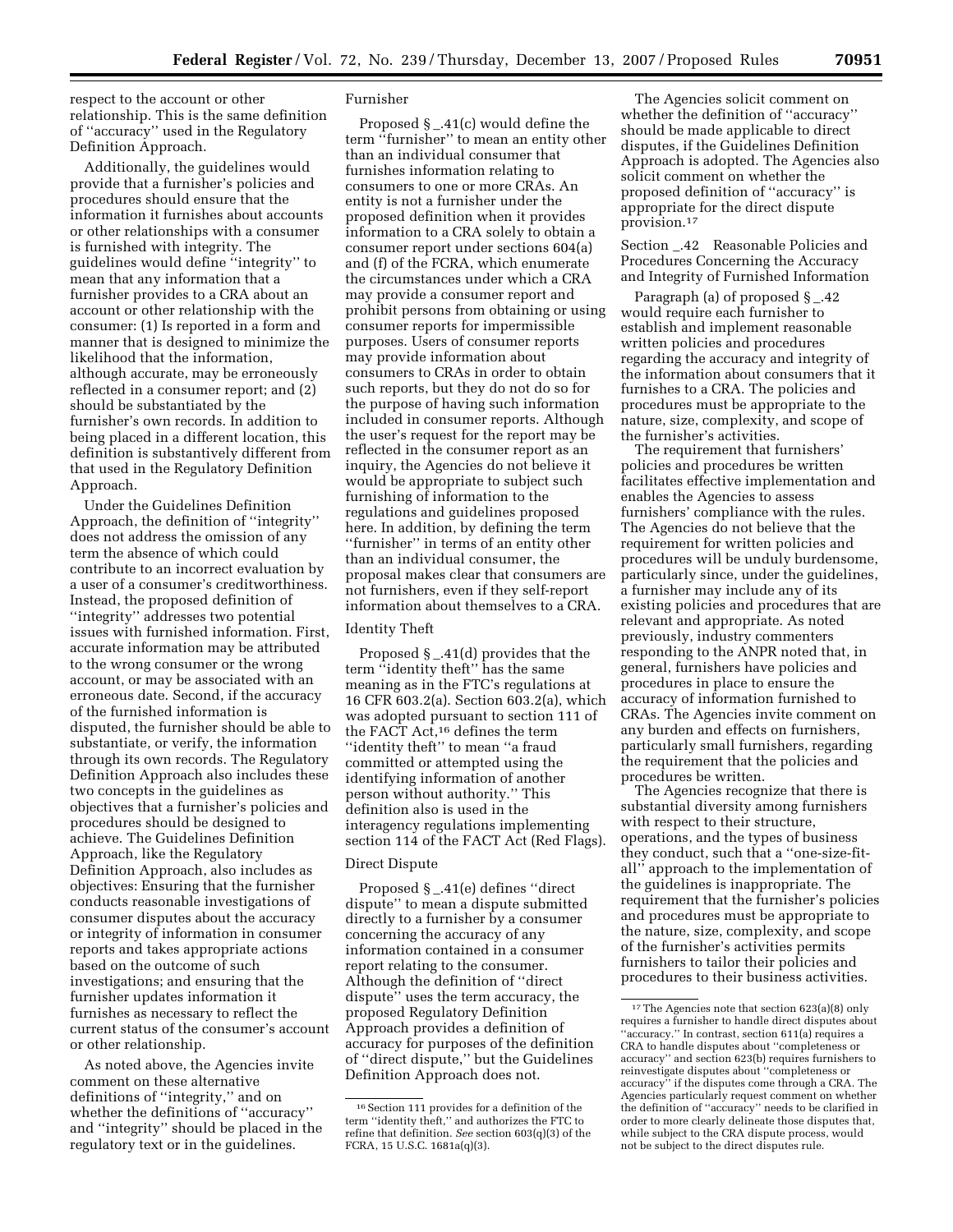The Agencies expect, for example, that the policies and procedures for a small retail entity would differ from those of a multi-billion dollar financial services company.

Proposed § \_.42(b) requires each furnisher to consider the accuracy and integrity guidelines in developing its policies and procedures and to incorporate those guidelines that are appropriate. Furnishers should consider the guidelines in the context of the nature, size, complexity, and scope of their activities and incorporate the guidelines that are appropriate to ensure the accuracy and integrity of the information about consumers that they provide to CRAs.

Some of the commenters on the ANPR specifically suggested that the Agencies require furnishers to review or audit their furnishing policies and procedures in order to ensure that the information about consumers continues to be furnished accurately and with integrity. Proposed  $\S$   $\_$ .42(c) incorporates these commenters' suggestions and would require each furnisher to review its policies and procedures periodically and update them as necessary to ensure their continued effectiveness.

#### *Proposed Accuracy and Integrity Guidelines*

The accuracy and integrity guidelines appear as Appendix E to the appropriate part of each Agency's regulations. In the introductory language to the guidelines, the Agencies encourage voluntary furnishing of information about consumers to CRAs. This reflects the recognition that the voluntary system of consumer reporting produces substantial benefits for consumers, users of consumer reports, and the economy as a whole. The introduction also reminds furnishers that  $\S$  \_.42 of the proposed regulations would require each furnisher to establish and implement reasonable written policies and procedures concerning the accuracy and integrity of the information about consumers it furnishes to CRAs and to consider the guidelines in developing those policies and procedures.

Section I—Nature, Scope, and Objectives of Policies and Procedures

The Nature and Scope section of the guidelines references the requirement, at proposed § \_.42(a), that a furnisher's policies and procedures must be appropriate to the nature, size, complexity, and scope of the furnisher's activities and provides the following examples of aspects of a furnisher's business activities that its policies and procedures should reflect: The types of business activities in which the

furnisher engages; the nature and frequency of the information about consumers the furnisher provides to CRAs; and the technology used by the furnisher to provide information to CRAs.

The Objectives section of the guidelines provides that a furnisher should have written policies and procedures reasonably designed to accomplish the specified objectives. As described earlier in the discussion of the terms ''accuracy'' and ''integrity,'' the wording of some of the objectives set out in the guidelines is related to the alternative approaches to construing the term ''integrity'' that the Agencies are proposing in the text.

In connection with the Regulatory Definition Approach, the first two objectives of the guidelines would provide that a furnisher should have written policies and procedures reasonably designed to ensure that the information it furnishes about accounts or other relationships with a consumer accurately identifies the appropriate consumer; accurately reports the terms of those accounts or other relationships; accurately reports the consumer's performance and other conduct with respect to the account or other relationship; and designed to ensure that the information it furnishes about accounts or other relationships with a consumer avoids misleading a consumer report user as to the consumer's creditworthiness, credit standing, credit capacity, character, general reputation, personal characteristics, or mode of living.

Under the Guidelines Definition Approach, definitions of ''accuracy'' and ''integrity'' would be incorporated into the first two objectives. Thus, the guidelines would provide that a furnisher should have written policies and procedures reasonably designed to ensure that the information it furnishes about accounts or other relationships with a consumer is accurate. The guidelines would define ''accuracy'' to mean that with respect to any information that a furnisher provides about an account or other relationship with the consumer to a CRA reflects without error the terms of and liability for the account or other relationship and the consumer's performance and other conduct with respect to the account or other relationship.

Additionally, under the Guidelines Definition Approach, the guidelines would provide that a furnisher's written policies and procedures should be reasonably designed to ensure that the information it furnishes about accounts or other relationships with a consumer is furnished with integrity. The

guidelines would define ''integrity'' to mean, that any information that a furnisher provides to a CRA about an account or other relationship with the consumer is:

• Reported in a form and manner that is designed to minimize the likelihood that the information, although accurate, may be erroneously reflected in a consumer report, for example, by ensuring that the information is: (A) Reported with appropriate identifying information about the consumer to which it pertains; (B) reported in a standardized and clearly understandable form and manner; and (C) reported with a date specifying the time period to which the information pertains; and

• Substantiated by the furnisher's own records.

As indicated in the discussion of the proposed accuracy and integrity regulations, the Agencies invite comment on the alternative approaches to defining the term ''integrity'' and the appropriate placement of the definitions. When responding to these issues raised by the Agencies, commenters may wish to address, among other relevant factors, how the approaches would impact the quality of information in consumer reports, the burdens on furnishers, and the relative benefits to consumers, the credit reporting system, and users of consumer reports.

The third proposed objective under both approaches states that a furnisher's policies and procedures should ensure that the furnisher conducts reasonable investigations of consumer disputes about the accuracy or integrity of information in consumer reports and takes appropriate actions based on the outcome of such investigations. This objective addresses concerns raised by commenters that some furnishers perform perfunctory investigations of consumer disputes in cases where a proper investigation would require reviewing information beyond the account status listed in the furnisher's electronic records, and that some furnishers do not update their own records when errors are discovered, resulting in incorrect information being reported again to the CRAs.

The fourth proposed objective under both approaches states that a furnisher should have written policies and procedures reasonably designed to ensure that the furnisher updates information it furnishes as necessary to reflect the current status of the consumer's account or other relationship, including: (a) Any transfer of an account (*e.g.*, by sale or assignment for collection) to a third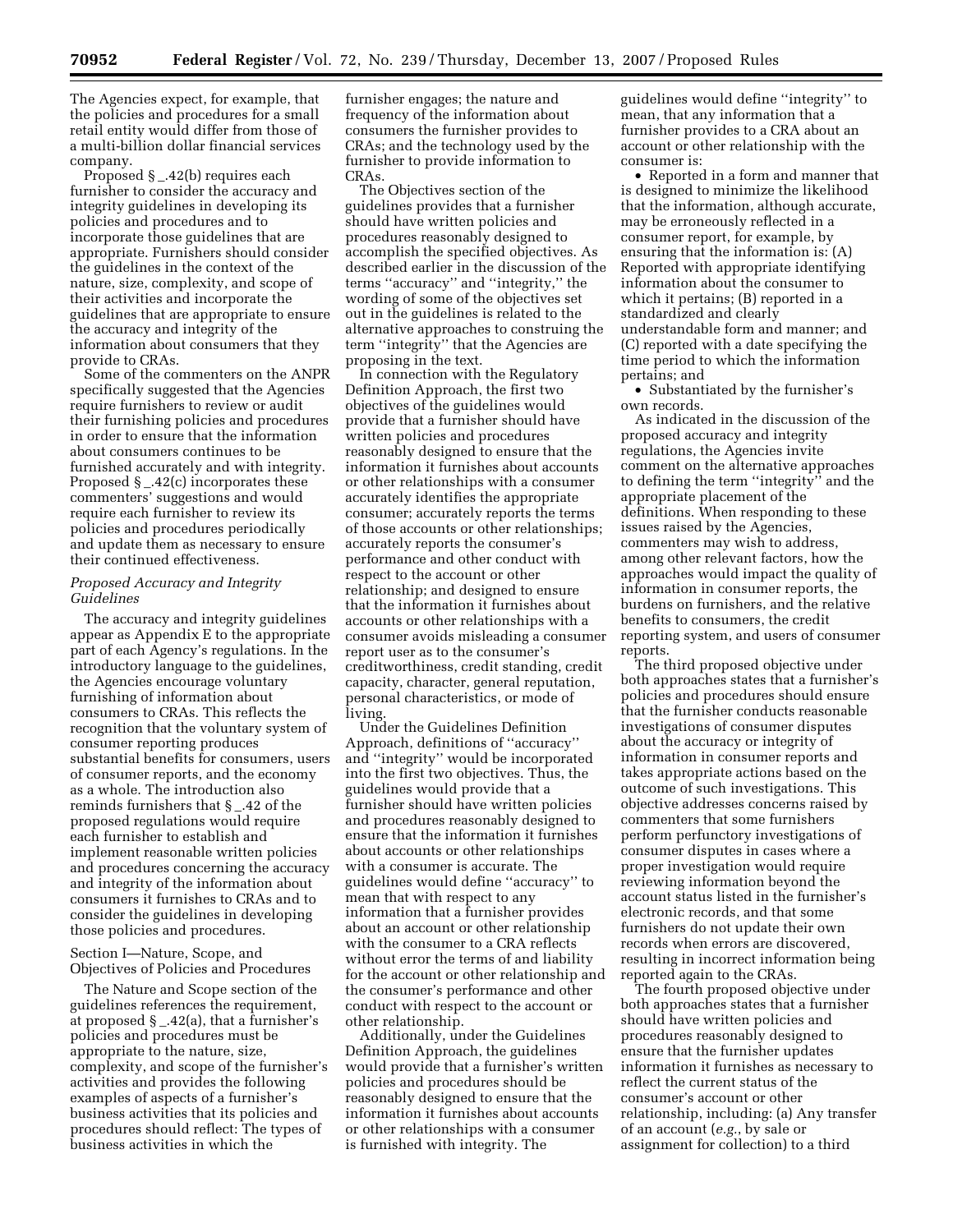party; and (b) any cure of the consumer's failure to abide by the terms of the account or other relationship.

The fifth proposed objective under the Regulatory Definition Approach states that the information a furnisher furnishes about accounts or other relationships with a consumer is reported in a form and manner that is designed to minimize the likelihood that the information, although accurate, may be erroneously reflected in a consumer report, for example, by ensuring that the information is reported with appropriate identifying information about the consumer to which it pertains, in a standardized and clearly understandable form and manner, with a date specifying the time period to which the information pertains.

The sixth proposed objective under the Regulatory Definition Approach states that the information a furnisher furnishes about accounts or other relationships with a furnisher should be substantiated by the furnisher's own records.

Section II—Accuracy and Integrity Duties of Furnishers Under the FCRA

This section reminds furnishers of their statutory duties that relate to the accuracy and integrity of the information about consumers they provide to CRAs. This section states that a furnisher's policies and procedures should address compliance with all applicable requirements imposed on the furnisher under the FCRA and lists certain of those requirements, including the duty to investigate direct disputes as required by proposed § \_.43 and section 623(a)(8) of the FCRA. This section also lists requirements such as the duty to provide to CRAs corrections or additional information necessary to make furnished information complete and accurate under the circumstances specified under section 623(a)(2) of the FCRA.

Section III—Establishing and Implementing Policies and Procedures

This section identifies three steps that furnishers should take when establishing accuracy and integrity policies and procedures. First, a furnisher should identify its practices or activities that can compromise the accuracy and integrity of information about consumers furnished to CRAs. Methods appropriate for this purpose include:

• Reviewing the furnisher's existing practices and activities;

• Reviewing historical records relating to accuracy or integrity or to disputes, or other information relating

to the accuracy and integrity of information provided by the furnisher to CRAs and the types of errors, omissions, or other problems that may have affected the accuracy and integrity of such information about consumers; and

• Obtaining feedback from CRAs, consumers, the furnisher's staff, or other appropriate parties.

Second, a furnisher should evaluate the effectiveness of its existing policies and procedures regarding the accuracy and integrity of information about consumers furnished to CRAs and consider whether additions or modifications to the policies and procedures are necessary. As is specifically mentioned in the introduction to the guidelines, a furnisher may incorporate in its accuracy and integrity policies and procedures any of its existing policies and procedures that are relevant and appropriate.

Third, a furnisher should evaluate the effectiveness of specific methods (including technological means) the furnisher uses to provide information about consumers to CRAs and determine whether changes to those methods are appropriate to enhance the accuracy and integrity of that information.

Section IV—Specific Components of Policies and Procedures

This section serves to address specific problems raised by commenters on the ANPR, studies regarding the consumer reporting system, and other information gathered by the Agencies in the course of developing this proposal. The proposed guidelines detail specific components that should be addressed in a furnisher's policies and procedures. These include:

• Establishing and implementing a system for furnishing information about consumers to CRAs that is appropriate to the nature, size, complexity, and scope of the furnisher's business operations.

• Using standard data reporting formats and standard procedures for compiling and furnishing data, where feasible, such as the electronic transmission of information about consumers to CRAs.

• Ensuring that the furnisher maintains its own records for a reasonable period of time, not less than any applicable recordkeeping requirement, in order to substantiate the accuracy of any information about consumers it furnishes that may be subject to a direct dispute. Thus, a furnisher's policies and procedures should incorporate any applicable recordkeeping requirements such as

those contained in regulations implementing the Truth in Lending Act and the Equal Credit Opportunity Act,18 or agency-specific requirements.19 The Agencies note that section 611(a)(5) of the FCRA contains no time limit on the requirement that if a CRA reinvestigates a consumer dispute, it must modify or delete items that cannot be verified. The Agencies seek comment on whether a specific time period for recordkeeping should be incorporated in the final regulations.

• Establishing and implementing appropriate internal controls regarding the accuracy and integrity of information about consumers furnished to CRAs, such as by implementing standard procedures, verifying random samples, and conducting regular reviews of information provided to CRAs.

• Training staff that participates in activities related to the furnishing of information about consumers to CRAs to implement the policies and procedures.

• Providing for appropriate and effective oversight of relevant service providers whose activities may affect the accuracy and integrity of information about consumers furnished to CRAs to ensure compliance with the policies and procedures.

• Furnishing information about consumers to CRAs following mergers, portfolio acquisitions or sales, or other acquisitions or transfers of accounts or other debts, in a manner that prevents re-aging of information, duplicative reporting, or other problems affecting the accuracy or integrity of the information furnished.

• Attempting to obtain the information listed in § \_.43(d) from a consumer before determining that the consumer's dispute is frivolous or irrelevant.

• Ensuring that deletions, updates, and corrections furnished to CRAs are reflected in business systems to avoid furnishing erroneous information.

• Conducting investigations of direct disputes in a manner that promotes the efficient resolution of such disputes.

• Ensuring that technological and other means of communication with CRAs are designed to prevent duplicative reporting of accounts, erroneous association of information with the wrong consumer(s), and other

<sup>18</sup> *See* 12 CFR 226.25(a) and 12 CFR 202.11(b). 19 *See, e.g.*, 12 CFR 561.2 (savings associations must retain accurate and complete records of all business transactions) and OTS Examination Handbook § 310 (savings associations should retain original business transaction records until the savings association has two regular examinations and has resolved any supervisory matters raised in the examinations).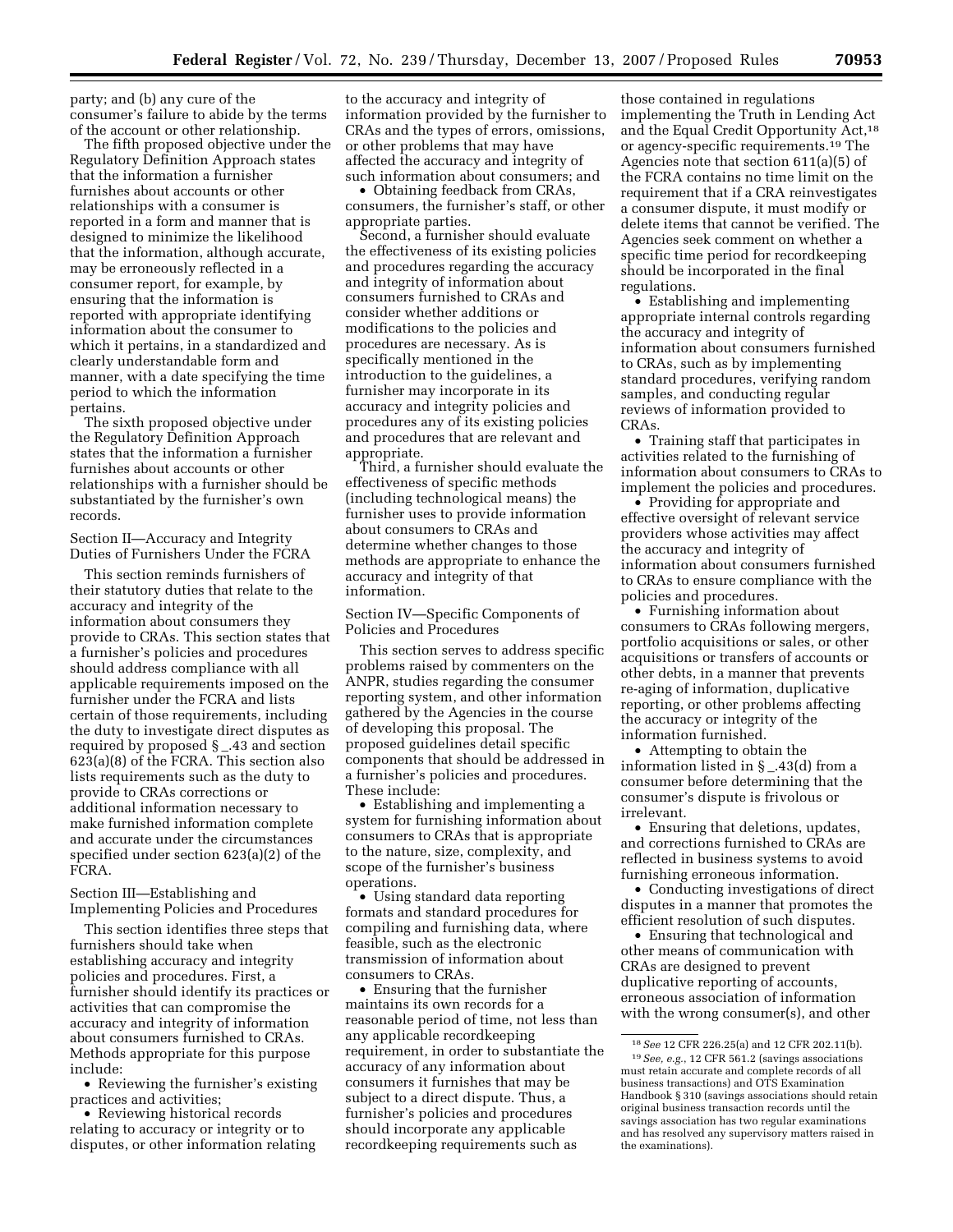occurrences that may compromise the accuracy and integrity of information contained in consumer reports.

• Providing CRAs with sufficient identifying information in the furnisher's possession about each consumer about whom information is furnished to enable the CRA properly to identify the consumer.

• Conducting a periodic evaluation of its own practices, CRA practices of which the furnisher is aware, investigations of disputed information, corrections of inaccurate information, means of communication, and other factors that may affect the accuracy and integrity of information furnished to CRAs.

#### *Proposed Regulations Concerning Direct Disputes*

The third component of this notice of proposed rulemaking comprises the Agencies' proposed regulations implementing section 623(a)(8) of the FCRA, which directs the Agencies jointly to prescribe regulations that identify the circumstances under which a furnisher is required to reinvestigate a dispute concerning the accuracy of information about the consumer contained in a consumer report,<sup>20</sup> based on a direct request by the consumer. The statute sets forth procedural and other requirements applicable to any such reinvestigations.

We note that a number of industry commenters on the ANPR indicated that they are already voluntarily investigating direct disputes as a matter of good customer relations and sound business practices. The Agencies encourage furnishers to continue voluntary investigations of consumer disputes as one way to enhance the accuracy and integrity of the information about consumers they provide to CRAs.21

21 The Agencies note that many entities, including depository institutions and their affiliates, also investigate disputes about information they furnish to CRAs that consumers raise through the consumer complaint processes established by their respective supervisory agencies. *See generally* FRB, ''How to File a [Consumer Complaint Against a Bank,''](http://www.federalreserveconsumerhelp.gov) *http:// www.federalreserveconsumerhelp.gov* (last visited October 26, 2007); FDIC, ''Consumer Affairs Brochure: Fostering Consumer Confidence in Banking, How to file a Written Complaint'' (October 2005), *[http://www.fdic.gov/consumers/questions/](http://www.fdic.gov/consumers/questions/consumer/complaint.html)  consumer/complaint.html* (last visited November 1, 2007); OTS, ''How to Resolve a Consumer Complaint'' (February 2007), *[http://](http://www.ots.treas.gov/docs/4/480924.pdf)* 

#### Section \_.43(a) General Rule

The proposed general rule would require a furnisher to investigate a direct dispute if it relates to:

• The consumer's liability for a credit account or other debt with the furnisher, such as direct disputes relating to whether there is or has been identity theft or fraud against the consumer, whether there is individual or joint liability on an account, or whether the consumer is an authorized user of a credit account;

• The terms of a credit account or other debt with the furnisher, such as direct disputes relating to the type of account, principal balance, scheduled payment amount on an account, or the amount of the reported credit limit on an open-end account;

• The consumer's performance or other conduct concerning a credit account or other debt with the furnisher, such as direct disputes relating to the current payment status, high balance, date a payment was made, the amount of a payment made, or the date an account was opened or closed; or

• Any other information contained in a consumer report regarding an account or other relationship with the furnisher that bears on the consumer's creditworthiness, credit standing, credit capacity, character, general reputation, personal characteristics, or mode of living attributed to the furnisher on the consumer report.

The proposed rule is designed to permit direct disputes in virtually all circumstances involving disputes with respect to the types of information typically provided by the furnisher to a CRA, while excepting out certain types of information from the direct dispute process. The Agencies are proposing this approach in light of the considerations set forth in the statute to be weighed by the Agencies, including the benefits to consumers, the impact on the overall accuracy and integrity of consumer reports, and whether direct disputes would lead to the most expeditious resolutions of consumer disputes. The exceptions in the proposed rule relate to information where the disputes are more appropriately directed to the CRA, such as information derived from public records, which may be obtained directly from public sources, $22$  and information

about requests for consumer reports (''inquiries''). The Agencies specifically request comment on whether this approach appropriately weighs all of the relevant considerations.

In developing the proposed rule, the Agencies considered more targeted approaches based, for example, on commenters' suggestions that fraud and identity theft should be the only circumstances when a furnisher must investigate a direct dispute. The Agencies also considered other commenters' suggestions about when investigations of a direct dispute would be appropriate, such as for disputing account ownership and complex issues requiring analysis of supporting documentation. The Agencies are not proposing these approaches, however, as these approaches would likely present at least one disadvantage, namely, that it would be difficult for consumers and furnishers to know whether there is a direct dispute right in any particular circumstance.

In addition, the Agencies considered another commenter's suggestion to require investigation of direct disputes only where the consumer first raises the dispute with a CRA, but that process does not resolve the matter to the consumer's satisfaction. The Agencies are not proposing such an approach, however, because it could impose unnecessary barriers and delays for consumers wishing to avoid the CRA dispute process and bring disputes immediately to the furnisher.23

The Agencies believe that the approach adopted by the proposed rule more closely comports with consumer expectations that they be able to submit a dispute directly to the furnisher (with certain exceptions) when the issue in dispute relates to information for which the furnisher is responsible. The Agencies request comment on whether a more targeted approach would represent a more appropriate balancing of relevant policy considerations.

The Agencies also specifically invite comment on how direct dispute requirements would affect furnishers to smaller and specialty CRAs, such as CRAs that report medical information,

<sup>&</sup>lt;sup>20</sup> For purposes of the proposed  $\S$  \_.43(c) and (d) of the direct disputes provision, a ''consumer report'' means a disclosure a CRA provides to a consumer as referenced in section 609(a) of the FCRA. CRAs may provide such disclosures in a different format than a consumer report they provide to a third party and refer to them as ''file disclosures.

*[www.ots.treas.gov/docs/4/480924.pdf](http://www.ots.treas.gov/docs/4/480924.pdf)* (last visited October 24, 2007); and OCC, ''Assistance for Customers of National Banks'' (April 2005), *<http://www.occ.gov/customer.pdf>*(last visited October 24, 2007).

<sup>22</sup> The public records exception applies only to information ''derived'' by the CRA from public records. It would not exempt a consumer's dispute of the accuracy of a furnisher's reference to a

particular account being included in bankruptcy, for example.

<sup>23</sup> The Agencies note further that section  $623(a)(8)$ (F) states that the obligation to reinvestigate direct disputes shall not apply if the dispute is ''frivolous or irrelevant'' because the consumer submitted a dispute that is substantially the same as a dispute previously submitted to a furnisher or through a CRA. The Agencies note that under the proposed rule, a direct dispute is not substantially the same if a consumer's dispute includes information listed in § \_.43(d) that had not previously been provided to the furnisher.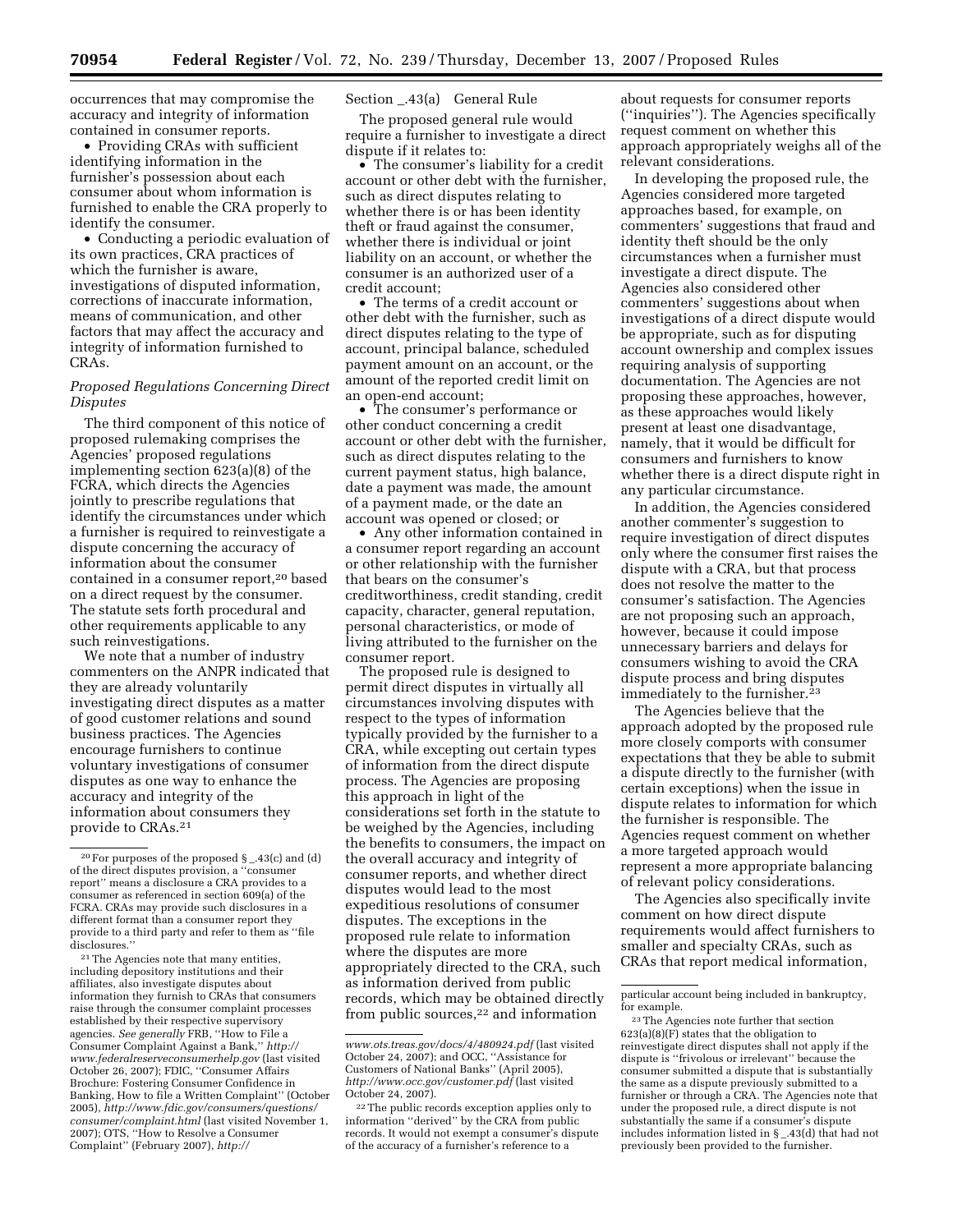check writing history, apartment rental history, or insurance claim filings.

#### Section \_.43(b) Exceptions

A consumer report may include identifying information about a consumer (*e.g.*, names, addresses), trade line information (*e.g.*, name of creditor, payment history, loan amount), past and present employer information, and public record information (*e.g.*, information received from courts or other governmental authorities that are related to bankruptcies, judgments, or liens). Any given furnisher is the source of some, but not all, of the information included on a consumer report. A furnisher should only be responsible for investigating disputes about information regarding an account or other relationship between the furnisher and the consumer. Accordingly, the proposal requires a furnisher to investigate direct disputes only with respect to the types of information that it typically provides to CRAs. In most cases, the information subject to direct dispute will be part of a furnisher's trade line entry or entries on a consumer report.

Proposed § \_.43(b) excepts from the investigation requirement any direct dispute that relates to:

• The consumer's identifying information (other than a direct dispute relating to a consumer's liability for a credit account or other debt with the furnisher, as provided in  $\S$  \_.43(a)(1)),<sup>24</sup> such as name(s), date of birth, Social Security number, telephone number(s), or address(es);

• The identity of past or present employers; 25

• Inquiries or requests for a consumer report;

• Information derived from public records, such as judgments, bankruptcies, liens, and other legal matters (unless provided by a furnisher having a relationship with the consumer); or

• Information related to fraud alerts or active duty alerts.

Proposed  $\S$   $-.43(b)$  also excepts from the investigation requirement any direct dispute if the notice of dispute is submitted by, is prepared on behalf of the consumer by, or is submitted on a form supplied to the consumer by, a credit repair organization as defined in 15 U.S.C. 1679a(3),26 or an entity that would be a credit repair organization but for 15 U.S.C. 1679a(3)(B)(i), which excludes tax-exempt section 501(c)(3) organizations.

#### Section \_.43(c) Direct Dispute Address

As added by section 312 of the FACT Act, section 623(a)(8)(D) of the FCRA requires a consumer to provide a direct dispute notice ''at the address specified'' by the furnisher. The statute and legislative history provide no guidance about how this address is to be specified by furnishers and effectively communicated to consumers. The Agencies believe that, in order for the direct dispute right to be implemented and to operate as Congress intended, it is necessary to clarify how a furnisher's direct dispute address is to be specified and communicated to consumers.

Proposed § \_.43(c) would require a furnisher to investigate a direct dispute only if a consumer submits a dispute notice to the furnisher at:

• The address of the furnisher provided by a furnisher and set forth on a consumer report relating to the consumer (*i.e.*, the disclosure under section 609(a) of the FCRA);

• An address clearly and conspicuously specified by the furnisher for submitting direct disputes that is provided in writing or electronically (if the consumer has agreed to the electronic delivery of information from the furnisher); or

• Any business address of the furnisher, if the furnisher has not so specified and provided an address for submitting direct disputes. Thus, a consumer would always be able to submit a direct dispute to the appropriate address appearing on the consumer report. The consumer would also be able to submit a direct dispute to any other business address of the

furnisher unless the furnisher has separately specified an address to the consumer in accordance with the regulation. A furnisher choosing to specify an address must do so in a manner that is both reasonably understandable and designed to call the consumer's attention to the fact that the address is the one to use for submitting direct disputes about the accuracy of information in a consumer report. The Agencies note that a furnisher that specifies such an address for this purpose will not be deemed to have specified an address for purposes of section 623(a)(1)(B) of the FCRA, relating to the general duty to provide accurate information to the CRAs.

The Agencies believe that it will benefit consumers and be operationally feasible to allow consumers to submit a dispute notice to the address of the furnisher specified on the consumer report. The Agencies understand that in a large majority of cases, the consumer report includes an address supplied by the furnisher and the furnisher can control such address.27 In addition, the Agencies believe that allowing consumers to submit dispute notices to the address of the furnisher set forth on the consumer report will increase the likelihood that the consumers will know where to send that dispute (because that address will be seen by consumers contemporaneous in time and location with the disputed information) and will encourage consumers to obtain and review their consumer reports prior to submitting a dispute to a furnisher. A furnisher will not be in violation of this provision for failure to investigate a dispute submitted to the address set forth on the consumer report if that address is incorrect due to an error by the CRA and does not reflect any business address of the furnisher.

<sup>24</sup> A direct dispute that relates both to identifying information and a consumer's liability for a credit account or other debt with the furnisher, such as in cases of identity theft, must be investigated by a furnisher pursuant to  $\S$  \_.43(a)(1).

<sup>25</sup> For this category of information concerning the identity of past or present employers, the Agencies believe that direct contact by the consumer would be unlikely to result in the most expeditious resolution of an employer identity-related dispute. For example, consumer reports sometimes contain certain ''employment history'' information, which is typically obtained from sources other than employers (such as credit applications). In those cases, an identified employer would be unable to correct disputed information because it was provided by another source.

<sup>26</sup> Under this provision of the Credit Repair Organizations Act, the term ''credit repair organization''—

<sup>(</sup>A) means any person who uses any instrumentality of interstate commerce or the mails to sell, provide, or perform (or represent that such person can or will sell, provide, or perform) any service, in return for the payment of money or other valuable consideration, for the express or implied purpose of—

<sup>(</sup>i) improving any consumer's credit record, credit history, or credit rating; or

<sup>(</sup>ii) providing advice or assistance to any consumer with regard to any activity or service described in clause (i).

<sup>27</sup> Allowing consumers to submit dispute notices to the address of the furnisher set forth on the consumer report is consistent with existing Federal and some state laws because these laws already impose related obligations. Section 611(a)(6)(B)(iii) of the FCRA requires the CRA to provide, upon the consumer's request, the business name and address, and phone number if reasonably available, of any furnisher the CRA contacts in connection with information reinvestigated in response to a consumer complaint filed with the CRA. California law requires that upon request of the consumer, the CRA must provide the consumer with the ''names, addresses and, if provided by the sources of information, the telephone numbers identified *for*  customer service for the sources of information. Cal. Civil Code § 1785.10(c). It is the Agencies' understanding that CRAs commonly include the furnisher's business name, address, and telephone number on the consumer report (where the furnisher provides it) so that consumers will automatically learn how to contact the furnisher about a dispute upon receipt of the consumer report without the need to request that information from the CRA.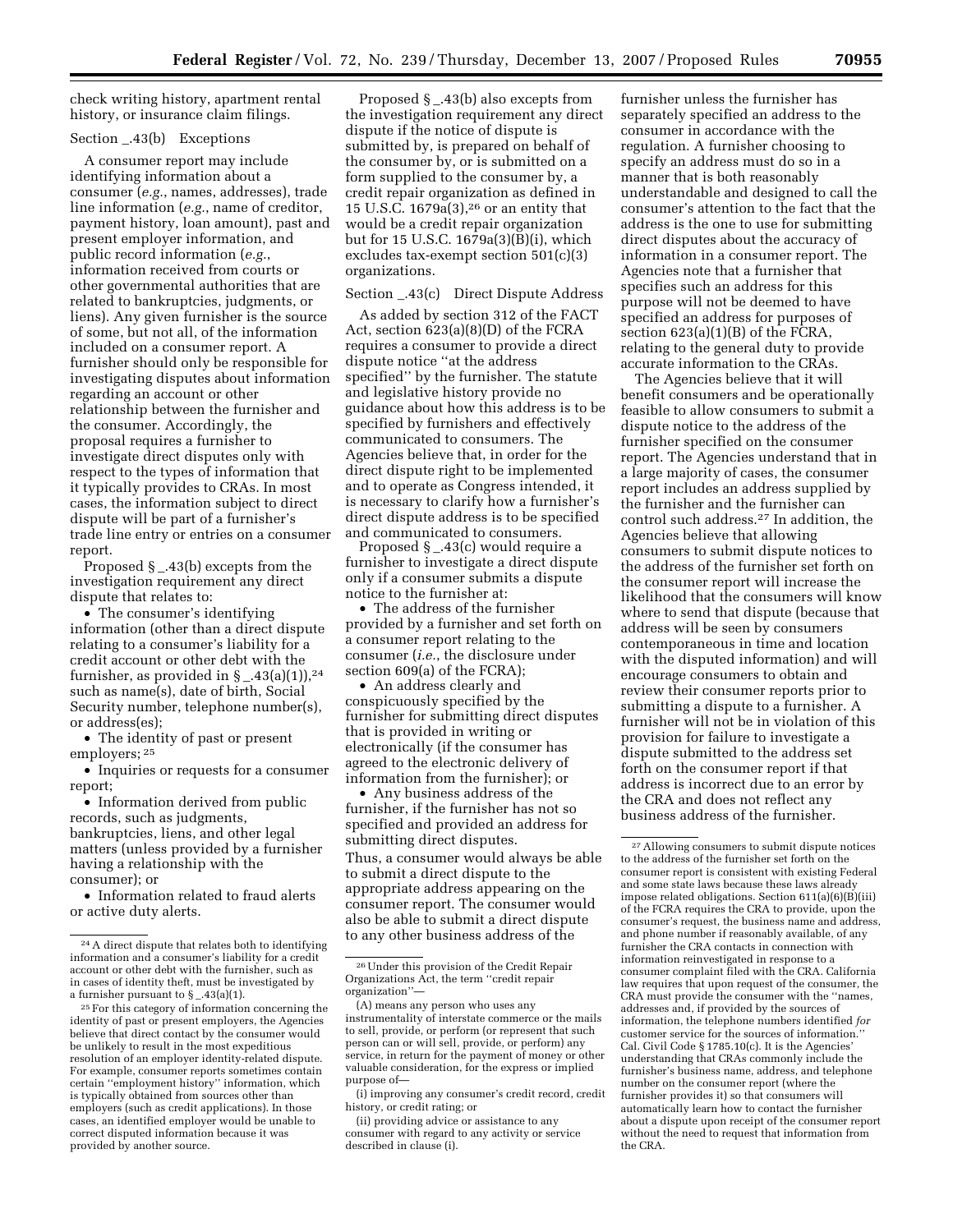The Agencies request comment on whether there are circumstances under which it would not be appropriate for a consumer to submit a dispute notice to the address of the furnisher set forth on the consumer report. The Agencies also invite comment on whether  $\S$  .43(c)(3) should exclude certain types of business addresses, such as a business address that is used for reasons other than for receiving correspondence from consumers or business locations where business is not conducted with consumers.

In addition, the Agencies request comment on whether § \_.43(c)(2) should be amended to permit furnishers to notify consumers orally of the address for direct disputes. The agencies also request comment on whether and, if so, how an oral notice can be provided clearly and conspicuously.

Section \_.43(d) Direct Dispute Notice Contents

Section 623(a)(8)(D) of the FCRA provides that a furnisher is not required to investigate a dispute unless a consumer provides the furnisher with a notice of dispute that:

• Identifies the specific information that is being disputed;

• Explains the basis for the dispute; and

• Includes all supporting documentation required by the furnisher to substantiate the basis of the dispute.

Proposed § \_.43(d) would implement 623(a)(8)(D) by requiring that a notice of dispute include:

• The name, address, and telephone number of the consumer;

• Sufficient information to identify the account or other relationship that is in dispute, such as an account number;

• The specific information that the consumer is disputing and an explanation of the basis for the dispute; and

• All supporting documentation or other information reasonably required by the furnisher to substantiate the basis of the dispute, such as a copy of the consumer report that contains the allegedly inaccurate information, a police report, a fraud or identity theft affidavit, a court order, or account statements.

Section 609(c)(2) of the FCRA requires the FTC to promulgate, and CRAs to disseminate with their provision of consumer reports to consumers, a ''General Summary of Consumer Rights.'' The FTC intends to update the existing General Summary of Consumer Rights to reflect additional rights provided to consumers by the FACT Act and the implementing rules, including

consumers' direct dispute rights. The Agencies invite comment on what additional mechanisms should be required, if any, for informing consumers of their direct dispute rights.

Section \_.43(e) Frivolous or Irrelevant Disputes

Section 623(a)(8)(F) of the FCRA provides that a furnisher is not required to investigate a dispute that a furnisher reasonably determines to be frivolous or irrelevant. That statutory provision states that a frivolous or irrelevant dispute includes situations involving:

• The failure of a consumer to provide sufficient information to investigate the disputed information; or

• The submission by a consumer of a dispute that is substantially the same as a dispute previously submitted by or on behalf of the consumer, either directly to the furnisher or through a CRA under section 623(b) of the FCRA, with respect to which the furnisher already completed its investigation duties.

Proposed § \_.43(e) implements these statutory provisions, including these two types of frivolous or irrelevant disputes. Under the statute, when a furnisher determines that a dispute is frivolous or irrelevant, it must send a notice of that determination (including the reasons for the determination) to the consumer. In cases involving insufficient information, furnishers should make a good faith attempt to obtain sufficient information from a consumer before sending such a notice to the consumer as noted in section IV(I) of the guidelines.

The Agencies note that the language of section 623(a)(8)(F) specifies two situations, but does not limit frivolous or irrelevant disputes solely to those two situations. The Agencies are proposing to specify a third situation involving a frivolous or irrelevant dispute. Under proposed § \_.43(e)(1)(iii), a dispute would be frivolous or irrelevant if the furnisher is not otherwise required to investigate the direct dispute under the proposed regulation.28 This provision is intended to provide clarity for furnishers regarding their duty to investigate direct disputes and their responsibilities when no such investigation is required. This provision also would ensure that consumers in this situation receive notice from the furnisher that their

dispute was deemed frivolous or irrelevant, as required by the FCRA in sections  $623(a)(8)(F)(ii)$  and (iii).<sup>29</sup>

Section \_.43(e)(2) would incorporate the FCRA's section 623(a)(8)(F)(ii) requirement that a furnisher must notify a consumer of its determination that a dispute is frivolous or irrelevant not later than five business days after making the determination. Section

\_.43(e)(3) likewise would incorporate from section 623(a)(8)(F)(iii) of the FCRA the content requirements for a notice of determination that a dispute is frivolous or irrelevant. Such notices are to include the reasons for the determination and identify any information required to investigate the disputed information.

#### **V. Request for Comment**

The Agencies invite comment on all aspects of the proposed accuracy and integrity regulations and guidelines and of the proposed direct dispute regulations, on the factors to be considered by the Agencies under sections 623(a)(8) and 623(e) of the FCRA, and on the specific issues on which comment is solicited elsewhere in the **SUPPLEMENTARY INFORMATION**, including the following:

• The alternative definitions of ''integrity'' and the alternative placement of the definitions of ''accuracy'' and ''integrity'' in regulatory text or in the guidelines;

• Whether the definition of accuracy should specifically provide that ''accuracy'' includes updating information as necessary to ensure that information furnished is current;

• Whether the definition of ''accuracy'' should be made applicable to direct disputes if the Guidelines Definition Approach is adopted;

• Whether the proposed definition of "accuracy" is appropriate for the direct dispute rule, and, in particular, whether the definition of ''accuracy'' needs to be clarified in order to more clearly delineate those disputes that, while subject to the CRA dispute process, would not be subject to the direct dispute rule;

• Whether the Agencies' approach to direct disputes appropriately reflects the relevant considerations, or whether a more targeted approach would represent a more appropriate balancing of relevant policy considerations;

• Whether proposed  $\S$  \_.43(c)(2) should be amended to permit furnishers to notify consumers orally of the

<sup>28</sup> For example, under proposed § \_.43(b)(2), a furnisher would not be required to investigate a direct dispute that is submitted by, is prepared on behalf of the consumer by, or is submitted on a form supplied to the consumer by, a credit repair organization. Thus, such a dispute would be frivolous or irrelevant under proposed  $§$  \_43(e)(1)(iii).

 $^{29}\,15$  U.S.C. 1681s–2(a)(8)(F)(ii) and (iii). Those provisions of the FCRA generally set out a furnisher's responsibilities regarding the notice it must provide to a consumer once it determines that a dispute is frivolous or irrelevant.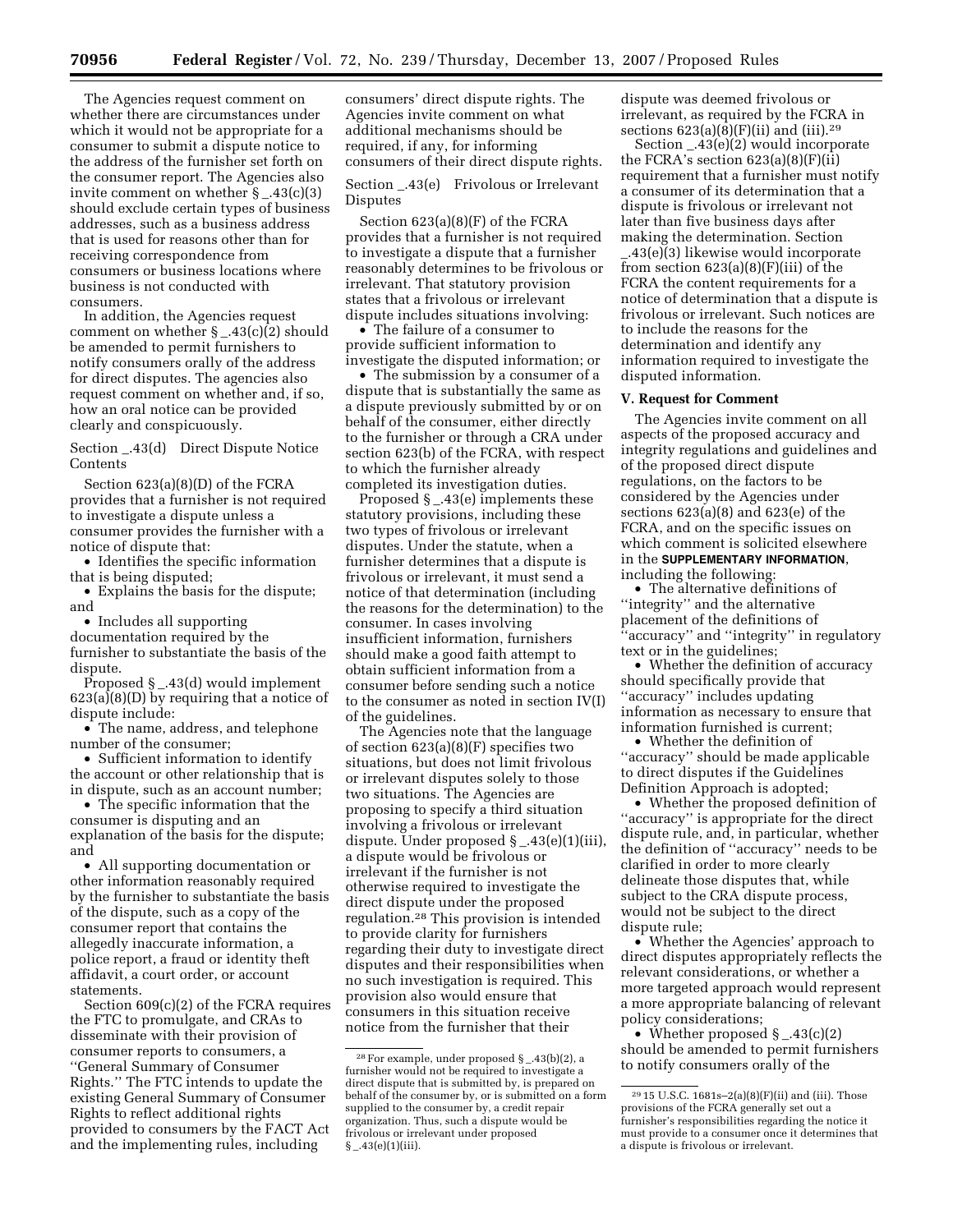address for direct disputes and, if so, how an oral notice can be provided clearly and conspicuously;

• What additional mechanisms should be required, if any, for informing consumers of their direct dispute rights;

• How direct dispute requirements would affect furnishers to smaller and specialty CRAs, such as CRAs that report medical information, check writing history, apartment rental history, or insurance claim filings;

• Whether the guidelines should incorporate a specific time period for retaining records in order to provide for meaningful investigations of direct disputes, and, if so, what record retention time period would be appropriate; and

• Whether § \_.42(c)(2) should exclude certain types of business addresses, such as a business address that is used for reasons other than for receiving correspondence from consumers or business locations where business is not conducted with consumers.

In addition, the Agencies specifically invite comment as follows:

The Agencies invite comment from individuals and public interest and consumer advocacy organizations on the effect this proposal may have on consumers and the credit reporting industry.

The Agencies recognize that small institutions operate with more limited resources than larger institutions. Thus, the Agencies specifically request comment on the impact of this proposal on small institutions' current resources, including personnel resources, and whether the goals of the proposal could be achieved for small institutions through an alternative approach.

The Agencies invite comment from businesses other than depository institutions that furnish information about consumers to CRAs, including non-depository institution mortgage lenders, debt collectors, consumer finance companies, and retailers. The Agencies also invite comment from persons who furnish information about consumers to specialized types of CRAs, such as CRAs that collect information for the purpose of making decisions regarding insurance, employment or tenant screening, or check verification. Similarly, the Agencies request comments from CRAs, including nontraditional CRAs that may only provide information to a limited class of businesses (*e.g.*, medical information providers and tenant screening services).

The Agencies also invite comment on ways to minimize the burden of the final rule.

#### **VI. Regulatory Analysis**

*A. Paperwork Reduction Act* 

Request for Comment on Proposed Information Collection

In accordance with section 3512 of the Paperwork Reduction Act of 1995, 44 U.S.C. 3501–3521 (''PRA''), the Agencies may not conduct or sponsor, and the respondent is not required to respond to, an information collection unless it displays a currently valid Office of Management and Budget (''OMB'') control number. The information collection requirements contained in this joint notice of proposed rulemaking have been submitted by the OCC, FDIC, OTS, NCUA, and FTC to OMB for review and approval under section 3506 of the PRA and § 1320.11 of OMB's implementing regulations (5 CFR Part 1320). The review and authorization information for the Board is provided later in this section along with the Board's burden estimates. The proposed rule contains requirements subject to the PRA. The requirements are found in 12 CFR  $\S\S_$ \_.42(a), \_.43(e)(2), and \_.43(e)(3) and 16 CFR §§ 660.3(a), 660.4(e)(2), and 660.4(e)(3).

Comments are invited on:

(a) Whether the collection of information is necessary for the proper performance of the Agencies' functions, including whether the information has practical utility;

(b) The accuracy of the estimates of the burden of the information collection, including the validity of the methodology and assumptions used;

(c) Ways to enhance the quality, utility, and clarity of the information to be collected;

(d) Ways to minimize the burden of the information collection on respondents, including through the use of automated collection techniques or other forms of information technology; and

(e) Estimates of capital or start up costs and costs of operation, maintenance, and purchase of services to provide information.

All comments will become a matter of public record.

Comments should be addressed to: *OCC:* Communications Division, Office of the Comptroller of the Currency, Public Information Room, Mailstop 1–5, Attention: 1557–NEW, 250 E Street, SW., Washington, DC 20219. In addition, comments may be sent by fax to (202) 874–4448, or by electronic mail to

*[regs.comments@occ.treas.gov](mailto:regs.comments@occ.treas.gov)*. You can inspect and photocopy comments at the OCC's Public Information Room, 250 E

Street, SW., Washington, DC 20219. For security reasons, the OCC requires that visitors make an appointment to inspect comments. You may do so by calling (202) 874–5043. Upon arrival, visitors will be required to present valid government-issued photo identification and submit to security screening in order to inspect and photocopy comments.

*Board:* You may submit comments, identified by R–1300, by any of the following methods:

• *[Agency Web Site: http://](http://www.federalreserve.gov)  www.federalreserve.gov*. Follow the instructions for submitting comments on the *http://www.federalreserve.gov/ [generalinfo/foia/ProposedRegs.cfm](http://www.federalreserve.gov/generalinfo/foia/ProposedRegs.cfm)*.

• *[Federal eRulemaking Portal: http://](http://www.regulations.gov)  www.regulations.gov*. Follow the instructions for submitting comments. • *E-mail:* 

*[regs.comments@federalreserve.gov](mailto:regs.comments@federalreserve.gov)*. Include docket number in the subject line of the message.

• *Fax:* 202–452–3819 or 202–452– 3102.

• *Mail:* Jennifer J. Johnson, Secretary, Board of Governors of the Federal Reserve System, 20th Street and Constitution Avenue, NW., Washington, DC 20551.

All public comments are available from the Board's Web site at *http:// [www.federalreserve.gov/generalinfo/](http://www.federalreserve.gov/generalinfo/foia/ProposedRegs.cfm)  foia/ProposedRegs.cfm* as submitted, unless modified for technical reasons. Accordingly, your comments will not be edited to remove any identifying or contact information. Public comments may also be viewed electronically or in paper in Room MP–500 of the Board's Martin Building (20th and C Streets, NW.) between 9 a.m. and 5 p.m. on weekdays.

*FDIC:* You may submit written comments, which should refer to 3064– AC99, by any of the following methods:

• *Agency Web Site: http:// [www.fdic.gov/regulations/laws/federal/](http://www.fdic.gov/regulations/laws/federal/propose.html)  propose.html*. Follow the instructions for submitting comments on the FDIC Web site.

• *[Federal eRulemaking Portal: http://](http://www.regulations.gov)  www.regulations.gov*. Follow the instructions for submitting comments.

• *E-mail: [Comments@FDIC.gov](mailto:Comments@FDIC.gov)*.

• *Mail:* Robert E. Feldman, Executive Secretary, Attention: Comments, FDIC, 550 17th Street, NW., Washington, DC 20429.

• *Hand Delivery/Courier:* Guard station at the rear of the 550 17th Street Building (located on F Street) on business days between 7 a.m. and 5 p.m.

*Public Inspection:* All comments received will be posted without change to *[http://www.fdic.gov/regulations/laws/](http://www.fdic.gov/regulations/laws/federal/propose.html)  federal/propose/html* including any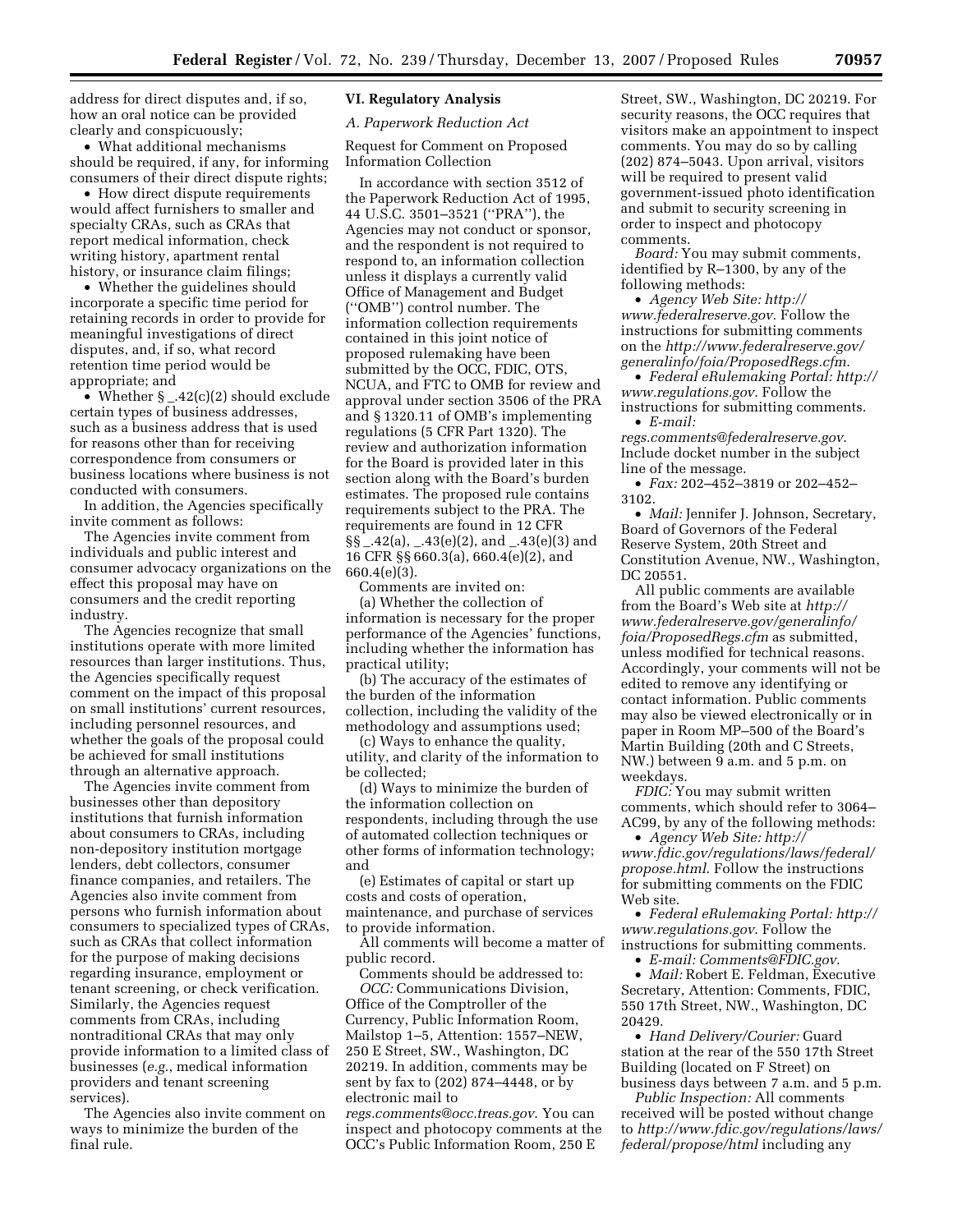personal information provided. Comments may be inspected at the FDIC Public Information Center, Room E– 1007, 3501 North Fairfax Drive, Arlington, Virginia, between 9 a.m. and 4:30 p.m. on business days.

*OTS:* Information Collection Comments, Chief Counsel's Office, Office of Thrift Supervision, 1700 G Street, NW., Washington, DC 20552; send a facsimile transmission to (202) 906–6518; or send an e-mail to *[infocollection.comments@ots.treas.gov](mailto:infocollection.comments@ots.treas.gov)*. OTS will post comments and the related [index on the OTS Internet site at](http://www.ots.treas.gov) *http:// www.ots.treas.gov*. In addition, interested persons may inspect the comments at the Public Reading Room, 1700 G Street, NW., by appointment. To make an appointment, call (202) 906– 5922, send an e-mail to *[public.info@ots.treas.gov](mailto:public.info@ots.treas.gov)*, or send a facsimile transmission to (202) 906–

7755. *NCUA:* You may submit comments by any of the following methods (Please send comments by one method only):

• *[Federal eRulemaking Portal: http://](http://www.regulations.gov)  www.regulations.gov*. Follow the instructions for submitting comments.

• *NCUA Web Site: http:// www.ncua.gov/ RegulationsOpinionsLaws/ [proposedregs/proposedregs.html](http://www.ncua.gov/RegulationsOpinionsLaws/proposedregs/proposedregs.html)*. Follow the instructions for submitting comments.

• *E-mail:* Address to

*[regcomments@ncua.gov](mailto:regcomments@ncua.gov)*. Include ''[Your name] Comments on Notice of Proposed Rulemaking Part 717, Procedures to Enhance the Accuracy and Integrity of Information Furnished to Consumer Reporting Agencies under Section 312 of the Fair and Accurate Credit Transactions Act'' in the e-mail subject line.

• *Fax:* (703) 518–6319. Use the subject line described above for e-mail.

• *Mail:* Address to Neil McNamara, Deputy Chief Information Officer, National Credit Union Administration, 1775 Duke Street, Alexandria, VA 22314–3428.

• *Hand Delivery/Courier:* Same as mail address.

Additionally, you should send a copy of your comments to the OMB Desk Officer for the Agencies, by mail to U.S. Office of Management and Budget, 725 17th Street, NW., 10235, Washington, DC 20503, or by fax to (202) 395–6974.

*FTC:* Comments should refer to ''Furnisher Rules, Project No. R611017,'' and may be submitted by any of the following methods. However, if the comment contains any material for which confidential treatment is requested, it must be filed in paper

form, and the first page of the document must be clearly labeled ''Confidential.'' 30

• *E-mail:* Comments filed in electronic form should be submitted by clicking on the following Web link: *[https://secure.commentworks.com/ftc-](https://secure.commentworks.com/ftc-FACTAfurnishers)FACTAfurnishers* and following the instructions on the Web-based form. To ensure that the Commission considers an electronic comment, you must file it on the Web-based form at *https:// [secure.commentworks.com/ftc-](https://secure.commentworks.com/ftc-FACTAfurnishers)FACTAfurnishers*.

• *Federal eRulemaking Portal:* If this notice appears at *http:// [www.regulations.gov](http://www.regulations.gov)*, you may also file an electronic comment through that Web site. The Commission will consider all comments that regulations.gov forwards to it.

• *Mail or Hand Delivery:* A comment filed in paper form should include ''Furnisher Rules: Project No. R611017,'' both in the text and on the envelope and should be mailed or delivered, with two complete copies, to the following address: Federal Trade Commission/ Office of the Secretary, Room H–135 (Annex M), 600 Pennsylvania Avenue, NW., Washington, DC 20580. Because paper mail in the Washington area and at the Commission is subject to delay, please consider submitting your comments in electronic form, as prescribed above. The FTC is requesting that any comment filed in paper form be sent by courier or overnight service, if possible.

Comments on any proposed filing, recordkeeping, or disclosure requirements that are subject to paperwork burden review under the Paperwork Reduction Act should additionally be submitted to: Office of Management and Budget, Attention: Desk Officer for the Federal Trade Commission. Comments should be submitted via facsimile to (202) 395– 6974 because U.S. Postal Mail is subject to lengthy delays due to heightened security precautions.

The FTC Act and other laws the Commission administers permit the collection of public comments to consider and use in this proceeding as appropriate. All timely and responsive public comments, whether filed in paper or electronic form, will be considered by the Commission, and will be available to the public on the FTC Web site, to the extent practicable, at *[http://www.ftc.gov/os/](http://www.ftc.gov/os/publiccomments.htm)  publiccomments.htm*. As a matter of discretion, the FTC makes every effort to remove home contact information for individuals from the public comments it receives before placing those comments on the FTC Web site. More information, including routine uses permitted by the Privacy Act, may be found in the FTC's privacy policy, at *[http://www.ftc.gov/](http://www.ftc.gov/ftc/privacy.htm)  ftc/privacy.htm*.

#### *Proposed Information Collection*

*Title of Information Collection:*  Accuracy and Integrity of Information Furnished to Consumer Reporting Agencies.

*Frequency of Response:* On occasion. *Affected Public:* 

*OCC:* National banks, Federal branches and agencies of foreign banks, and their respective operating subsidiaries that are not functionally regulated within the meaning of section 5(c)(5) of the Bank Holding Company Act of 1956, as amended (12 U.S.C.  $1844(c)(5)$ ).

*Board:* State member banks, uninsured state agencies and branches of foreign banks, commercial lending companies owned or controlled by foreign banks, and Edge and agreement corporations.

*FDIC:* Insured nonmember banks, insured state branches of foreign banks, and certain subsidiaries of these entities.

*OTS:* Savings associations and certain of their subsidiaries.

*NCUA:* Federally-chartered credit unions.

*FTC:* Businesses that furnish information to a consumer reporting agency, and are subject to administrative enforcement by the FTC pursuant to section 621(a)(1) of the FCRA (15 U.S.C. 1681s(a)(1).

*Abstract:* Proposed section .42(a) 31 would require a furnisher to implement reasonable written policies and procedures regarding the accuracy and integrity of information relating to consumers that it provides to a CRA. Furnishers already have an ongoing responsibility under section 623 of the FCRA for accurate reporting, which has been in place for several years, long before the FACT Act. This proposed rule would require furnishers to put into writing policies and procedures that address their section 312 responsibilities regarding the accuracy and integrity of information. Furnishers' accuracy and integrity policies and

<sup>30</sup> Commission Rule 4.2(d), 16 CFR 4.2(d). The comment must be accompanied by an explicit request for confidential treatment, including the factual and legal basis for the request, and must identify the specific portions of the comment to be withheld from the public record. The request will be granted or denied by the Commission's General Counsel, consistent with applicable law and the public interest. *See* Commission Rule 4.9(c), 16 CFR  $4.9(c)$ .

<sup>&</sup>lt;sup>31</sup> For purposes of the FTC regulations, this proposed section is 16 CFR 660.3(a).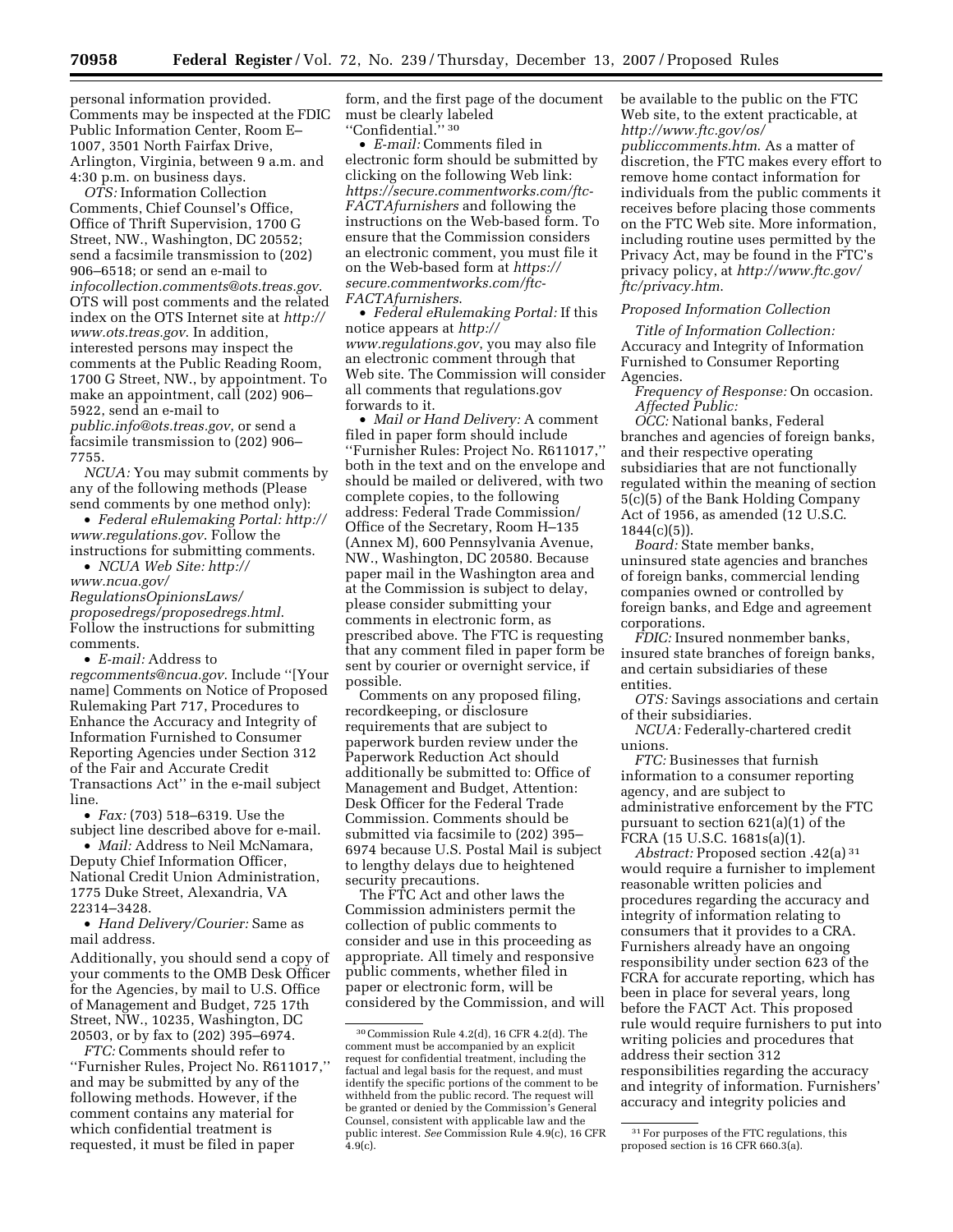procedures may include their existing policies and procedures that are reasonable and appropriate. The Agencies estimate it would take furnishers a total of 21 hours per

institution to comply with this

requirement. Proposed section .43(a) 32 would allow consumers to initiate disputes directly with the furnishers, instead of using the existing FCRA process through the CRAs. This gives consumers a new way to dispute consumer report information; instead of having to go through a CRA, consumers would have the right to go directly to the furnisher in certain circumstances. Furnishers already have affirmative responsibilities to research and respond and, if necessary, make any corrections when a dispute is initiated by consumers through a CRA. Under this proposed rule, furnishers would have to follow a substantially similar process for disputes consumers submit directly to furnishers. Furnishers would need to amend their procedures to ensure that disputes received directly from consumers are handled the same way as complaints from CRAs. The Agencies estimate that furnishers would have to devote four hours per institution to amend their procedures in this manner. Proposed section  $-.43(e)(2)^{33}$ incorporates the section 312 requirement that a furnisher must notify a consumer by mail or other means (if authorized by the consumer) within five business days after making a determination that a dispute is frivolous or irrelevant. Proposed section \_.43(e)(3) 34 incorporates the content requirements of such notices as specified by section 312. The Agencies estimate that furnishers would have to devote four hours per institution to implement this notice requirement, including the time necessary to develop policies and procedures regarding the provision of the notices to consumers and to initially prepare the notices.

With respect to estimating the potential burden associated with providing the notices to consumers, the Agencies received one comment on the ANPR from a financial institution stating that it is estimated that 50% of disputes received are frivolous or irrelevant. In contrast, one trade association commented that in only 25% of disputes is the information in the consumer report being challenged verified as correct; thus, even assuming that every time the information in the consumer report is verified as correct

the underlying dispute was frivolous or irrelevant, a maximum of 25% of disputes could be frivolous or irrelevant. The Agencies are also aware that a significant number of furnishers are already providing consumers with a written notice in response to direct disputes. Further, commenters from both industry and consumer groups observed that disputes filed with CRAs from credit repair organizations have been particularly likely to be rejected, though they disagreed on the reasons. Considering all of these comments and information, and taking into account that direct disputes from credit repair organizations are prohibited by section 623(a)(8)(G) of the FCRA, the Agencies believe it is reasonable to estimate that the number of written notices that furnishers provide to consumers in response to direct disputes that are frivolous or irrelevant would increase by 10%. The Agencies estimate that furnishers would devote five minutes per notice to provide a notice to a consumer.

*Estimated Burden:* 35

Thus, the burden associated with this collection of information may be summarized as follows.

#### OCC

*Number of respondents:* 1,800. *Number of frivolous or irrelevant dispute notices:* 312,335.

*Estimated burden per notice:* 5 minutes.

*Estimated burden per respondent:* 21 hours to implement written policies and procedures and training associated with the written policies and procedures, 4 hours to amend procedures for handling complaints received directly from consumers, 4 hours to implement the new dispute notice requirement.

*Total estimated annual burden:*  78,228 hours.

#### Board

In accordance with the PRA (44 U.S.C. 3506; 5 CFR part 1320, Appendix A.1), the Board has reviewed the proposed rule under its authority delegated by OMB. The proposed information collections associated with this rulemaking, if approved, will be incorporated into the Recordkeeping and Disclosure Requirements Associated with Regulation V (Fair Credit Reporting) and will be assigned OMB No. 7100–0308. The burden estimates provided below pertain only to the information collections associated with this proposed rulemaking.

*Number of respondents:* 1,172. *Number of frivolous or irrelevant dispute notices:* 116,582.

*Estimated burden per respondent:* 21 hours to implement written policies and procedures and training associated with the written policies and procedures, 4 hours to amend procedures for handling complaints received directly from consumers, 4 hours to implement the new dispute notice requirement, and 5 minutes per notice for distribution.

*Total estimated annual burden:*  43,703 hours.

#### FDIC

*Number of respondents:* 5,260. *Number of frivolous or irrelevant dispute notices:* 24,198.

*Estimated burden per respondent to implement written policies and procedures regarding accuracy and integrity and the frivolous or irrelevant dispute notice:* 29 hours.

*Estimated burden per frivolous or irrelevant dispute notice:* 5 minutes. *Total estimated annual burden:* 

154,557 hours.

#### **OTS**

*Number of respondents:* 829. *Number of frivolous or irrelevant dispute notices:* 15,001.

*Estimated burden per respondent:* 21 hours to implement written policies and procedures and training associated with the written policies and procedures, 4 hours to amend procedures for handling complaints received directly from consumers, 4 hours to implement the new dispute notice requirement, and 5 minutes per notice for distribution.

*Total estimated annual burden:*  25,286 hours.

#### **NCUA**

*Number of respondents:* 5,103. *Estimated burden per respondent:* 29 hours.

*Number of frivolous or irrelevant dispute notices:* 3,044.

*Estimated burden per notice:* 5 minutes.

*Total estimated annual burden:*  148,241 hours.

FTC<sup>36</sup>

*Section 660.3:* 

*Estimated Hours Burden:* 

As discussed above, the proposed regulations would require furnishers to establish and implement reasonable written policies and procedures regarding the accuracy and integrity of

<sup>32 16</sup> CFR 660.4(a) in the FTC regulations.

<sup>33 16</sup> CFR 660.4(e)(2) in the FTC regulations.

<sup>34</sup> CFR 660.4(e)(3) in the FTC regulations.

 $^{\rm 35}\rm{The\ Estimated\ Burden\ section\ reflects\ the}$ views of all of the Agencies except the FTC, which has prepared a separate analysis.

<sup>36</sup> Due to the varied nature of the entities subject to the jurisdiction of the FTC, this Estimated Burden section reflects only the view of the FTC. The banking regulatory agencies have jointly prepared a separate analysis.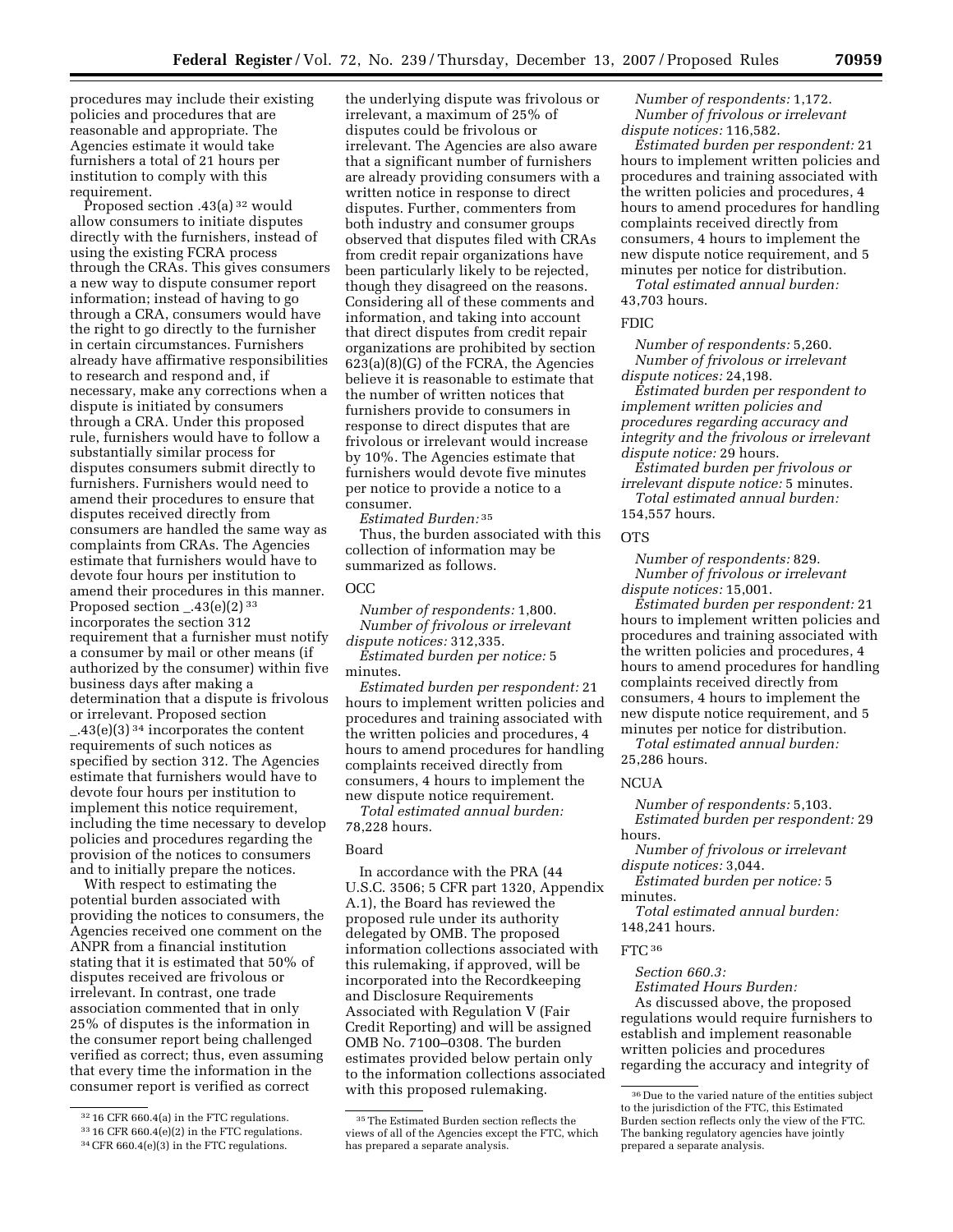the information relating to consumers that it furnishes to a CRA. The proposed regulations would define ''furnisher'' to mean an entity other than an individual consumer that furnishes information relating to consumers to one or more CRAs, except when it provides information to a CRA solely to obtain a consumer report for a permissible purpose under the FCRA.37 Given the broad scope of furnishers, it is difficult to determine precisely the number of furnishers that are subject to the FTC's jurisdiction. Nonetheless, FTC staff estimates that the proposed regulations in section 660.3 will affect approximately 6,133 furnishers subject to the FTC's jurisdiction.38 The Commission invites comment and information about the categories and number of furnishers subject to its jurisdiction. As detailed below, FTC staff estimates that the average annual information collection burden during the three-year period for which OMB clearance is sought will be 51,000 hours (rounded to the nearest thousand). The estimated annual labor cost associated with this burden is \$1,985,000 (rounded to the nearest thousand).

The proposed regulations are drafted in a flexible manner that allows entities to establish and implement different types of written policies and procedures based upon the nature, size, complexity, and scope of their activities. A furnisher may include any of its existing policies and procedures in place to ensure the accuracy of information. The Commission believes that many entities have already implemented a significant portion of the policies and procedures required by the proposed rule. Entities have had an ongoing requirement under Section 623 of the FCRA to provide accurate information when they choose to furnish data to consumer reporting agencies. The written policies and procedures proposed in the rule would formalize the processes and controls necessary for accurate reporting. Accordingly, FTC staff estimates that entities will require 21 hours to establish and implement written policies and procedures, including the incremental time to train staff to implement these policies and procedures, with an annual recurring burden of 2 hours.

FTC staff estimates that the proposed regulations implementing section 623(e) affect 6,133 furnishers subject to the FTC's jurisdiction at an average annual burden of 8.33 hours per entity [average annual burden over 3-year clearance period for establishment and implementation of written policies and procedures (25 hours/3)], for a cumulative total of 51,000 hours (rounded to the nearest thousand). *Estimated Cost Burden:* 

The FTC staff derived labor costs by applying appropriate estimated hourly cost figures to the burden hours described above. It is difficult to calculate with precision the labor costs associated with the proposed regulations, as they entail varying compensation levels of management and/or technical staff among companies of different sizes. In calculating the cost figures, staff assumes that managerial and/or professional technical personnel will draft the written policies and procedures and train staff, at an hourly rate of \$38.93.39

Based on the above estimates and assumptions, the total annual labor costs for all categories of covered entities under the proposed regulations in section 660.3 are \$1,985,000 (rounded to the nearest thousand)  $[(51,000 \text{ hours} \times $38.93)].$ 

*Section 660.4:* 

*Estimated Hours Burden:* 

The proposed regulations would also require entities that furnish information about consumers to respond to direct disputes from consumers. FTC staff estimates that the proposed regulations in section 660.4 will also affect approximately 6,133 furnishers subject to the FTC's jurisdiction. As detailed below, FTC staff estimates that the average annual information collection burden during the three-year period for which OMB clearance is sought will be 17,000 hours (rounded to the nearest thousand). The estimated annual labor cost associated with this burden is \$641,000 (rounded to the nearest thousand).

FTC staff estimates that it will take furnishers four hours to amend their procedures to ensure that disputes received directly from consumers are handled the same way as complaints from CRAs. FTC staff believes that furnishers of information to CRAs will have automated the process of responding to direct disputes in the first year of the clearance, therefore, there will be no annual recurring burden. FTC

staff estimates that it will take furnishers four hours in the first year to implement the requirement to notify a consumer by mail or other means (if authorized by the consumer) within five business days after making a determination that a dispute is frivolous or irrelevant. FTC staff believes that furnishers will also automate this process in the first year of clearance, so there will be no annual recurring burden.

FTC staff further estimates that to prepare and distribute a notice to a consumer after a furnisher determines that a dispute is frivolous or irrelevant will require approximately five minutes per notice. FTC staff projects that furnishers under its jurisdiction would receive 5,430 frivolous or irrelevant disputes requiring a notice each year.40 Accordingly, FTC staff estimates it will take furnishers 452 hours for each of the three years for which OMB clearance is sought. The estimated annual labor cost associated with this burden is \$6,102.

*Estimated Cost Burden:* 

The FTC staff derived labor costs by applying appropriate estimated hourly cost figures to the burden hours described above. It is difficult to calculate with precision the labor costs associated with the proposed regulations, as they entail varying compensation levels of different types of support staff among companies of different sizes. Nonetheless, in calculating the cost figures, staff assumes managerial and/or professional technical personnel will amend procedures to ensure that disputes received directly from consumers are handled the same way as complaints from CRAs and will implement the requirement to notify a consumer by mail or other means, after making a determination that a dispute is frivolous or irrelevant, at an hourly rate of \$38.93.41 Staff assumes that administrative support personnel will provide the required notices to consumers, at an hourly rate of \$13.50.42

Based on the above estimates and assumptions, the total average annual labor costs for all categories of covered

 $37 15$  U.S.C. 1681b(a).<br> $38$  This estimate is derived from the number of furnishers reporting to the three nationwide CRAs (approximately 18,000), minus the number of entities subject to jurisdiction by the federal financial agencies and the NCUA (14,167 combined), and adding the number of furnishers to medical information bureaus (approximately 500) and the number of insurance companies furnishing information to other types of CRAs (approximately 1,800).

<sup>39</sup> This cost is derived from the median hourly wage from the 2006 National Occupational Employment and Wage Estimates by the Bureau of Labor Statistics for management occupations.

<sup>40</sup> This number is derived from an estimate of disputes per year that relate to information provided by an entity under the FTC's jurisdiction and the Agencies' estimated 10% increase of the number of written notices that furnishers will provide to consumers in response to direct disputes that are frivolous or irrelevant.

<sup>41</sup> This cost is derived from the median hourly wage from the 2006 National Occupational Employment and Wage Estimates by the Bureau of Labor Statistics for management occupations.

<sup>42</sup> This cost is derived from the median hourly wage from the 2006 National Occupational Employment and Wage Estimates by the Bureau of Labor Statistics for office and administrative support occupations.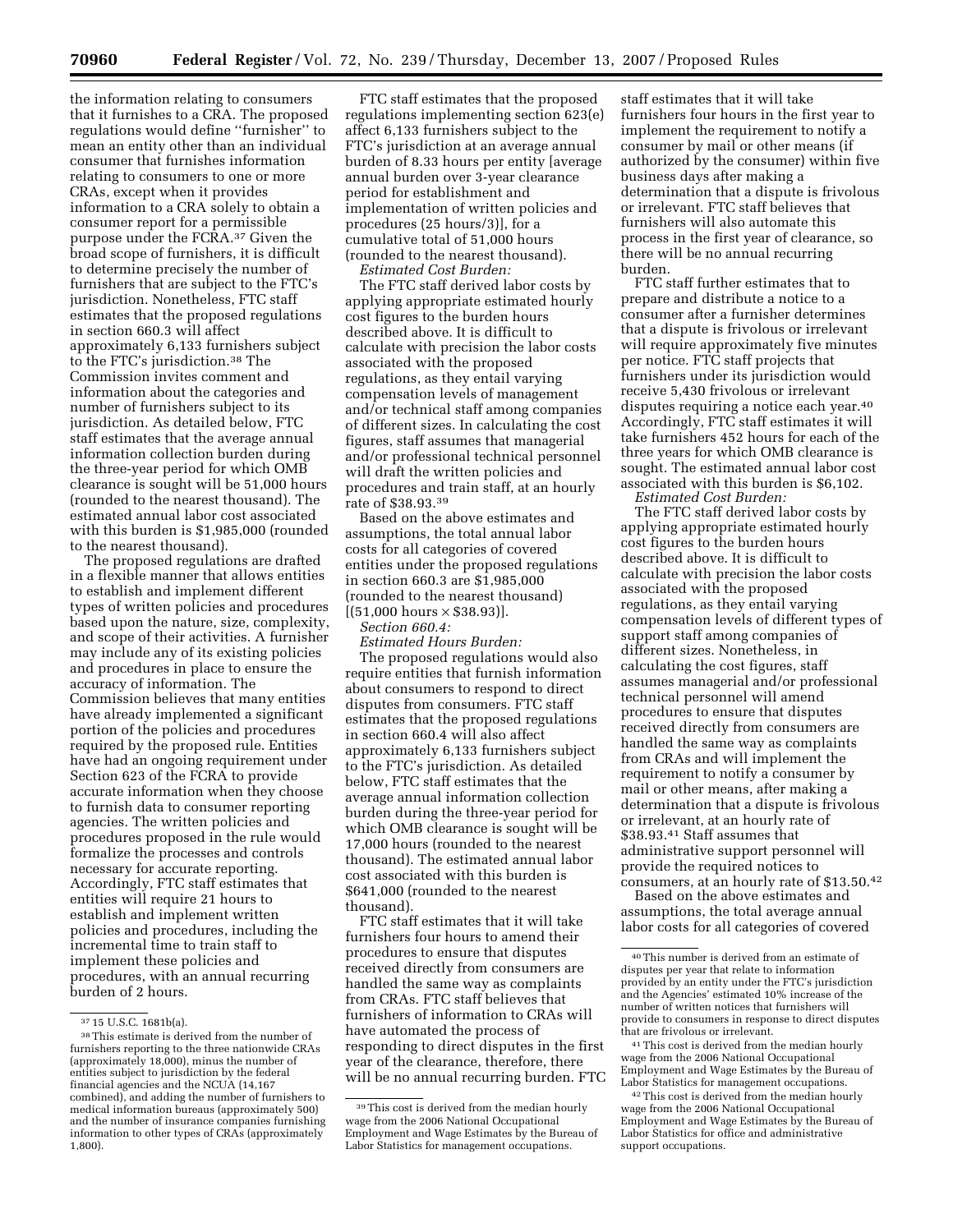entities under the proposed regulations in section 660.4 are \$641,000 (rounded to the nearest thousand)  $[((1.33 + 1.33$ hours)  $\times$  6,133  $\times$  \$38.93) + \$6102].

#### *B. Regulatory Flexibility Act*

*OCC:* The Regulatory Flexibility Act (5 U.S.C. 601—612) (RFA) requires an agency to either provide an Initial Regulatory Flexibility Analysis with a proposed rule or certify that the proposed rule will not have a significant economic impact on a substantial number of small entities. For purposes of the RFA and OCC-regulated entities, a ''small entity'' is a national bank with assets of \$165 million or less (small national bank). Based on its analysis and for the reason stated below, OCC certifies that this proposed rule will not have a significant economic impact on a substantial number of small entities. Based on two tests used to evaluate the impact of the proposed rule (compliance costs as a percent of labor costs and compliance costs as a percent of noninterest expenses) the OCC estimates that the proposed rule would have a significant economic impact on 7 of 948 small national banks (.074 percent); the OCC does not consider this to be a substantial number of small entities.

#### 1. Reasons for Proposed Rule

The FACT Act amends the FCRA and was enacted, in part, for the purpose of enhancing the accuracy and integrity of information furnished to CRAs. Section 312 of the FACT Act generally requires the Agencies to issue guidelines for use by furnishers regarding the accuracy and integrity of the information about consumers that they furnish to consumer reporting agencies and prescribe regulations requiring furnishers to establish reasonable policies and procedures for implementing the guidelines. Section 312 also requires the Agencies to prescribe regulations identifying the circumstances under which a furnisher must reinvestigate disputes about the accuracy of information contained in a consumer report based on a direct request from a consumer. OCC is issuing this proposed rule to implement section 312 of the FACT Act.

2. Statement of Objectives and Legal Basis

The objectives of the proposed rule are described in the **SUPPLEMENTARY INFORMATION** section. In sum, the objectives are: (1) To implement the general statutory provision that requires the Agencies to issue guidelines for use by furnishers regarding the accuracy and integrity of the information about consumers that they furnish to

consumer reporting agencies and prescribe regulations requiring furnishers to establish reasonable policies and procedures for implementing the guidelines and (2) to fulfill the statutory mandate requiring the Agencies to prescribe regulations identifying the circumstances under which a furnisher must reinvestigate disputes about the accuracy of information contained in a consumer report based on a direct request from a consumer. The legal bases for the proposed rule are the National Bank Act found at 12 U.S.C. 1 *et seq.*, 24 (Seventh), 481, and 484; the Depository Institutions Deregulation and Monetary Control Act of 1980 found at 12 U.S.C. 93a; the Federal Deposit Insurance Act found at 12 U.S.C. 1818; and the Fair Credit Reporting Act found at 15 U.S.C. 1681 *et seq.* 

3. Description and Estimate of Small Entities Affected by the Final Rule

The proposed rule would apply to national banks, Federal branches and agencies of foreign banks, and any of their operating subsidiaries that are not functionally regulated within the meaning of section 5(c)(5) of the Bank Holding Company Act of 1956, as amended (12 U.S.C. 1844(c)(5)) (national banks).

OCC estimates that its proposed rule would apply to 948 small national banks with assets of \$165 million or less.

4. Projected Recordkeeping, Reporting, and Other Compliance Requirements

The compliance requirements of the proposed rules are described in the **SUPPLEMENTARY INFORMATION** above.

In general, the proposal would require each furnisher subject to the rule to establish and implement reasonable policies and procedures regarding the accuracy and integrity of the information relating to consumers that it furnishes to a consumer reporting agency. Furnishers would be required to consider the guidelines in Appendix E to the proposed rule in developing these policies and procedures and to incorporate those guidelines that are appropriate. The Agencies have sought to reduce the burden associated with these proposed accuracy and integrity regulations and guidelines in several ways. First, the proposed guidelines provide that a furnisher may include in its policies and procedures concerning the accuracy and integrity of information it furnishes to consumer reporting agencies any of its existing policies and procedures that are relevant and appropriate. Furnishers have a preexisting obligation under

Section 623 of the FCRA to provide accurate information when they furnish data to consumer reporting agencies. The OCC believes that many furnishers are likely to have existing policies and procedures regarding accurate reporting in order to satisfy their obligations under section 623, and that these policies and procedures could be incorporated in the policies and procedures required by the proposed rule.

Furnishers subject to the proposed rule also would be required, under certain circumstances, to investigate disputes concerning the accuracy of information about the consumer contained in a consumer report based on a direct request of a consumer. While the rule would require new procedural requirements, the OCC believes that investigating direct disputes will not create significant additional burdens on small institutions, for a number of reasons.

First, most furnishers already investigate similar disputes that are provided to them by a consumer reporting agency pursuant to the existing dispute provisions contained in section 611 of the FCRA.

Second, commenters on the ANPR noted that many furnishers already investigate direct disputes as a matter of good customer relations, sound business practices, or because they are required to do so under other consumer protection laws. National banks also investigate disputes referred to them by the OCC's Customer Assistance Group as well as other state and Federal regulators.

Finally, the proposed rule does not require investigation of direct disputes when such disputes are frivolous or irrelevant.

The OCC seeks information and comment on any costs, compliance requirements, or changes in operating procedures arising from the application of the proposed rule to small national banks.

5. Identification of Duplicative, Overlapping, or Conflicting Federal Rules

The OCC is unable to identify any statutes or rules, which would overlap or conflict with the proposed regulation. The OCC seeks comment and information about any such statutes or rules, as well as any other state, local, or industry rules or policies that require a covered institution to implement business practices that would comply with the requirements of the proposed rule.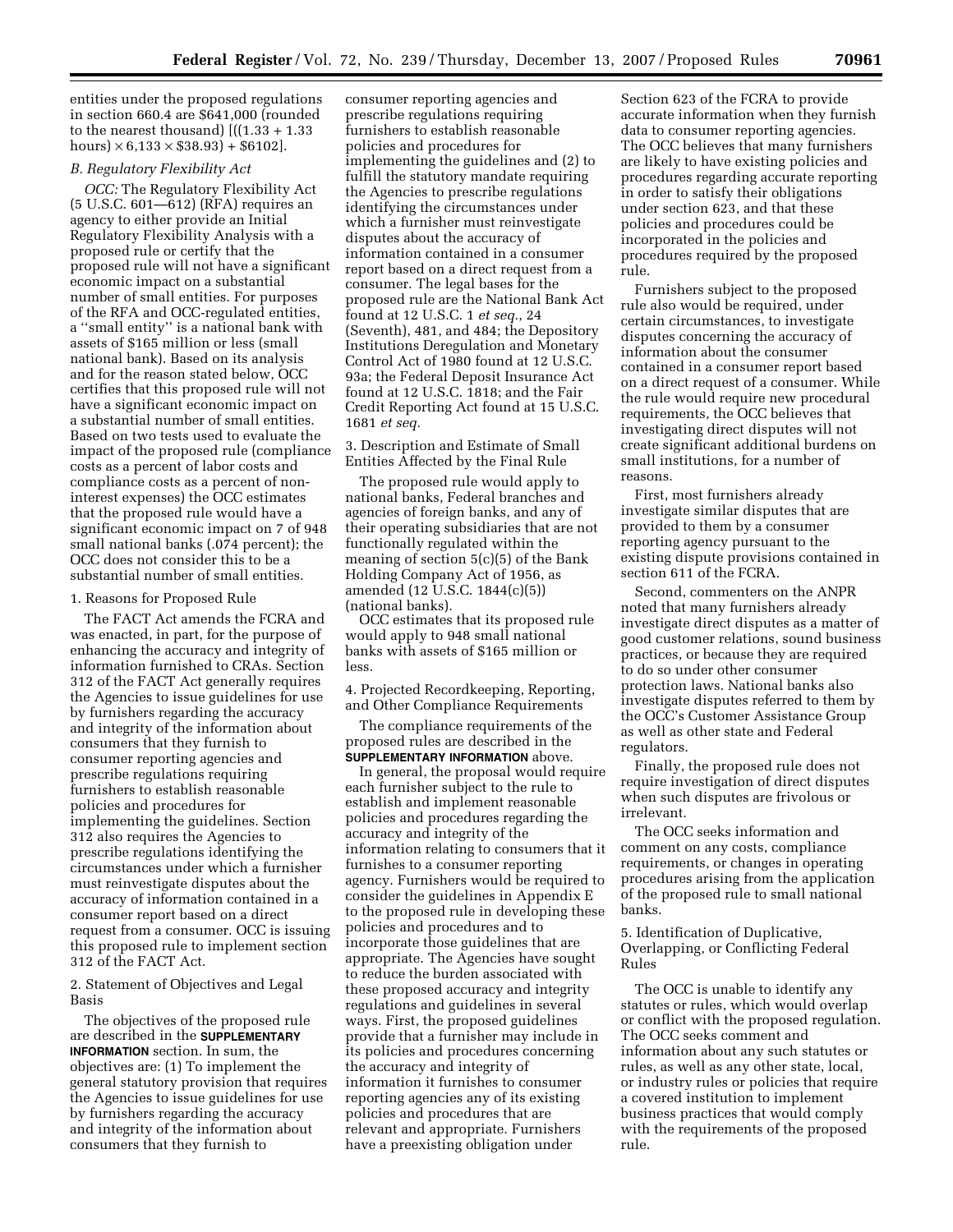#### 6. Discussion of Significant Alternatives

As required by the FACT Act, the proposed rules and guidelines apply to all covered institutions, regardless of the size of the institution. One approach to minimizing the burden on small entities would be to provide a specific exemption for small institutions. The OCC has no authority under section 312 of the FACT Act to grant an exception that would remove small institutions from the scope of the rule.

The proposed rule does, however, provide substantial flexibility so that any national bank, regardless of size, may tailor its practices to its individual needs. For example, to minimize burden the proposal would permit institutions to include in their accuracy and integrity policies and procedures their existing policies and procedures that are relevant and appropriate. Furthermore, OCC and the other Agencies have attempted to minimize burden by: Adopting consistent rules; proposing and soliciting comment on two approaches for defining the terms ''accuracy'' and ''integrity''; incorporating into the proposed rule at § 41.42(a) a statement that policies and procedures should be appropriate to the nature, size, complexity, and scope of a furnisher's activities; and providing furnishers with three options for providing their direct disputes address to consumers under proposed § 41.43(c).

The OCC welcomes comments on any significant alternatives that are consistent with section 312 of the FACT Act.

*Board:* The Regulatory Flexibility Act (RFA) (5 U.S.C. 601 *et seq.*) requires an agency either to provide an initial regulatory flexibility analysis with a proposed rule or certify that the proposed rule will not have a significant economic impact on a substantial number of small entities (defined for purposes of the RFA to include commercial banks and other depository institutions with \$165 million or less in assets). The Board requests public comment in the following areas.

#### 1. Reasons for the Proposed Rule

Section 312 of the FACT Act (which amends section 623 of the FCRA) requires the Agencies to issue regulations and guidelines relating to the responsibilities of furnishers of information about consumers to consumer reporting agencies for the purpose of enhancing the accuracy and integrity of the information furnished. Specifically, the Agencies must: (i) Establish and maintain guidelines for use by furnishers regarding the accuracy and integrity of the information relating

to consumers that they furnish to consumer reporting agencies, and update those guidelines as often as necessary; and (ii) prescribe regulations requiring furnishers to establish reasonable policies and procedures for implementing the guidelines. In addition, the Agencies must prescribe joint regulations that identify the circumstances, if any, under which furnishers must investigate disputes about the accuracy of the information contained in a consumer report on the consumer based on a direct request by a consumer, rather than requiring consumers to initiate a dispute through a consumer reporting agency.

2. Statement of Objectives and Legal Basis

The **SUPPLEMENTARY INFORMATION**  above contains this information. The legal basis for the proposed rule is section 312 of the FACT Act.

3. Description of Small Entities to Which the Rule Applies

The proposed regulations would apply to all banks that are members of the Federal Reserve System (other than national banks) and their respective operating subsidiaries, branches and Agencies of foreign banks (other than Federal branches, Federal Agencies, and insured State branches of foreign banks), commercial lending companies owned or controlled by foreign banks, and organizations operating under section 25 or 25A of the Federal Reserve Act (12 U.S.C. 601 *et seq.*, and 611 *et seq.*). The Board's proposed regulations would apply to the following institutions (numbers approximate): State member banks (881), operating subsidiaries that are not functionally regulated with in the meaning of section 5(c)(5) of the Bank Holding Company Act of 1956, as amended (877), U.S. branches and agencies of foreign banks (219), commercial lending companies owned or controlled by foreign banks (3), and Edge and agreement corporations (64), for a total of approximately 2,044 institutions. The Board estimates that more than 1,448 of these institutions could be considered small entities with assets of \$165 million or less.

All small entities covered by the Board's rule potentially could be subject to the proposed rule. However, the proposed rule would not impose any requirements on small entities that do not furnish information about consumers to consumer reporting agencies.

4. Projected Reporting, Recordkeeping and Other Compliance Requirements

The compliance requirements of the proposed rules are described in the **SUPPLEMENTARY INFORMATION** above.

In general, the proposal would require each furnisher subject to the rule to establish and implement reasonable policies and procedures regarding the accuracy and integrity of the information relating to consumers that it furnishes to a consumer reporting agency. Such furnishers would be required to consider the guidelines in Appendix E to the proposed rule in developing these policies and procedures, and to incorporate those guidelines that are appropriate. The Agencies have sought to reduce the burden associated with these proposed accuracy and integrity regulations and guidelines in several ways. First, the proposed guidelines provide that a furnisher may include in its policies and procedures concerning the accuracy and integrity of information it furnishes to consumer reporting agencies any of its existing policies and procedures that are relevant and appropriate. Furnishers have a preexisting obligation under Section 623 of the FCRA to provide accurate information when they furnish data to consumer reporting agencies. The Board believes that many furnishers are likely to have existing policies and procedures regarding accurate reporting in order to satisfy their obligations under section 623, and that these policies and procedures could be incorporated in the policies and procedures required by the proposed rule.

Furnishers subject to the proposed rule also would be required, under the circumstances described in the proposed rule, to investigate disputes concerning the accuracy of information about the consumer contained in a consumer report based on a direct request of a consumer. While the rule would require new procedural requirements, the Board believes that investigating direct disputes will not create significant additional burdens on small institutions, for a number of reasons. First, most furnishers already investigate similar disputes upon receipt from the relevant consumer reporting agency pursuant to the existing dispute provisions contained in section 611 of the FCRA. Second, commenters on the ANPR noted that many furnishers already investigate direct disputes as a matter of good customer relations and sound business practices or because they are required to under other consumer protection laws. Finally, the proposed rule does not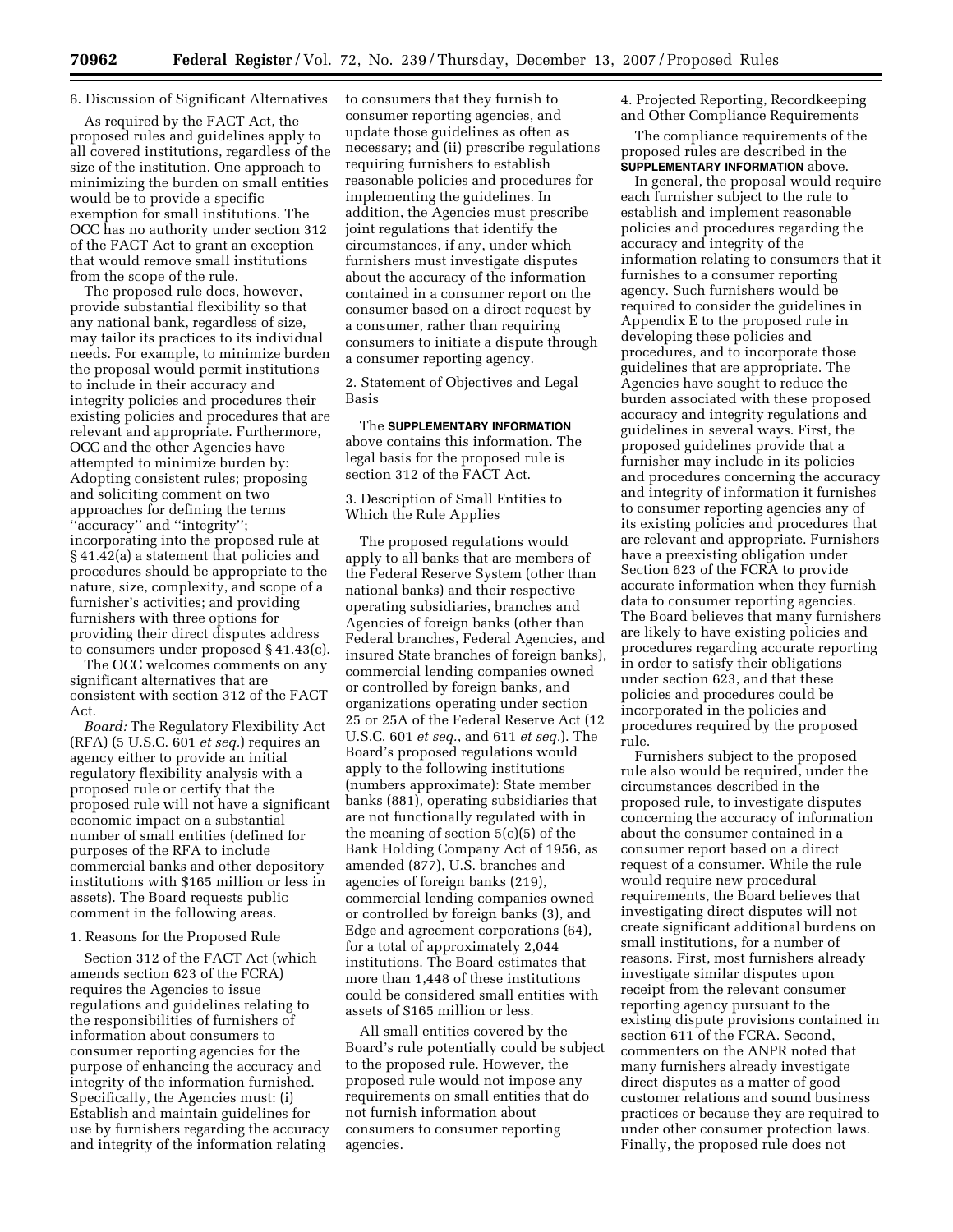require investigation of direct disputes when such disputes are frivolous or irrelevant.

The Board seeks information and comment on any costs, compliance requirements, or changes in operating procedures arising from the application of the proposed rule to small institutions.

5. Identification of Duplicative, Overlapping, or Conflicting Federal Rules

The Board has not identified any federal statutes or regulations that would duplicate, overlap, or conflict with the proposed rule. The Board seeks comment regarding any statutes or regulations, including state or local statutes or regulations, that would duplicate, overlap, or conflict with the proposed rule.

6. Discussion of Significant Alternatives

The proposed rule provides substantial flexibility so that each institution, regardless of its size, may tailor its practices to its individual needs. For example, as discussed above, in order to minimize burden the proposal would permit institutions to include in their accuracy and integrity policies and procedures any of their existing policies and procedures that are relevant and appropriate.

The Board welcomes comments on any significant alternatives, consistent with the requirements of section 312 of the FACT Act, that would minimize the impact of the proposed rule on small entities.

*FDIC:* In accordance with the Regulatory Flexibility Act (5 U.S.C. 601–612) (RFA), an agency must publish an initial regulatory flexibility analysis with its proposed rule, unless the agency certifies that the rule will not have a significant economic impact on a substantial number of small entities (defined for purposes of the RFA to include banks with less than \$165 million in assets). The FDIC hereby certifies that the proposed rule would not have a significant economic impact on a substantial number of small entities.

The proposed rule would apply to most FDIC-insured state nonmember banks, approximately 3,400 of which are small entities. Under the proposed rule, financial institutions that furnish information about consumers to one or more consumer reporting agencies must have written policies and procedures regarding the accuracy and integrity of that information. The program must be appropriate to the nature, size, complexity and scope of the furnishing activities. A furnisher may include any

of its existing policies and procedures in place to ensure the accuracy of information. Institutions have had an ongoing requirement under Section 623 of the FCRA to provide accurate information when they choose to furnish data to consumer reporting agencies. The written policies and procedures proposed in the rule would formalize the processes and controls necessary for accurate reporting. Similarly, the proposed guidelines in Section II of Appendix E of the Regulation contain requirements that were already in the FCRA. Federal Financial Institutions Examination Council examination procedures exist and have been used for years to evaluate compliance with the aspects of Section 623 of the FCRA. Based on our examination of the financial institutions we supervise, the FDIC believes that many of these institutions have already implemented a significant portion of the policies and procedures required by the proposed rule, whether under the definition of ''integrity'' proposed in the Regulatory Definition Approach or the definition in the Guidelines Definition Approach, as discussed in the Supplementary Information above. The process of furnishing information to consumer reporting agencies is largely automated. With regard to the two alternatives concerning the ''integrity'' of information, the automated furnishing systems already support for the type of information that a furnisher would provide under either approach.

Nonetheless, the FDIC specifically requests comment and specific data on the size of the incremental burden on small banks in formalizing the policies and procedures not currently included, given the banks' current practices and compliance with existing requirements.

The proposed rule would also require financial institutions that furnish information about consumers to respond to direct dispute requests from consumers with regard to certain perceived inaccuracies. While the rule would require new procedural requirements, including direct dispute notices, the FDIC believes that investigating direct disputes will not create significant additional burdens on small banks, for a number of reasons.

First, most furnishers are already investigating similar disputes, which under the current law are brought directly to the relevant consumer reporting agency, which then contacts the furnisher for an investigation. Under this procedure, furnishers are already required to review all relevant information provided by the consumer reporting agency along with the notice; report the results of the investigation to

the consumer reporting agency; if the disputed information is found to be incomplete or inaccurate, report those results to all nationwide consumer reporting agencies to which the financial institution previously provided the information; and if the disputed information is incomplete, inaccurate, or not verifiable by the financial institution, promptly, for purposes of reporting to the consumer reporting agency modify the item of information, delete the item of information, or permanently block the reporting of that item of information.

Second, many of these furnishers are already investigating direct disputes as a matter of good customer relations and sound business practices or under other consumer protection laws.

Third, the proposed rule does not require investigation in cases that are frivolous or irrelevant. Nonetheless, the FDIC again specifically requests comment and specific data on the size of the incremental burden creating a program would have on small banks, given their current practices and compliance with existing requirements.

*OTS:* The Regulatory Flexibility Act (5 U.S.C. 601–612) (RFA) requires an agency to either provide an Initial Regulatory Flexibility Analysis with a proposed rule or certify that the proposed rule will not have a significant economic impact on a substantial number of small entities. For purposes of the RFA and OTS-regulated entities, a ''small entity'' is a savings association with assets of \$165 million or less (small savings association). Based on its analysis and for the reason stated below, OTS certifies that this proposed rule will not have a significant economic impact on a substantial number of small entities.

#### 1. Reasons for Proposed Rule

The FACT Act amends the FCRA and was enacted, in part, for the purpose of enhancing the accuracy and integrity of information furnished to CRAs. Section 312 of the FACT Act generally requires the Agencies to issue guidelines for use by furnishers regarding the accuracy and integrity of the information about consumers that they furnish to consumer reporting agencies and prescribe regulations requiring furnishers to establish reasonable policies and procedures for implementing the guidelines. Section 312 also requires the Agencies to prescribe regulations identifying the circumstances under which a furnisher must reinvestigate disputes about the accuracy of information contained in a consumer report based on a direct request from a consumer. OTS is issuing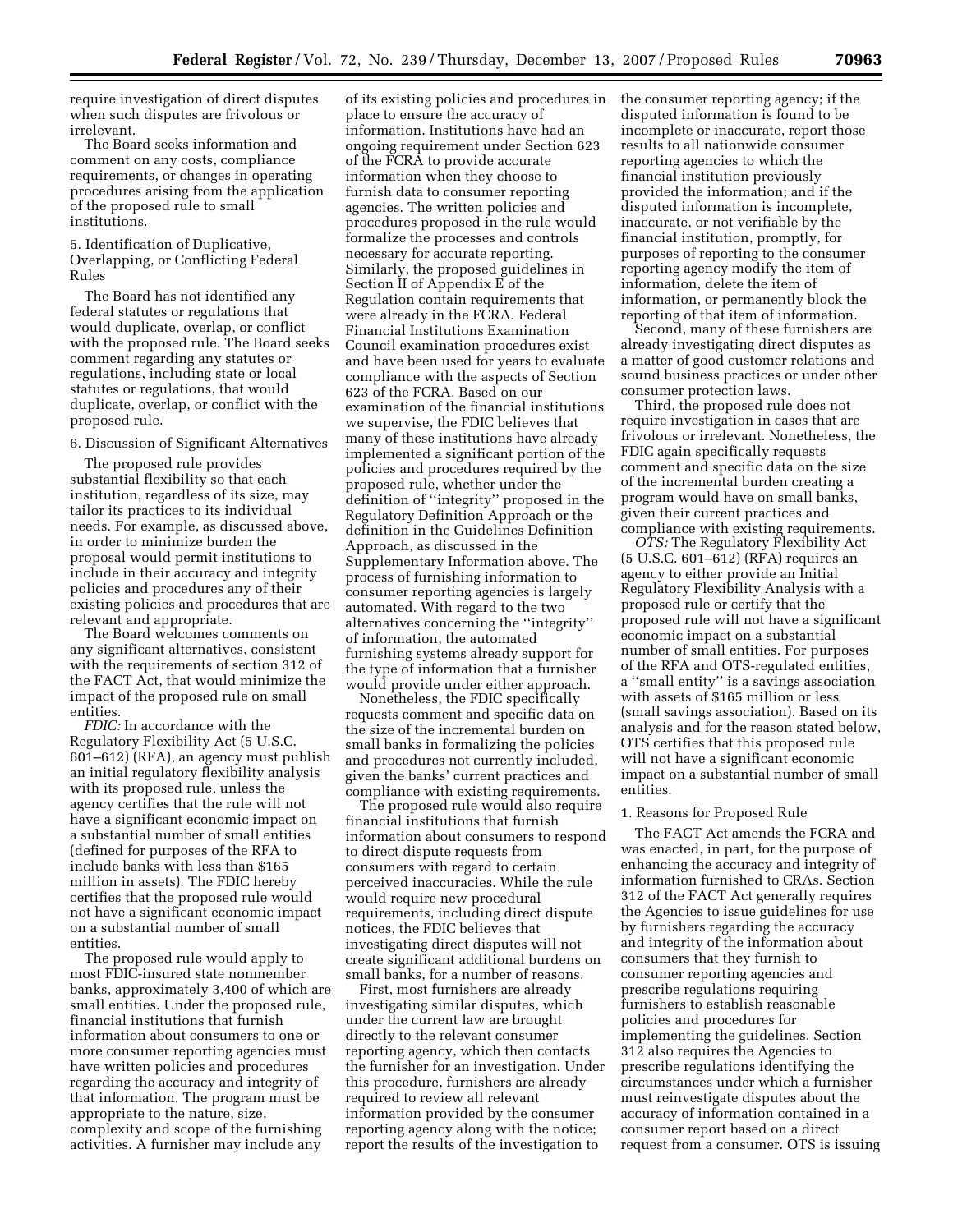this proposed rule to implement section 312 of the FACT Act.

2. Statement of Objectives and Legal Basis

The objectives of the proposed rule are described in the **SUPPLEMENTARY INFORMATION** section. In sum, the objectives are: (1) To implement the general statutory provision that requires the Agencies to issue guidelines for use by furnishers regarding the accuracy and integrity of the information about consumers that they furnish to consumer reporting agencies and prescribe regulations requiring furnishers to establish reasonable policies and procedures for implementing the guidelines and (2) to fulfill the statutory mandate requiring the Agencies to prescribe regulations identifying the circumstances under which a furnisher must reinvestigate disputes about the accuracy of information contained in a consumer report based on a direct request from a consumer. The primary legal basis for the proposed rule is the Fair Credit Reporting Act found at 15 U.S.C. 1681 *et seq.* 

3. Description and Estimate of Small Entities Affected by the Final Rule

The proposed rule would apply to savings associations and operating subsidiaries of federal savings associations that are not functionally regulated within the meaning of section 5(c)(5) of the Bank Holding Company Act of 1956, as amended (12 U.S.C.  $1844(c)(5)$ ).

OTS estimates that its proposed rule would apply to 412 small savings associations with assets of \$165 million or less.

4. Projected Recordkeeping, Reporting, and Other Compliance Requirements

Under the proposed rule, financial institutions that furnish information about consumers to one or more consumer reporting agencies must have written policies and procedures regarding the accuracy and integrity of that information. The program must be appropriate to the nature, size, complexity and scope of the furnishing activities. A furnisher may include any of its existing policies and procedures in place to ensure the accuracy of information. Institutions have had an ongoing requirement under Section 623 of the FCRA to provide accurate information when they choose to furnish data to consumer reporting agencies. The written policies and procedures proposed in the rule would formalize the processes and controls necessary for accurate reporting.

Similarly, the proposed guidelines in Section II of Appendix E of the Regulation contain requirements that were already in the FCRA. Federal Financial Institutions Examination Council examination procedures exist and have been used for years to evaluate compliance with the aspects of Section 623 of the FCRA. Based on our examination of the financial institutions we supervise, OTS believes that many of these institutions have already implemented a significant portion of the policies and procedures required by the proposed rule, whether under the definition of ''integrity'' proposed in the Regulatory Definition Approach or the definition in the Guidelines Definition Approach, as discussed in the Supplementary Information above. The process of furnishing information to consumer reporting agencies is largely automated. With regard to the two alternatives concerning the ''integrity'' of information, the automated furnishing systems already support the type of information that a furnisher would provide under either approach.

Nonetheless, OTS specifically requests comment and specific data on the size of the incremental burden on small savings associations in formalizing the policies and procedures not currently included, given the associations' current practices and compliance with existing requirements.

The proposed rule would also require financial institutions that furnish information about consumers to respond to direct dispute requests from consumers with regard to certain perceived inaccuracies. While the rule would require new procedural requirements, including direct dispute notices, OTS believes that investigating direct disputes will not create significant additional burdens on small savings associations, for a number of reasons.

First, most furnishers are already investigating similar disputes, which under the current law are brought directly to the relevant consumer reporting agency, which then contacts the furnisher for an investigation. Under this procedure, furnishers are already required to review all relevant information provided by the consumer reporting agency along with the notice; report the results of the investigation to the consumer reporting agency; if the disputed information is found to be incomplete or inaccurate, report those results to all nationwide consumer reporting agencies to which the financial institution previously provided the information; and if the disputed information is incomplete, inaccurate, or not verifiable by the

financial institution, promptly, for purposes of reporting to the consumer reporting agency modify the item of information, delete the item of information, or permanently block the reporting of that item of information.

Second, many of these furnishers are already investigating direct disputes as a matter of good customer relations and sound business practices. Many are also investigating disputes brought to the institution through OTS's customer complaint system.

Third, the proposed rule does not require investigation for disputes that are frivolous or irrelevant.

Fourth, savings associations already have mechanisms and processes in place to handle consumer complaints brought under other laws such as the Truth in Lending Act, Real Estate Settlement Procedures Act, and Electronic Funds Transfer Act. OTS believes many of these mechanisms and processes can be readily adapted to handle consumer disputes about their consumer reports.

Nonetheless, OTS specifically requests comment and specific data on the size of the incremental burden creating a program would have on small savings associations, given their current practices and compliance with existing requirements.

5. Identification of Duplicative, Overlapping, or Conflicting Federal Rules

OTS is unable to identify any statutes or rules, which would overlap or conflict with the proposed regulation. OTS seeks comment and information about any such statutes or rules, as well as any other state, local, or industry rules or policies that require a covered institution to implement business practices that would comply with the requirements of the proposed rule.

#### 6. Discussion of Significant Alternatives

As required by the FACT Act, the proposed rules and guidelines apply to all covered institutions, regardless of the size of the institution. One approach to minimizing the burden on small entities would be to provide a specific exemption for small institutions. OTS has no authority under section 312 of the FACT Act to grant an exception that would remove small institutions from the scope of the rule.

The proposed rule does, however, provide substantial flexibility so that any savings association, regardless of size, may tailor its practices to its individual needs. For example, to minimize burden the proposal would permit institutions to include in their accuracy and integrity policies and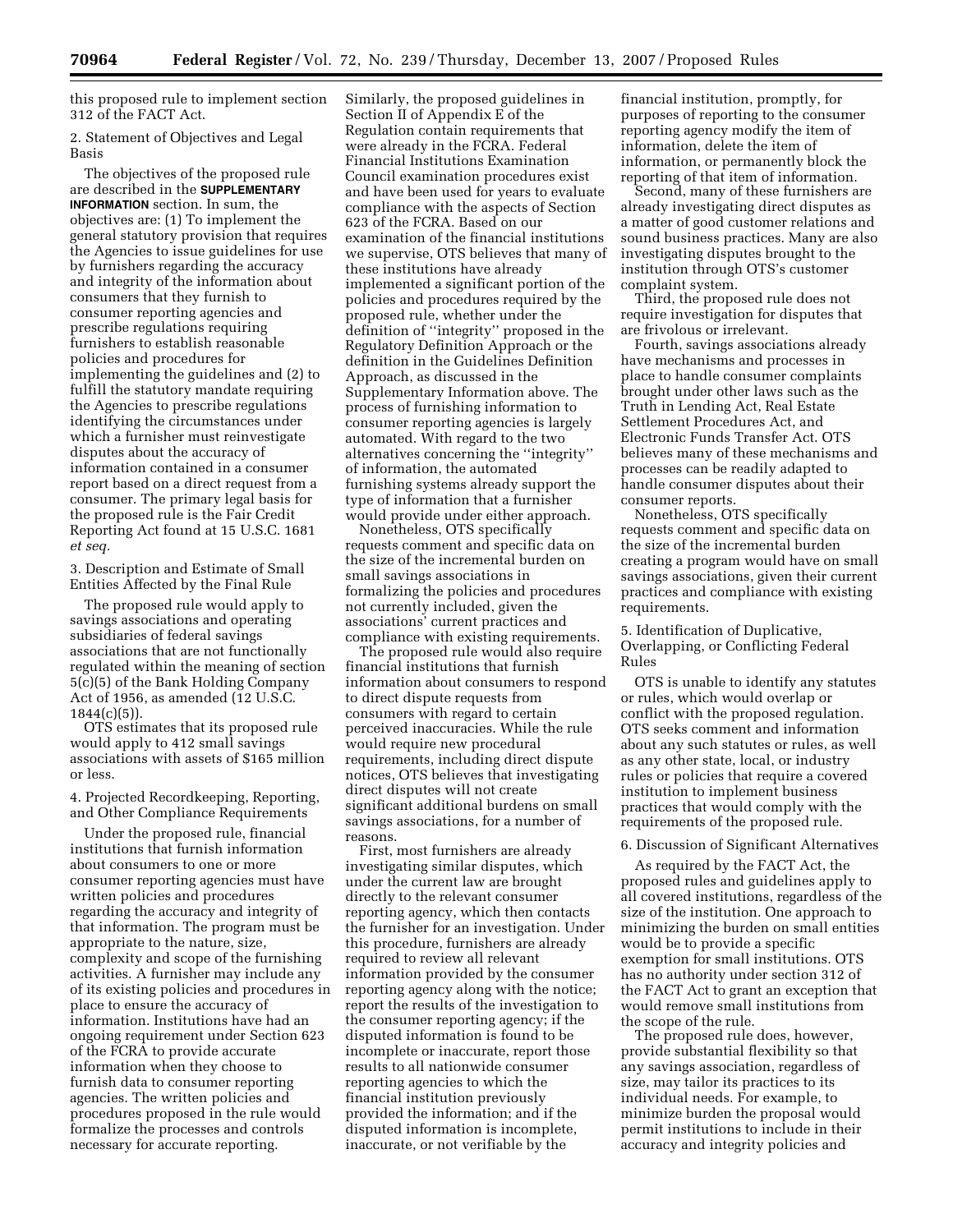procedures their existing policies and procedures that are relevant and appropriate. Furthermore, OTS and the other Agencies have attempted to minimize burden by: Adopting consistent rules; proposing and soliciting comment on two approaches for defining the terms ''accuracy'' and ''integrity''; incorporating into the proposed rule at § \_.42(a) a statement that policies and procedures must be appropriate to the nature, size, complexity, and scope of a furnisher's activities; and providing furnishers with a three options for providing their direct disputes address to consumers under proposed  $\S$  \_.43(c).

OTS welcomes comments on any significant alternatives that are consistent with section 312.

*NCUA:* Under the RFA, NCUA must publish an initial regulatory flexibility analysis with its proposed rule, unless NCUA certifies the rule will not have a significant economic impact on a substantial number of small entities. For NCUA, these are federal credit unions with less than \$10 million in assets. NCUA certifies this proposed rule would not have a significant economic impact on a substantial number of small entities.

Under the proposed rule, federal credit unions furnishing information about consumers to consumer reporting agencies (CRAs) must have a written program on the information's accuracy and integrity. The program must be appropriate to the nature, size, complexity and scope of the furnishing activities. The federal credit union can include its existing policies and procedures in its program under the proposed rule. Federal credit unions already are required under FCRA section 623 to provide accurate information when they furnish data to CRAs. The proposed rule would formalize the processes and controls for accurate reporting. Likewise, the proposed guidelines contain requirements already in the FCRA section 623.

Accordingly, NCUA requests comment and specific data on any additional burden on small federal credit unions in making their current accuracy and integrity programs consistent with existing requirements.

The proposed rule would also require federal credit unions that furnish consumer information to CRAs to respond to consumers' direct dispute requests to correct credit report inaccuracies. The rule would require new procedural requirements, including direct dispute notices, but the NCUA believes that investigating direct disputes will not create significant

additional burdens on small federal credit unions, for the following reasons.

First, most furnishers already investigate consumer dispute requests, even if under the current law, the consumers complain directly to the relevant CRA, which then contacts the federal credit union to investigate. Currently, furnishers must review all relevant information the CRA provides with the notice; report the investigation results to the CRA; if the disputed information is determined to be incomplete or inaccurate, report this to all nationwide CRAs to which the federal credit union previously provided the information; and if the disputed information is incomplete, inaccurate, or not verifiable by the federal credit union, promptly, for purposes of reporting to the CRA, modify the item of information, delete the item of information, or permanently block the reporting of that item of information.

Second, many federal credit unions already investigate direct disputes as part of good member relations and sound business practices or under other consumer protection laws.

Third, the proposed rule does not require investigation in cases that are frivolous or irrelevant. Nonetheless, NCUA specifically requests comment and specific data on the size of the incremental burden creating a program would have on small federal credit unions, given their current practices and compliance with existing requirements.

*FTC:* The Regulatory Flexibility Act (''RFA''), 5 U.S.C. 601–612, requires that the Commission provide an Initial Regulatory Flexibility Analysis (''IRFA'') with a proposed rule and a Final Regulatory Flexibility Analysis (''FRFA'') with the final rule, unless the Commission certifies that the rule will not have a significant economic impact on a substantial number of small entities. *See* 5 U.S.C. 603–605.

Based on its analysis and for the reasons stated below, the Commission does not anticipate that the proposed regulations will have a significant economic impact on a substantial number of small entities. This document serves as notice to the Small Business Administration of the FTC's certification of no effect. To ensure the accuracy of this certification, however, the Commission requests comments on whether the proposed regulations will have a significant impact on a substantial number of small entities, including specific information on the number of entities that would be covered by the proposed regulations, the number of these companies that are ''small entities,'' and the average annual

burden for each entity. Although the Commission certifies under the RFA that the regulations proposed in this notice would not, if promulgated, have a significant economic impact on a substantial number of small entities, the Commission has determined, nonetheless, that it is appropriate to publish an IRFA in order to inquire into the impact of the proposed regulations on small entities. Therefore, the Commission has prepared the following analysis:

1. Description of the Reasons That Action by the Agency Is Being Taken

The Federal Trade Commission is charged with enforcing the requirements of section 312 of the Fair and Accurate Credit Transactions Act of 2003 (FACT Act) (15 U.S.C. 1681a–2(a)(8) and 1681a–2(e)), which require the agency to issue these proposed regulations.

2. Statement of the Objectives of, and Legal Basis for, the Proposed Regulations

The objectives of the proposed rule are described in the **SUPPLEMENTARY INFORMATION** section. In sum, the objectives are: (1) To implement the general statutory provision that requires the Agencies to issue guidelines for use by furnishers regarding the accuracy and integrity of the information about consumers that they furnish to consumer reporting agencies and prescribe regulations requiring furnishers to establish reasonable policies and procedures for implementing the guidelines and (2) to fulfill the statutory mandate requiring the Agencies to prescribe regulations identifying the circumstances under which a furnisher must reinvestigate disputes about the accuracy of information contained in a consumer report based on a direct request from a consumer. The legal basis for the proposed regulations is 15 U.S.C. 1681a–2(a)(8) and 1681a–2(e).

3. Small Entities To Which the Proposed Rule Will Apply

The proposed rule would apply to ''an entity other than an individual consumer that furnishes information relating to consumers to one or more consumer reporting agencies,'' except when it ''provides information to a consumer reporting agency solely to obtain a consumer report in accordance with sections 604(a) and (f) of the FCRA.'' In short, the rule would apply to any entity that (1) is under the FTC's jurisdiction pursuant to the FCRA and (2) furnishes information relating to consumers to one or more consumer reporting agencies.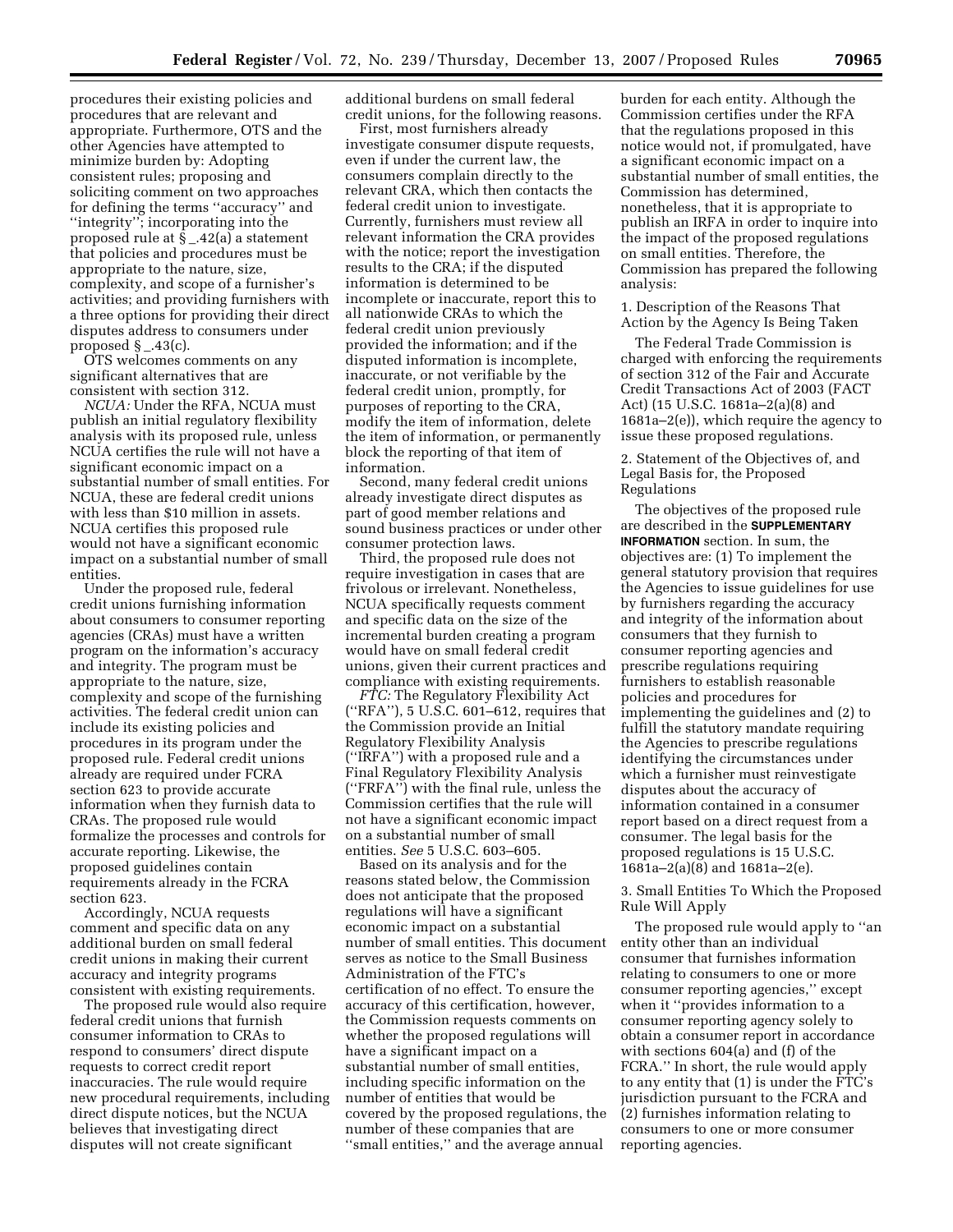Generally, the proposed regulations would apply to financial institutions, creditors, and other entities that furnish information relating to consumers to consumer reporting agencies. In particular, entities under FTC's jurisdiction covered by section 312 include state-chartered credit unions, non-bank lenders, insurers, debt collectors, and any other entity other than an individual consumer that furnishes information relating to consumers to one or more consumer reporting agencies. The available data is not sufficient for the Commission to realistically estimate the number of entities the Commission regulates that would be subject to the proposed rule and that are small as defined by the Small Business Administration.43 The Commission invites comment and information on the number and type of small entities affected by the proposed rule.

4. Projected Reporting, Recordkeeping and Other Compliance Requirements

Under the proposed rule, entities that furnish information about consumers to one or more consumer reporting agencies must have written policies and procedures regarding the accuracy and integrity of that information. The program must be appropriate to the nature, size, complexity, and scope of the furnishing activities. A furnisher may include any of its existing policies and procedures in place to ensure the accuracy of information. Entities have had an ongoing requirement under Section 623 of the FCRA to provide accurate information when they choose to furnish data to consumer reporting agencies. The written policies and procedures proposed in the rule would formalize the processes and controls necessary for accurate reporting. Similarly, the proposed guidelines in Section II of Appendix A of the Regulation contain requirements that are already included in the FCRA.

Entities under the FTC's jurisdiction covered by this rule include statechartered credit unions, non-bank lenders, insurers, debt collectors, and any other entity other than an individual consumer that furnishes information relating to consumers to one or more consumer reporting agencies. In calculating costs, FTC staff assumes that for all entities, managerial and/or professional technical personnel will draft the written policies and procedures regarding the accuracy and integrity of furnished information.

The Commission believes that many entities have already implemented a significant portion of the policies and procedures required by the proposed rule, whether under the definition of ''integrity'' proposed in the Regulatory Definition Approach or the definition in the Guidelines Definition Approach, as discussed in the **SUPPLEMENTARY INFORMATION** above. The process of furnishing information to consumer reporting agencies is often automated. With regard to the two alternatives concerning the ''integrity'' of information, the automated furnishing systems already support the type of information that a furnisher would provide under either approach.

Nonetheless, the Commission specifically requests comment and specific data on the size of the incremental burden on small entities in formalizing the policies and procedures not currently included, given the entities' current practices and compliance with existing requirements.

The proposed rule would also require entities that furnish information about consumers to respond to direct disputes from consumers. The rule would require new procedural requirements, including direct dispute notices.

Entities under the FTC's jurisdiction covered by this rule include statechartered credit unions, non-bank lenders, insurers, debt collectors, and any other entity other than an individual consumer that furnishes information relating to consumers to one or more consumer reporting agencies. In calculating costs, FTC staff assumes that managerial and/or professional technical personnel will adapt mechanisms and processes to handle consumer disputes about their consumer reports and administrative support personnel will provide any required notices to consumers.

The Commission believes that investigating direct disputes will not create significant additional burdens on covered entities for a number of reasons.

First, most furnishers are already investigating similar disputes, which under the current law are brought directly to the relevant consumer reporting agency, which then contacts the furnisher for an investigation. Under this procedure, furnishers are already required to review all relevant information provided by the consumer reporting agency along with the notice of dispute; report the results of the investigation to the consumer reporting agency; if the disputed information is

found to be incomplete or inaccurate, report those results to all nationwide consumer reporting agencies to which the furnisher previously provided the information; and if the disputed information is incomplete, inaccurate, or not verifiable by the financial institution, promptly, for the purposes of reporting to the consumer reporting agency to modify the item of information, delete the item of information, or permanently block the reporting of that item of information.

Second, many of these furnishers are already investigating direct disputes as a matter of good customer relations and sound business practices.

Third, the proposed rule does not require investigation for disputes that are frivolous or irrelevant.

Fourth, many furnishers already have mechanisms and processes in place to handle consumer disputes brought under other laws such as the Fair Debt Collection Practices Act (15 U.S.C. 1692–1692p), Truth in Lending Act (15 U.S.C. 1601–1665b), Fair Credit Billing Act (15 U.S.C. 1666–1666j), Real Estate Settlement Procedures Act (12 U.S.C. 2601–2627), and Electronic Funds Transfer Act (15 U.S.C. 1693–1693r). The Commission believes that many of these mechanisms and processes can be readily adapted to handle consumer disputes about their consumer reports.

Nonetheless, the Commission specifically requests comment and specific data on the size of the incremental burden that creating a program would have on small entities, given their current practices and compliance with existing requirements.

5. Duplicative, Overlapping, or Conflicting Federal Rules

The Commission has not identified any federal statutes, rules, or policies that would duplicate, overlap, or conflict with the proposed Rule. As noted in Section 4, however, compliance with some provisions of other federal statutes will facilitate compliance with the proposed rule by furnishers of information to consumer reporting agencies. The Commission invites comment and information about any statutes or rules that may duplicate, overlap, or conflict with the proposed Rule.

#### 6. Significant Alternatives to the Proposed Rule

The standards in the proposed Rule are flexible so that a covered entity, regardless of size, may tailor its practices to its individual needs. For example, to minimize the burden the proposal would permit entities to include in their accuracy and integrity

<sup>43</sup> The size standard to be considered a small business for the majority of the non-bank creditors, insurers, and debt collectors that are subject to the Commission's jurisdiction is to have average annual receipts that are \$6.5 million or less. A list of the SBA's size standards for all industries can be found at *[http://www.sba.gov/idc/groups/public/](http://www.sba.gov/idc/groups/public/documents/sba_homepage/serv_sstd_tablepdf.pdf)  documents/sba*\_*homepage/serv*\_*sstd*\_*tablepdf.pdf*.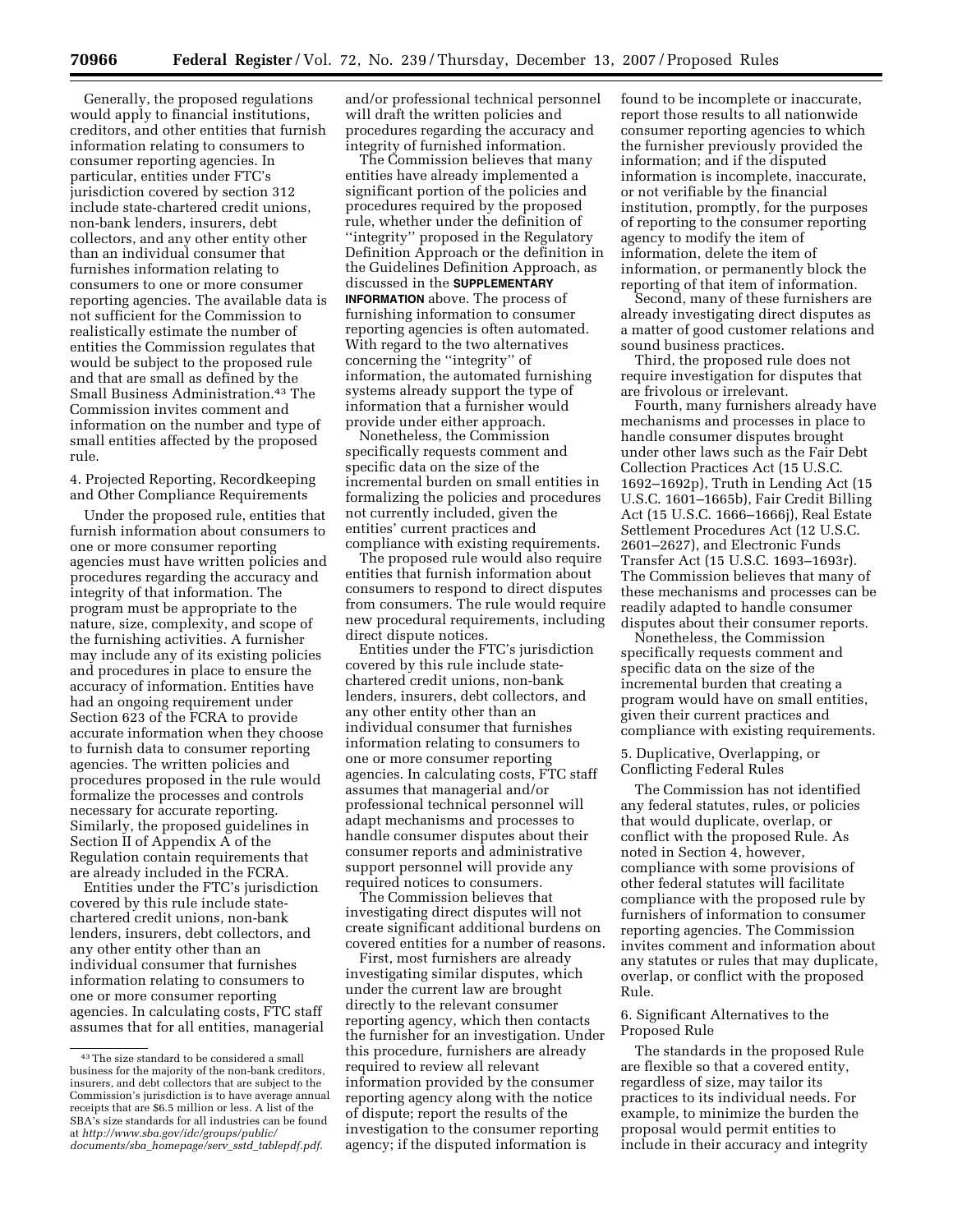policies and procedures their existing policies and procedures that are relevant and appropriate. Furthermore, the FTC and other Agencies have attempted to minimize the burden by: adopting consistent rules; incorporating into the proposed rule at § 660.3 a statement that policies and procedures should be appropriate to the nature, size, complexity, and scope of a furnisher's activities; and providing furnishers with three options for providing their direct disputes address to consumers under proposed § 660.4. Nevertheless, the Commission seeks comment and information on the need, if any, for alternative compliance methods that, consistent with the statutory requirement, would reduce the economic impact of the rule on small entities.

If the comments filed in response to this notice identify small entities that are affected by the rule, as well as alternative methods of compliance that would reduce the economic impact of the rule on such entities, the Commission will consider the feasibility of such alternatives and determine whether they should be incorporated into the final rule.

#### *C. OCC and OTS Executive Order 12866 Determinations*

The OCC and OTS each determined that its portion of the proposed rulemaking is not a significant regulatory action under Executive Order 12866.

#### *D. OCC and OTS Executive Order 13132 Determinations*

The OCC and the OTS each determined that its portion of the proposed rulemaking does not have any federalism implications for purposes of Executive Order 13132.

#### *E. NCUA Executive Order 13132 Determination*

Executive Order 13132 encourages independent regulatory agencies to consider the impact of their actions on State and local interests. In adherence to fundamental federalism principles, the NCUA, an independent regulatory agency as defined in 44 U.S.C. 3502(5) voluntarily complies with the Executive Order. The proposed rules and guidelines apply only to federally chartered credit unions and would not have substantial direct effects on the States, on the connection between the national government and the States, or on the distribution of power and responsibilities among the various levels of government. The NCUA has determined that these proposed rules and guidelines do not constitute a

policy that has federalism implications for purposes of the Executive Order.

#### *F. OCC and OTS Unfunded Mandates Reform Act of 1995 Determinations*

Section 202 of the Unfunded Mandates Reform Act of 1995, Public Law 104–4 (Unfunded Mandates Act) requires that an agency prepare a budgetary impact statement before promulgating a rule that includes a Federal mandate that may result in expenditure by State, local, and tribal governments, in the aggregate, or by the private sector, of \$100 million or more in any one year. If a budgetary impact statement is required, section 205 of the Unfunded Mandates Act also requires an agency to identify and consider a reasonable number of regulatory alternatives before promulgating a rule. The OCC and OTS each determined that this proposed rule will not result in expenditures by State, local, and tribal governments, or by the private sector, of \$100 million or more. Accordingly, neither the OCC nor the OTS has prepared a budgetary impact statement or specifically addressed the regulatory alternatives considered.

*G. NCUA: The Treasury and General Government Appropriations Act, 1999— Assessment of Federal Regulations and Policies on Families* 

The NCUA has determined that this proposed rule would not affect family well-being within the meaning of section 654 of the Treasury and General Government Appropriations Act, 1999, Pub. L. 105–277, 112 Stat. 2681 (1998).

#### **VII. Solicitation of Comments on Use of Plain Language**

Section 722 of the Gramm-Leach-Bliley Act, Pub. L. 106–102, sec. 722, 113 Stat. 1338, 1471 (Nov. 12, 1999), requires the OCC, Board, FDIC, and OTS to use plain language in all proposed and final rules published after January 1, 2000. Therefore, these agencies specifically invite your comments on how to make this proposal easier to understand. For example:

• Have we organized the material to suit your needs? If not, how could this material be better organized?

• Are the requirements in the proposed regulations and guidelines clearly stated? If not, how could the regulations and guidelines be more clearly stated?

• Do the proposed regulations and guidelines contain language or jargon that is not clear? If so, which language requires clarification?

• Would a different format (grouping and order of sections, use of headings, paragraphing) make the regulations and guidelines easier to understand? If so, what changes to the format would make them easier to understand?

• What else could we do to make the regulations and guidelines easier to understand?

#### **VIII. Communications by Outside Parties to FTC Commissioners or Their Advisors**

Written communications and summaries or transcripts of oral communications respecting the merits of this proceeding from any outside party to any FTC Commissioner or FTC Commissioner's advisor will be placed on the public record. *See* 16 CFR  $1.26(b)(5)$ .

#### **List of Subjects**

#### *12 CFR Part 41*

Banks, banking, Consumer protection, National Banks, Reporting and recordkeeping requirements.

#### *12 CFR Part 222*

Banks, banking, Holding companies, state member banks.

#### *12 CFR Part 334*

Administrative practice and procedure, Bank deposit insurance, Banks, banking, Reporting and recordkeeping requirements, Safety and soundness.

#### *12 CFR Part 571*

Consumer protection, Credit, Fair credit reporting, Privacy, Reporting and recordkeeping requirements, Savings associations.

#### *12 CFR Part 717*

Consumer protection, Credit unions, Fair credit reporting, Privacy, Reporting and recordkeeping requirements.

#### *16 CFR Part 660*

Consumer reports, Consumer reporting agencies, Fair credit reporting, Information furnishers, Identity theft, Trade practices.

#### **Department of the Treasury**

*Office of the Comptroller of the Currency* 

#### 12 CFR Chapter I

#### **Authority and Issuance**

For the reasons discussed in the joint preamble, the Office of the Comptroller of the Currency proposes to amend chapter I of title 12 of the Code of Federal Regulations by amending 12 CFR part 41 as follows:

#### **PART 41—FAIR CREDIT REPORTING**

1. Revise the authority citation for part 41 to read as follows: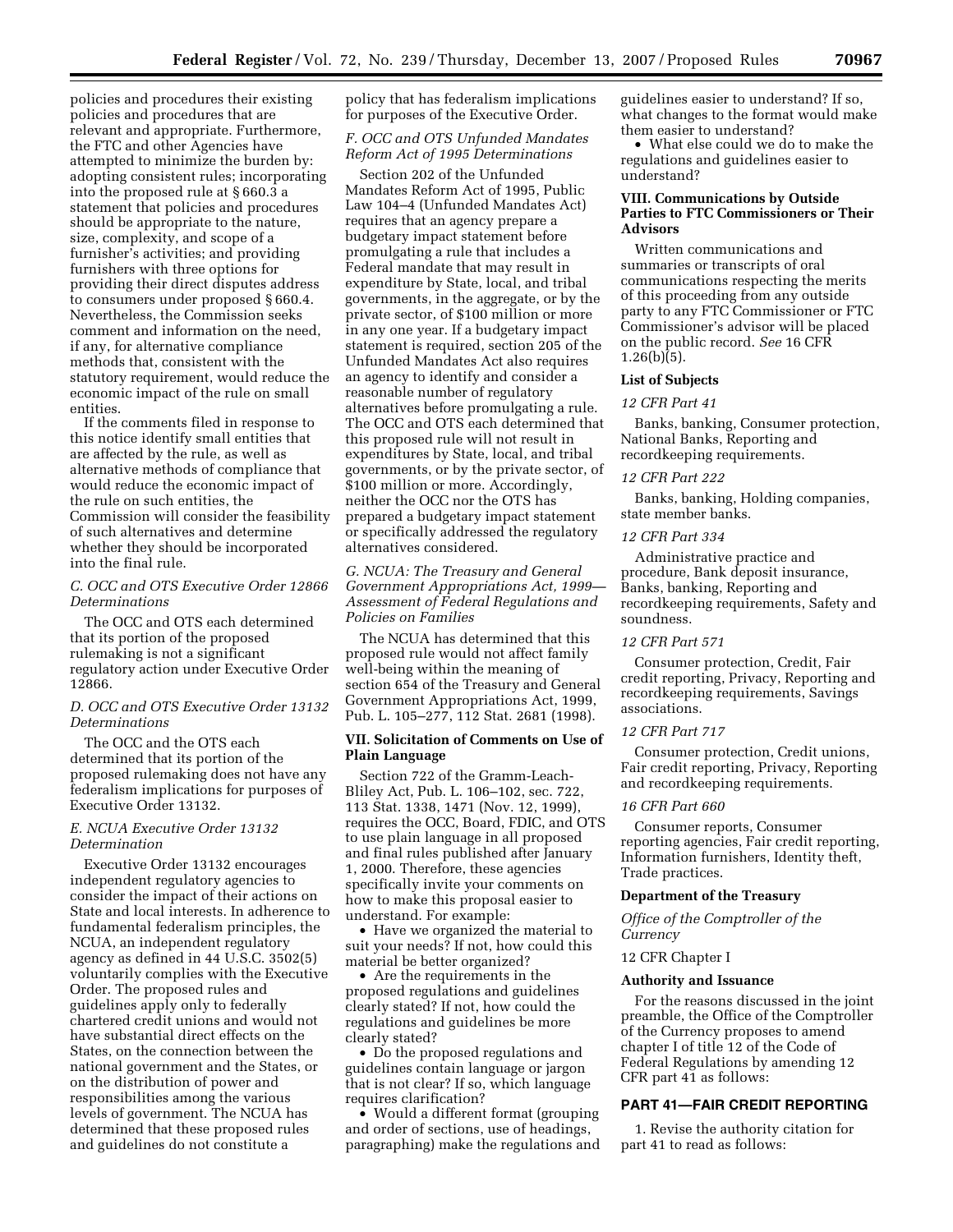**Authority:** 12 U.S.C. 1 *et seq.*, 24 (Seventh), 93a, 481, 484, and 1818; 15 U.S.C. 1681a, 1681b, 1681c, 1681m, 1681s, 1681s–2, 1681s–3, 1681t, and 1681w; Sec. 214, Pub. L. 108–159, 117 Stat. 1952.

2. Add a new subpart E to part 41 to read as follows:

#### **Subpart E—Duties of Furnishers of Information**

Sec.<br>41.40

### 41.40 Scope.<br>41.41 Definit

- Definitions.
- 41.42 Reasonable policies and procedures concerning the accuracy and integrity of furnished information.
- 41.43 Direct disputes.

#### **Subpart E—Duties of Furnishers of Information**

#### **§ 41.40 Scope.**

This subpart applies to a national bank, Federal branch and agency of a foreign bank, and their respective operating subsidiaries that are not functionally regulated within the meaning of section 5(c)(5) of the Bank Holding Company Act of 1956, as amended (12 U.S.C. 1844(c)(5)).

#### **§ 41.41 Definitions.**

For purposes of this subpart and Appendix E of this part, the following definitions apply:

*Regulatory Definition Approach for Defining ''Accuracy'' and ''Integrity'' Follows* 

(a) *Accuracy* means that any information that a furnisher provides to a consumer reporting agency about an account or other relationship with the consumer reflects without error the terms of and liability for the account or other relationship and the consumer's performance and other conduct with respect to the account or other relationship.

(b) *Integrity* means that any information that a furnisher provides to a consumer reporting agency about an account or other relationship with the consumer does not omit any term, such as a credit limit or opening date, of that account or other relationship, the absence of which can reasonably be expected to contribute to an incorrect evaluation by a user of a consumer report of a consumer's creditworthiness, credit standing, credit capacity, character, general reputation, personal characteristics, or mode of living.

(c) *Furnisher* means an entity other than an individual consumer that furnishes information relating to consumers to one or more consumer reporting agencies. An entity is not a furnisher when it provides information to a consumer reporting agency solely to obtain a consumer report in accordance with sections 604(a) and (f) of the FCRA.

(d) *Identity theft* has the same meaning as in 16 CFR 603.2(a).

(e) *Direct dispute* means a dispute submitted directly to a furnisher by a consumer concerning the accuracy of any information contained in a consumer report relating to the consumer.

#### **§ 41.42 Reasonable policies and procedures concerning the accuracy and integrity of furnished information.**

(a) *Policies and procedures.* Each furnisher must establish and implement reasonable written policies and procedures regarding the accuracy and integrity of the information relating to consumers that it furnishes to a consumer reporting agency. The policies and procedures must be appropriate to the nature, size, complexity, and scope of each furnisher's activities.

(b) *Guidelines.* Each furnisher must consider the guidelines in Appendix E of this part in developing its policies and procedures required by this section, and incorporate those guidelines that are appropriate.

(c) *Reviewing and updating policies and procedures.* Each furnisher must review its policies and procedures required by this section periodically and update them as necessary to ensure their continued effectiveness.

#### **§ 41.43 Direct disputes.**

(a) *General rule.* Except as otherwise provided in this section, a furnisher must investigate a direct dispute if it relates to:

(1) The consumer's liability for a credit account or other debt with the furnisher, such as direct disputes relating to whether there is or has been identity theft or fraud against the consumer, whether there is individual or joint liability on an account, or whether the consumer is an authorized user of a credit account;

(2) The terms of a credit account or other debt with the furnisher, such as direct disputes relating to the type of account, principal balance, scheduled payment amount on an account, or the amount of the reported credit limit on an open-end account;

(3) The consumer's performance or other conduct concerning an account or other relationship with the furnisher, such as direct disputes relating to the current payment status, high balance, date a payment was made, the amount of a payment made, or the date an account was opened or closed; or

(4) Any other information contained in a consumer report regarding an account or other relationship with the furnisher that bears on the consumer's creditworthiness, credit standing, credit capacity, character, general reputation, personal characteristics, or mode of living.

(b) *Exceptions.* The requirements of paragraph (a) of this section do not apply to a furnisher if:

(1) The direct dispute relates to: (i) The consumer's identifying information (other than a direct dispute relating to a consumer's liability for a credit account or other debt with the furnisher, as provided in paragraph  $(a)(1)$  of this section) such as name(s), date of birth, Social Security number, telephone number(s), or address(es);

(ii) The identity of past or present employers;

(iii) Inquiries or requests for a consumer report;

(iv) Information derived from public records, such as judgments, bankruptcies, liens, and other legal matters (unless provided by a furnisher with an account or other relationship with the consumer); or

(v) Information related to fraud alerts or active duty alerts; or

(2) The direct dispute is submitted by, is prepared on behalf of the consumer by, or is submitted on a form supplied to the consumer by, a credit repair organization, as defined in 15 U.S.C. 1679a(3), or an entity that would be a credit repair organization, but for 15 U.S.C. 1679a(3)(B)(i).

(c) *Direct dispute address.* A furnisher is required to investigate a direct dispute only if a consumer submits a dispute notice to the furnisher at:

(1) The address of a furnisher provided by a furnisher and set forth on a consumer report relating to the consumer;

(2) An address clearly and conspicuously specified by the furnisher for submitting direct disputes that is provided to the consumer in writing or electronically (if the consumer has agreed to the electronic delivery of information from the furnisher); or

(3) Any business address of the furnisher if the furnisher has not so specified and provided an address for submitting direct disputes under paragraph (c)(2) of this section.

(d) *Direct dispute notice contents.* A dispute notice must include:

(1) The name, address, and telephone number of the consumer;

(2) Sufficient information to identify the account or other relationship that is in dispute, such as an account number;

(3) The specific information that the consumer is disputing and an explanation of the basis for the dispute; and

(4) All supporting documentation or other information reasonably required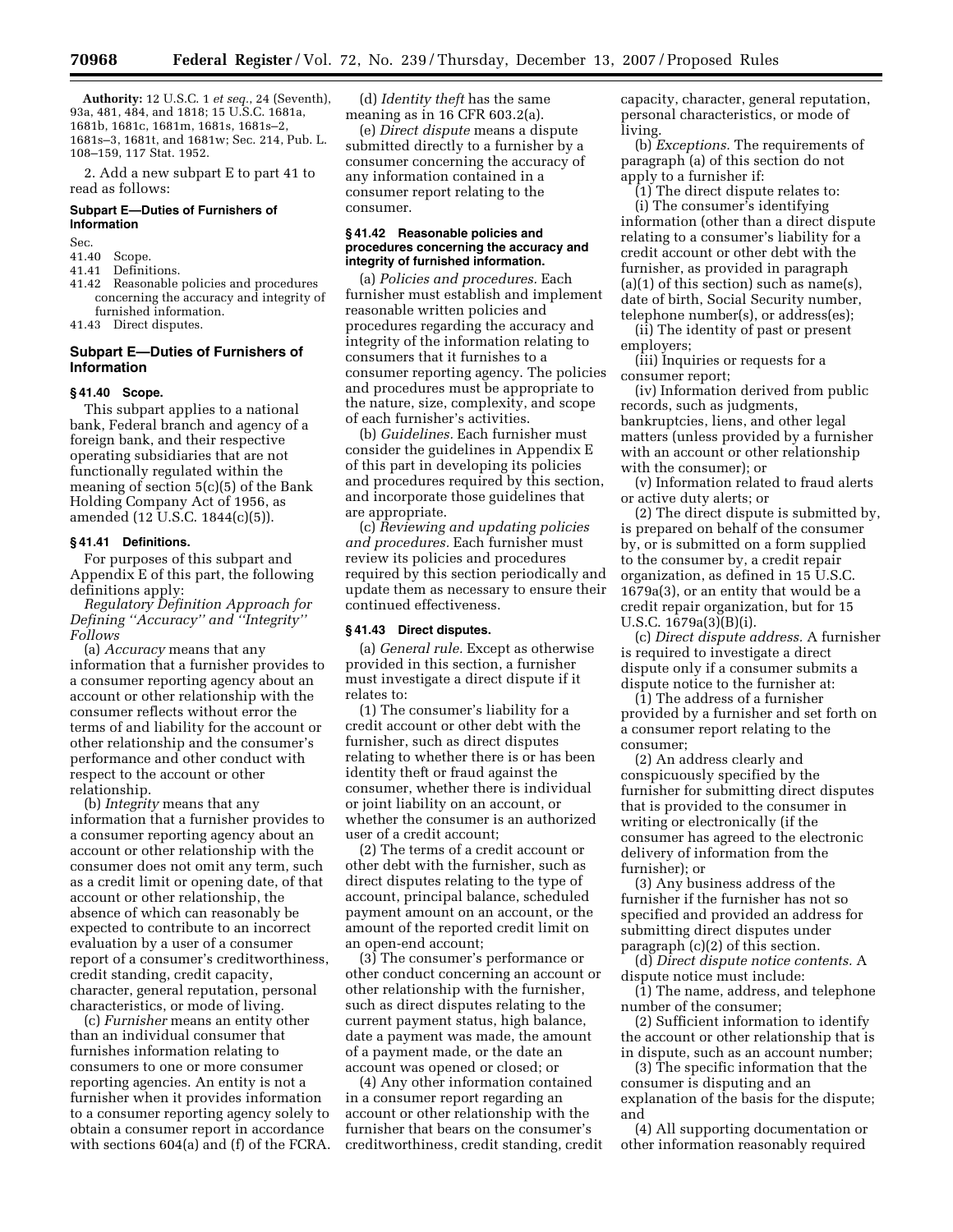by the furnisher to substantiate the basis of the dispute. This documentation may include, for example: A copy of the consumer report that contains the allegedly inaccurate information; a police report; a fraud or identity theft affidavit; a court order; or account statements.

(e) *Frivolous or irrelevant disputes.* (1) A furnisher is not required to investigate a direct dispute if the furnisher has reasonably determined that the dispute is frivolous or irrelevant. A dispute may be frivolous or irrelevant if:

(i) The consumer did not provide sufficient information to investigate the disputed information as required by paragraph (d) of this section;

(ii) The direct dispute is substantially the same as a dispute previously submitted by or on behalf of the consumer, either directly to the furnisher or through a consumer reporting agency, with respect to which the furnisher has already satisfied the applicable requirements of the Act or this section; provided, however, that a direct dispute is not substantially the same as a dispute previously submitted if the dispute includes information listed in paragraph (d) of this section that had not previously been provided to the furnisher; or

(iii) The furnisher is not required to investigate the direct dispute under this section.

(2) *Notice of determination.* Upon making a determination that a dispute is frivolous or irrelevant, the furnisher must notify the consumer of the determination not later than five business days after making the determination, by mail or, if authorized by the consumer for that purpose, by any other means available to the furnisher.

(3) *Contents of notice of determination that a dispute is frivolous or irrelevant.* A notice of determination that a dispute is frivolous or irrelevant must include the reasons for such determination and identify any information required to investigate the disputed information, which notice may consist of a standardized form describing the general nature of such information.

3. Add a new appendix E to read as follows:

#### **Appendix E to Part 41—Interagency Guidelines Concerning the Accuracy and Integrity of Information Furnished to Consumer Reporting Agencies**

The OCC encourages voluntary furnishing of information to consumer reporting agencies. Section 41.42 of this part requires each furnisher to establish and implement reasonable written policies and procedures

concerning the accuracy and integrity of the information it furnishes to consumer reporting agencies. Under § 41.42(b), the furnisher must consider the guidelines set forth below in developing these policies and procedures. In establishing these policies and procedures, a furnisher may include any of its existing policies and procedures that are relevant and appropriate.

#### **I. Nature, Scope, and Objectives of Policies and Procedures**

A. *Nature and Scope.* Section 41.42(a) of this part requires that a furnisher's policies and procedures be appropriate to the nature, size, complexity, and scope of the furnisher's activities. The furnisher's policies and procedures should reflect, for example:

1. The types of business activities in which the furnisher engages;

2. The nature and frequency of the information the furnisher provides to consumer reporting agencies; and

3. The technology used by the furnisher to furnish information to consumer reporting agencies.

*Regulatory Definition Approach for Paragraph B Follows* 

B. *Objectives.* A furnisher should have written policies and procedures reasonably designed to accomplish the following objectives:

1. Ensure that the information it furnishes about accounts or other relationships with a consumer:

(a) Accurately identifies the appropriate consumer;

(b) Accurately reports the terms of those accounts or other relationships; and

(c) Accurately reports the consumer's performance and other conduct with respect to the account or other relationship with the consumer;

2. Ensure that the information it furnishes about accounts or other relationships with a consumer avoids misleading a consumer report user as to the consumer's creditworthiness, credit standing, credit capacity, character, general reputation, personal characteristics, or mode of living;

3. Ensure that it conducts reasonable investigations of consumer disputes about the accuracy or integrity of information in consumer reports and takes appropriate actions based on the outcome of such investigations;

4. Ensure that it updates information it furnishes as necessary to reflect the current status of the consumer's account or other relationship, including:

(a) Any transfer of an account (*e.g.*, by sale or assignment for collection) to a third party; and

(b) Any cure of the consumer's failure to abide by the terms of the account or other relationship;

5. Ensure that the information it furnishes about accounts or other relationships with a consumer is reported in a form and manner that is designed to minimize the likelihood that the information, although accurate, may be erroneously reflected in a consumer report, for example, by ensuring that the information is reported with appropriate identifying information about the consumer to whom it pertains, in a standardized and

clearly understandable form and manner, and with a date specifying the time period to which the information pertains; and

6. Ensure that the information it furnishes about accounts or other relationships with a consumer is substantiated by the furnisher's own records.

*Guidelines Definition Approach for Paragraph B Follows* 

B. *Objectives.* A furnisher should have written policies and procedures reasonably designed to accomplish the following objectives:

1. Ensure that the information it furnishes about accounts or other relationships with a consumer is accurate. *Accuracy* means that any information that a furnisher provides to a consumer reporting agency about an account or other relationship with the consumer reflects without error the terms of and liability for the account or other relationship and the consumer's performance and other conduct with respect to the account or other relationship;

2. Ensure that the information it furnishes about accounts or other relationships with a consumer is furnished with integrity. *Integrity* means that any information that a furnisher provides to a consumer reporting agency about an account or other relationship with the consumer is:

(i) Reported in a form and manner that is designed to minimize the likelihood that the information, although accurate, may be erroneously reflected in a consumer report, for example, by ensuring that the information is:

(A) Reported with appropriate identifying information about the consumer to whom it pertains;

(B) Reported in a standardized and clearly understandable form and manner; and

(C) Reported with a date specifying the time period to which the information pertains; and

(ii) Substantiated by the furnisher's own records;

3. Ensure that it conducts reasonable investigations of consumer disputes about the accuracy or integrity of information in consumer reports and takes appropriate actions based on the outcome of such investigations; and

4. Ensure that it updates information it furnishes as necessary to reflect the current status of the consumer's account or other relationship, including:

(a) Any transfer of an account (*e.g.*, by sale or assignment for collection) to a third party; and

(b) Any cure of the consumer's failure to abide by the terms of the account or other relationship.

#### **II. Accuracy and Integrity Duties of Furnishers Under the FCRA**

A furnisher's policies and procedures should address compliance with all applicable requirements imposed on the furnisher under the FCRA, including the duties to:<sup>1</sup>

<sup>1</sup> This is not a complete listing of furnisher duties relating to accuracy and integrity. Furnishers should consult the FCRA to determine what additional duties may apply.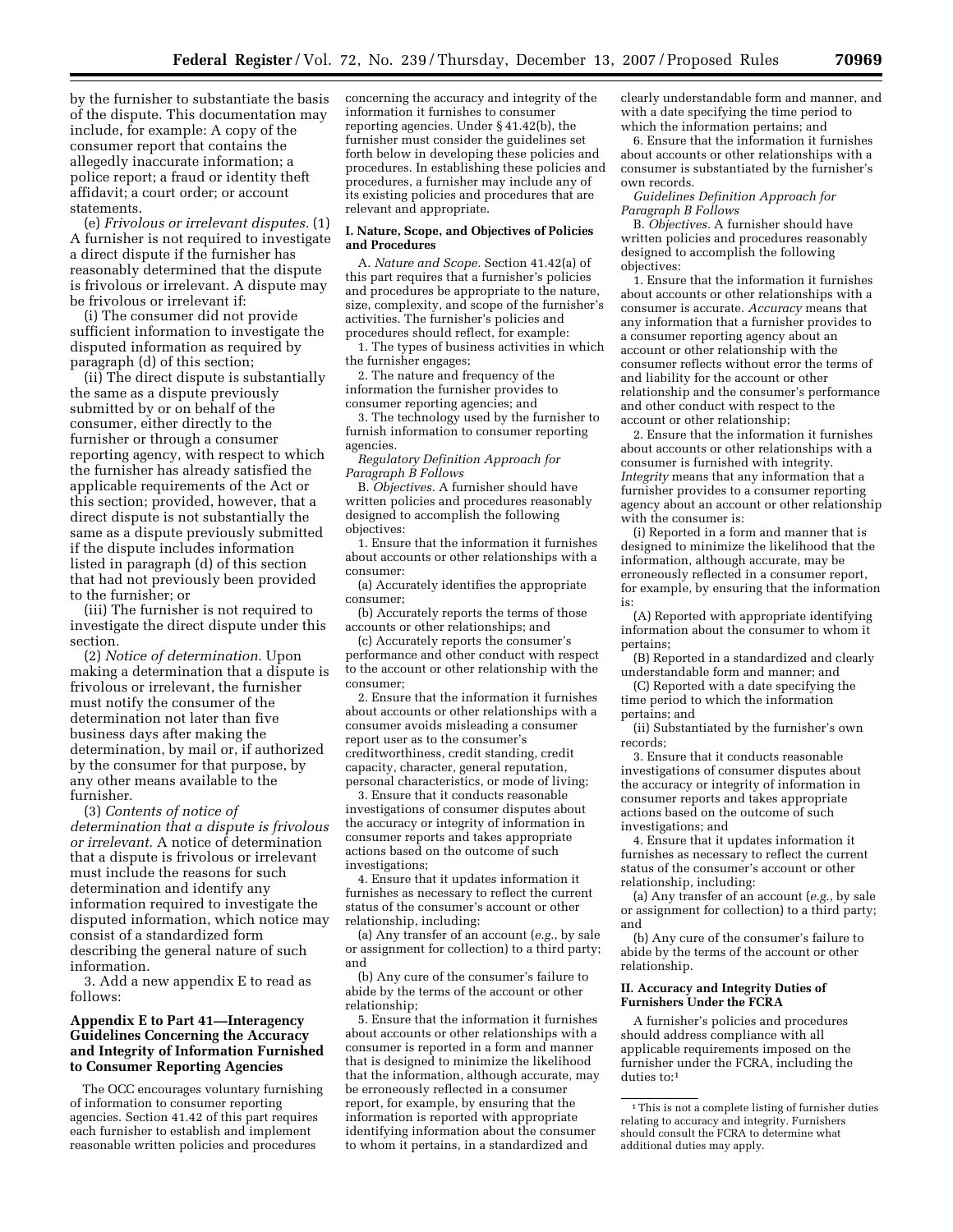A. Promptly notify the consumer reporting agency of the furnisher's determination that furnished information is not complete or accurate, for a furnisher that regularly and in the ordinary course of business furnishes information; provide any corrections, or any additional information, that is necessary to make the furnished information complete and accurate; and not thereafter furnish information that remains incomplete or inaccurate. 15 U.S.C. 1681s–2(a)(2).

B. Provide notice of a dispute by a consumer about the accuracy or completeness of information furnished to a consumer reporting agency. 15 U.S.C. 1681s–  $2(a)(3)$ .

C. Report voluntary closure of a credit account by the consumer in information regularly furnished for the period in which the credit account is closed, for a furnisher that regularly and in the ordinary course of business furnishes information about consumer credit accounts. 15 U.S.C. 1681s–  $2(a)(4)$ .

D. Notify the consumer reporting agency of the date of delinquency on an account not later than 90 days after the furnisher furnishes information to the consumer reporting agency regarding action taken on the delinquent account (including placement for collection, charge to profit or loss, or any similar action). Date of delinquency means the month and year of the commencement of the delinquency on the account that immediately preceded the action. 15 U.S.C. 1681s–2(a)(5).

E. Have in place reasonable procedures to respond to any notification that the furnisher receives from a consumer reporting agency under section 605B of the FCRA, relating to the blocking of information resulting from identity theft and to prevent the refurnishing of such blocked information. 15 U.S.C. 1681s–2(a)(6)(A).

F. Not furnish to a consumer reporting agency information that purports to relate to the consumer if the consumer submits an identity theft report to the furnisher (at the address specified by that furnisher for receiving such reports) stating that such information maintained by that furnisher resulted from identity theft. (This restriction does not apply if the furnisher subsequently knows or is informed by the consumer that the information is correct.) 15 U.S.C. 1681s– 2(a)(6)(B).

G. After receiving a notice of dispute from a consumer reporting agency, in a timely manner: Conduct an investigation; review all relevant information the consumer reporting agency provides; report the results of the investigation to the consumer reporting agency; report incomplete or inaccurate information to all nationwide consumer reporting agencies to which it reported the information; and modify, delete, or permanently block incomplete or inaccurate information or information that cannot be verified. 15 U.S.C. 1681s–2(b).

H. Investigate direct disputes as required by 12 CFR 41.43 and 15 U.S.C. 1681s–2(a)(8).

#### **III. Establishing and Implementing Policies and Procedures**

In establishing and implementing its policies and procedures, a furnisher should:

A. Identify practices or activities of the furnisher that can compromise the accuracy and integrity of information furnished to consumer reporting agencies, such as by:

1. Reviewing its existing practices and activities, including the technological means and other methods it uses to furnish information to consumer reporting agencies and the frequency and timing of its furnishing of information, such as through an audit;

2. Reviewing historical records relating to accuracy or integrity or to disputes, or other information relating to the accuracy and integrity of information provided by the furnisher to consumer reporting agencies and the types of errors, omissions, or other problems that may have affected the accuracy and integrity of information it has furnished about consumers to consumer reporting agencies; and

3. Obtaining feedback from consumer reporting agencies, consumers, the furnisher's staff, or other appropriate parties.

B. Evaluate the effectiveness of existing policies and procedures of the furnisher regarding the accuracy and integrity of information furnished to consumer reporting agencies; consider whether new, additional, or different policies and procedures are necessary; and consider whether implementation of existing policies and procedures should be modified to enhance the accuracy and integrity of information about consumers furnished to consumer reporting agencies.

C. Evaluate the effectiveness of specific methods (including technological means) the furnisher uses to provide information to consumer reporting agencies; how those methods may affect the accuracy and integrity of the information it provides to consumer reporting agencies; and whether new, additional, or different methods (including technological means) should be used to provide information to consumer reporting agencies to enhance the accuracy and integrity of that information.

#### **IV. Specific Components of Policies and Procedures**

A furnisher's policies and procedures should address the following:

A. Establishing and implementing a system for furnishing information about consumers to consumer reporting agencies that is appropriate to the nature, size, complexity, and scope of the furnisher's business operations.

B. Using standard data reporting formats and standard procedures for compiling and furnishing data, where feasible, such as the electronic transmission of information about consumers to consumer reporting agencies.

C. Ensuring that the furnisher maintains its own records for a reasonable period of time, not less than any applicable recordkeeping requirement, in order to substantiate the accuracy of any information about consumers it furnishes that is subject to a direct dispute.

D. Establishing and implementing appropriate internal controls regarding the accuracy and integrity of information about consumers furnished to consumer reporting agencies, such as by implementing standard procedures, verifying random samples, and

conducting regular reviews of information provided to consumer reporting agencies.

E. Training staff that participates in activities related to the furnishing of information about consumers to consumer reporting agencies to implement the policies and procedures.

F. Providing for appropriate and effective oversight of relevant service providers whose activities may affect the accuracy and integrity of information about consumers furnished to consumer reporting agencies to ensure compliance with the policies and procedures.

G. Furnishing information about consumers to consumer reporting agencies following mergers, portfolio acquisitions or sales, or other acquisitions or transfers of accounts or other debts in a manner that prevents re-aging of information, duplicative reporting, or other problems affecting the accuracy or integrity of the information furnished.

H. Attempting to obtain the information listed in § 41.43(d) from a consumer before determining that the consumer's dispute is frivolous or irrelevant.

I. Ensuring that deletions, updates, and corrections furnished to consumer reporting agencies are reflected in business systems to avoid furnishing erroneous information.

J. Conducting investigations of direct disputes in a manner that promotes the efficient resolution of such disputes.

K. Ensuring that technological and other means of communication with consumer reporting agencies are designed to prevent duplicative reporting of accounts, erroneous association of information with the wrong consumer(s), and other occurrences that may compromise the accuracy and integrity of information contained in consumer reports.

L. Providing consumer reporting agencies with sufficient identifying information in the furnisher's possession about each consumer about whom information is furnished to enable the consumer reporting agency properly to identify the consumer.

M. Conducting a periodic evaluation of its own practices, consumer reporting agency practices of which the furnisher is aware, investigations of disputed information, corrections of inaccurate information, means of communication, and other factors that may affect the accuracy and integrity of information furnished to consumer reporting agencies.

#### **Board of Governors of the Federal Reserve System**

#### *12 CFR Chapter II*

#### **Authority and Issuance**

For the reasons set forth in the joint preamble, part 222 of title 12, chapter II, of the Code of Federal Regulations is proposed to be amended as follows:

#### **PART 222—FAIR CREDIT REPORTING (REGULATION V)**

1. The authority citation for part 222 continues to read as follows:

**Authority:** 15 U.S.C. 1681a, 1681b, 1681c, 1681m, 1681s, 1681s–2, 1681s–3, 1681t, and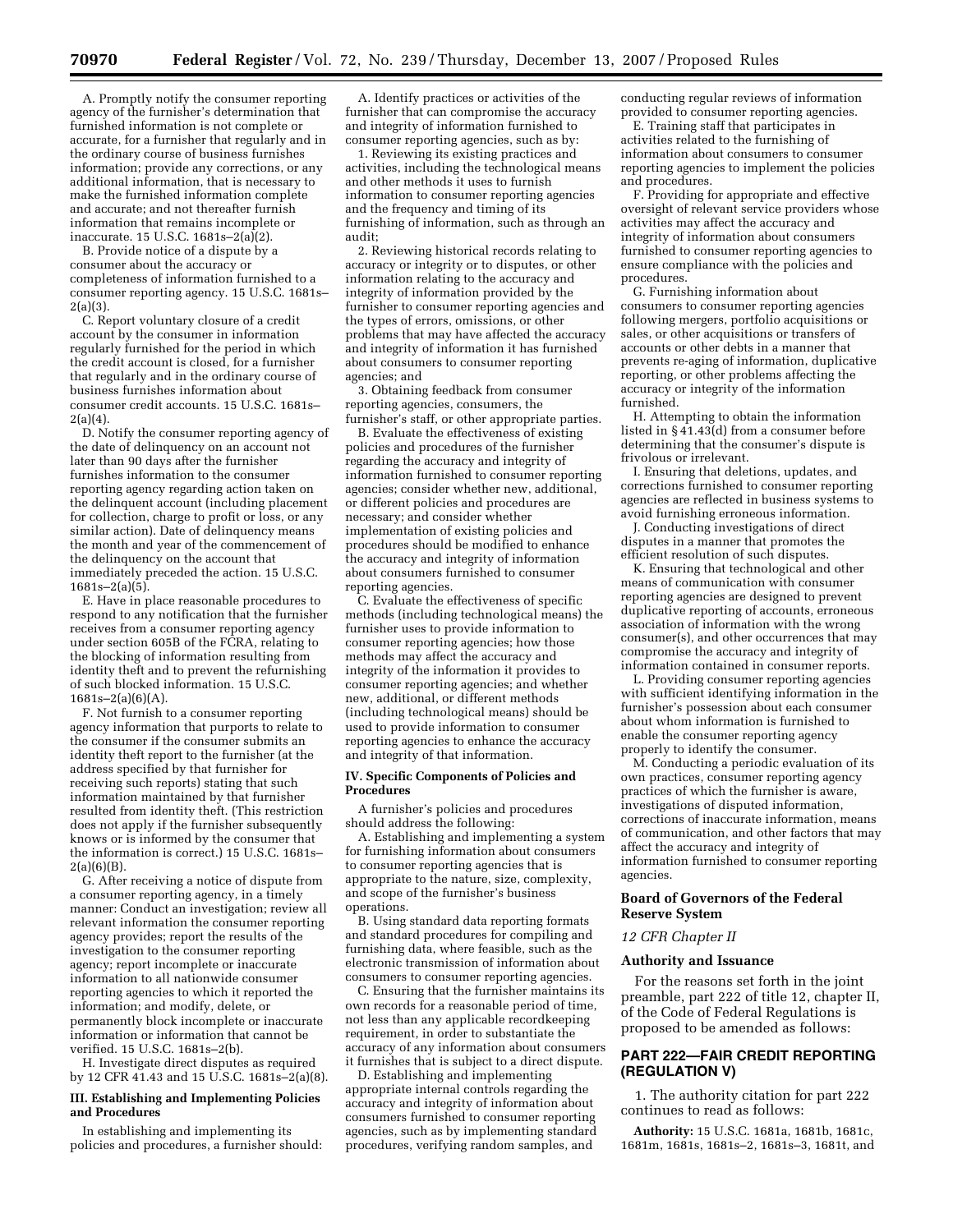1681w; Secs. 3 and 214, Pub. L. 108–159, 117 Stat. 1952.

2. A new Subpart E is added to part 222 to read as follows:

#### **Subpart E—Duties of Furnishers of Information**

Sec.

- 222.40 Scope.
- 222.41 Definitions.
- 222.42 Reasonable policies and procedures concerning the accuracy and integrity of furnished information.
- 222.43 Direct disputes.

#### **Subpart E—Duties of Furnishers of Information**

#### **§ 222.40 Scope.**

Subpart E of this part applies to member banks of the Federal Reserve System (other than national banks) and their respective operating subsidiaries that are not functionally regulated within the meaning of section 5(c)(5) of the Bank Holding Company Act, as amended (12 U.S.C. 1844(c)(5)), branches and Agencies of foreign banks (other than Federal branches, Federal Agencies, and insured State branches of foreign banks), commercial lending companies owned or controlled by foreign banks, and organizations operating under section 25 or 25A of the Federal Reserve Act (12 U.S.C. 601 *et seq.*, and 611 *et seq.*).

#### **§ 222.41 Definitions.**

For purposes of this subpart and Appendix E of this part, the following definitions apply:

*Regulatory Definition Approach for Defining ''Accuracy'' and ''Integrity'' Follows:* 

(a) *Accuracy* means that any information that a furnisher provides to a consumer reporting agency about an account or other relationship with the consumer reflects without error the terms of and liability for the account or other relationship and the consumer's performance and other conduct with respect to the account or other relationship.

(b) *Integrity* means that any information that a furnisher provides to a consumer reporting agency about an account or other relationship with the consumer does not omit any term, such as a credit limit or opening date, of that account or other relationship, the absence of which can reasonably be expected to contribute to an incorrect evaluation by a user of a consumer report of a consumer's creditworthiness, credit standing, credit capacity, character, general reputation, personal characteristics, or mode of living.

(c) *Furnisher* means an entity other than an individual consumer that

furnishes information relating to consumers to one or more consumer reporting agencies. An entity is not a furnisher when it provides information to a consumer reporting agency solely to obtain a consumer report in accordance with sections 604(a) and (f) of the FCRA.

(d) *Identity theft* has the same meaning as in 16 CFR 603.2(a).

(e) *Direct dispute* means a dispute submitted directly to a furnisher by a consumer concerning the accuracy of any information contained in a consumer report relating to the consumer.

#### **§ 222.42 Reasonable policies and procedures concerning the accuracy and integrity of furnished information.**

(a) *Policies and procedures.* Each furnisher must establish and implement reasonable written policies and procedures regarding the accuracy and integrity of the information relating to consumers that it furnishes to a consumer reporting agency. The policies and procedures must be appropriate to the nature, size, complexity, and scope of each furnisher's activities.

(b) *Guidelines.* Each furnisher must consider the guidelines in Appendix E of this part in developing its policies and procedures required by this section, and incorporate those guidelines that are appropriate.

(c) *Reviewing and updating policies and procedures.* Each furnisher must review its policies and procedures required by this section periodically and update them as necessary to ensure their continued effectiveness.

#### **§ 222.43 Direct disputes.**

(a) *General rule.* Except as otherwise provided in this section, a furnisher must investigate a direct dispute if it relates to:

(1) The consumer's liability for a credit account or other debt with the furnisher, such as direct disputes relating to whether there is or has been identity theft or fraud against the consumer, whether there is individual or joint liability on an account, or whether the consumer is an authorized user of a credit account;

(2) The terms of a credit account or other debt with the furnisher, such as direct disputes relating to the type of account, principal balance, scheduled payment amount on an account, or the amount of the reported credit limit on an open-end account;

(3) The consumer's performance or other conduct concerning an account or other relationship with the furnisher, such as direct disputes relating to the current payment status, high balance, date a payment was made, the amount

of a payment made, or the date an account was opened or closed; or

(4) Any other information contained in a consumer report regarding an account or other relationship with the furnisher that bears on the consumer's creditworthiness, credit standing, credit capacity, character, general reputation, personal characteristics, or mode of living.

(b) *Exceptions.* The requirements of paragraph (a) of this section do not apply to a furnisher if:

(1) The direct dispute relates to: (i) The consumer's identifying information (other than a direct dispute relating to a consumer's liability for a credit account or other debt with the furnisher, as provided in paragraph  $(a)(1)$  of this section) such as name(s), date of birth, Social Security number, telephone number(s), or address(es);

(ii) The identity of past or present employers;

(iii) Inquiries or requests for a consumer report;

(iv) Information derived from public records, such as judgments, bankruptcies, liens, and other legal matters (unless provided by a furnisher with an account or other relationship with the consumer); or

(v) Information related to fraud alerts or active duty alerts; or

(2) The direct dispute is submitted by, is prepared on behalf of the consumer by, or is submitted on a form supplied to the consumer by, a credit repair organization, as defined in 15 U.S.C. 1679a(3), or an entity that would be a credit repair organization, but for 15 U.S.C. 1679a(3)(B)(i).

(c) *Direct dispute address.* A furnisher is required to investigate a direct dispute only if a consumer submits a dispute notice to the furnisher at:

(1) The address of a furnisher provided by a furnisher and set forth on a consumer report relating to the consumer;

(2) An address clearly and conspicuously specified by the furnisher for submitting direct disputes that is provided to the consumer in writing or electronically (if the consumer has agreed to the electronic delivery of information from the furnisher); or

(3) Any business address of the furnisher if the furnisher has not so specified and provided an address for submitting direct disputes under paragraph (c)(2) of this section.

(d) *Direct dispute notice contents.* A dispute notice must include:

(1) The name, address, and telephone number of the consumer;

(2) Sufficient information to identify the account or other relationship that is in dispute, such as an account number;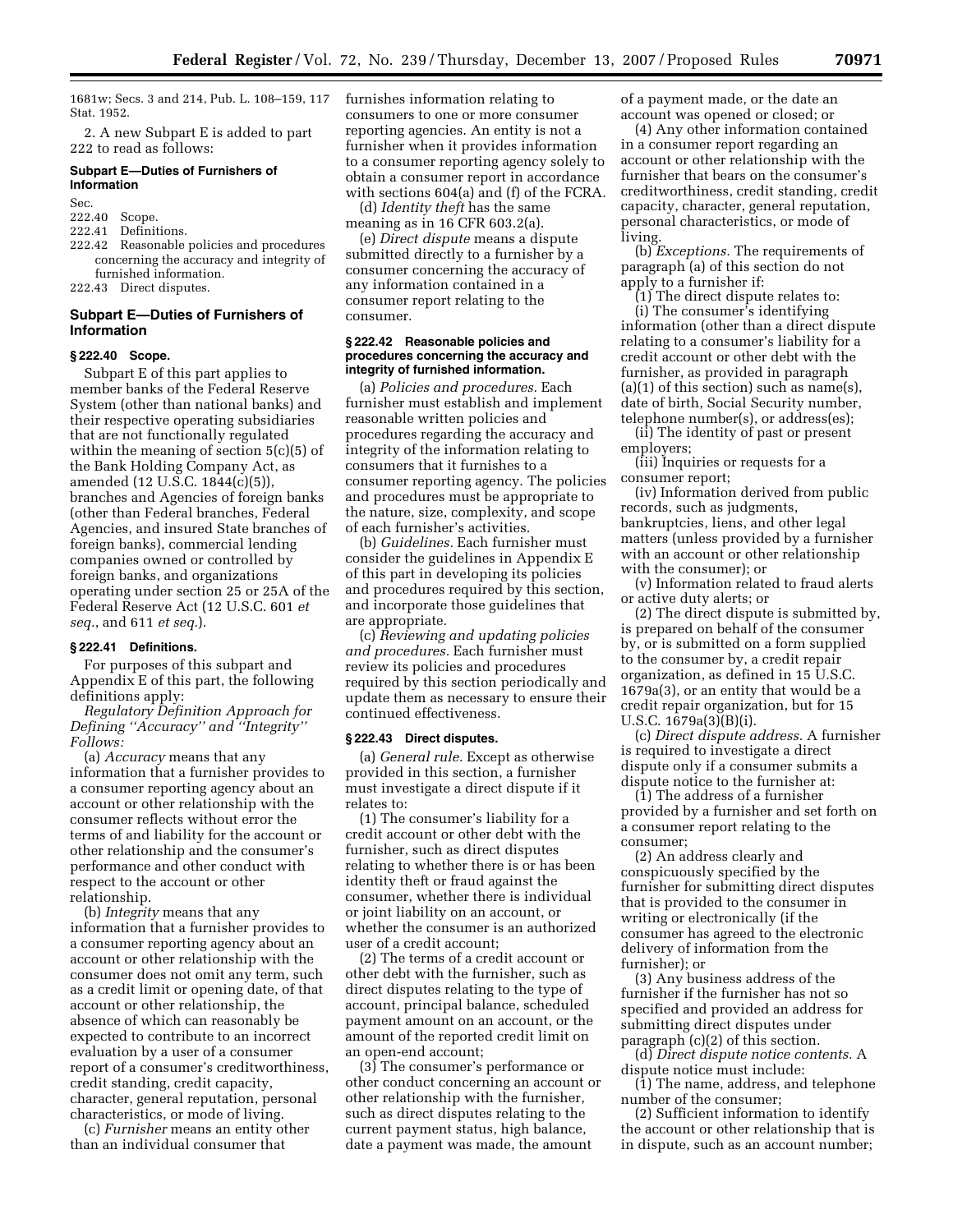(3) The specific information that the consumer is disputing and an explanation of the basis for the dispute; and

(4) All supporting documentation or other information reasonably required by the furnisher to substantiate the basis of the dispute. This documentation may include, for example: a copy of the consumer report that contains the allegedly inaccurate information; a police report; a fraud or identity theft affidavit; a court order; or account statements.

(e) *Frivolous or irrelevant disputes.* (1) A furnisher is not required to investigate a direct dispute if the furnisher has reasonably determined that the dispute is frivolous or irrelevant. A dispute may be frivolous or irrelevant if:

(i) The consumer did not provide sufficient information to investigate the disputed information as required by paragraph (d) of this section;

(ii) The direct dispute is substantially the same as a dispute previously submitted by or on behalf of the consumer, either directly to the furnisher or through a consumer reporting agency, with respect to which the furnisher has already satisfied the applicable requirements of the Act or this section; provided, however, that a direct dispute is not substantially the same as a dispute previously submitted if the dispute includes information listed in paragraph (d) of this section that had not previously been provided to the furnisher; or

(iii) The furnisher is not required to investigate the direct dispute under this section.

(2) *Notice of determination.* Upon making a determination that a dispute is frivolous or irrelevant, the furnisher must notify the consumer of the determination not later than five business days after making the determination, by mail or, if authorized by the consumer for that purpose, by any other means available to the furnisher.

(3) *Contents of notice of determination that a dispute is frivolous or irrelevant.* A notice of determination that a dispute is frivolous or irrelevant must include the reasons for such determination and identify any information required to investigate the disputed information, which may notice consist of a standardized form describing the general nature of such information.

3. A new Appendix E is added to part 222 to read as follows:

#### **Appendix E to Part 222—Interagency Guidelines Concerning the Accuracy and Integrity of Information Furnished to Consumer Reporting Agencies**

The Board encourages voluntary furnishing of information to consumer reporting agencies. Section 222.42 of this part requires each furnisher to establish and implement reasonable written policies and procedures concerning the accuracy and integrity of the information it furnishes to consumer reporting agencies. Under § 222.42(b), the furnisher must consider the guidelines set forth below in developing these policies and procedures. In establishing these policies and procedures, a furnisher may include any of its existing policies and procedures that are relevant and appropriate.

#### **I. Nature, Scope, and Objectives of Policies and Procedures**

A. *Nature and Scope.* Section 222.42(a) of this part requires that a furnisher's policies and procedures be appropriate to the nature, size, complexity, and scope of the furnisher's activities. The furnisher's policies and procedures should reflect, for example:

1. The types of business activities in which the furnisher engages;

2. The nature and frequency of the information the furnisher provides to consumer reporting agencies; and

3. The technology used by the furnisher to furnish information to consumer reporting agencies.

*Regulatory Definition Approach for Paragraph B Follows:* 

B. *Objectives.* A furnisher should have written policies and procedures reasonably designed to accomplish the following objectives:

1. Ensure that the information it furnishes about accounts or other relationships with a consumer:

(a) Accurately identifies the appropriate consumer;

(b) Accurately reports the terms of those accounts or other relationships; and

(c) Accurately reports the consumer's performance and other conduct with respect to the account or other relationship with the consumer;

2. Ensure that the information it furnishes about accounts or other relationships with a consumer avoids misleading a consumer report user as to the consumer's creditworthiness, credit standing, credit capacity, character, general reputation, personal characteristics, or mode of living;

3. Ensure that it conducts reasonable investigations of consumer disputes about the accuracy or integrity of information in consumer reports and takes appropriate actions based on the outcome of such investigations;

4. Ensure that it updates information it furnishes as necessary to reflect the current status of the consumer's account or other relationship, including:

(a) Any transfer of an account (*e.g.*, by sale or assignment for collection) to a third party; and

(b) Any cure of the consumer's failure to abide by the terms of the account or other relationship;

5. Ensure that the information it furnishes about accounts or other relationships with a consumer is reported in a form and manner that is designed to minimize the likelihood that the information, although accurate, may be erroneously reflected in a consumer report, for example, by ensuring that the information is reported with appropriate identifying information about the consumer to whom it pertains, in a standardized and clearly understandable form and manner, and with a date specifying the time period to which the information pertains; and

6. Ensure that the information it furnishes about accounts or other relationships with a consumer is substantiated by the furnisher's own records.

*Guidelines Definition Approach for Paragraph B Follows:* 

B. *Objectives.* A furnisher should have written policies and procedures reasonably designed to accomplish the following objectives:

1. Ensure that the information it furnishes about accounts or other relationships with a consumer is accurate. *Accuracy* means that any information that a furnisher provides to a consumer reporting agency about an account or other relationship with the consumer reflects without error the terms of and liability for the account or other relationship and the consumer's performance and other conduct with respect to the account or other relationship;

2. Ensure that the information it furnishes about accounts or other relationships with a consumer is furnished with integrity. *Integrity* means that any information that a furnisher provides to a consumer reporting agency about an account or other relationship with the consumer is:

(i) Reported in a form and manner that is designed to minimize the likelihood that the information, although accurate, may be erroneously reflected in a consumer report, for example, by ensuring that the information is:

(A) Reported with appropriate identifying information about the consumer to whom it pertains;

(B) Reported in a standardized and clearly understandable form and manner; and

(C) Reported with a date specifying the time period to which the information pertains; and

(ii) Substantiated by the furnisher's own records;

3. Ensure that it conducts reasonable investigations of consumer disputes about the accuracy or integrity of information in consumer reports and takes appropriate actions based on the outcome of such investigations; and

4. Ensure that it updates information it furnishes as necessary to reflect the current status of the consumer's account or other relationship, including:

(a) Any transfer of an account (*e.g.*, by sale or assignment for collection) to a third party; and

(b) Any cure of the consumer's failure to abide by the terms of the account or other relationship.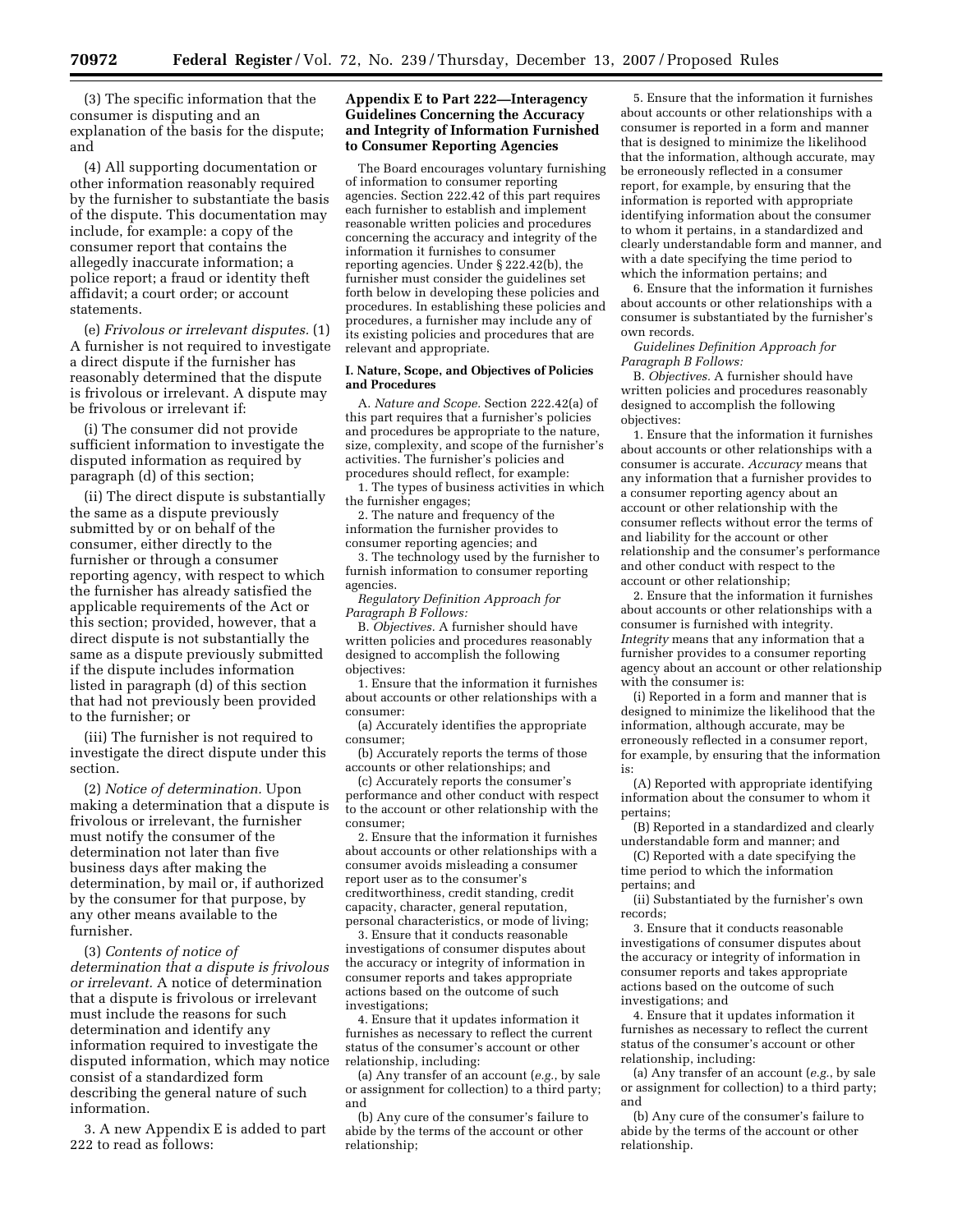#### **II. Accuracy and Integrity Duties of Furnishers Under the FCRA**

A furnisher's policies and procedures should address compliance with all applicable requirements imposed on the furnisher under the FCRA, including the duties to: 1

A. Promptly notify the consumer reporting agency of the furnisher's determination that furnished information is not complete or accurate, for a furnisher that regularly and in the ordinary course of business furnishes information; provide any corrections, or any additional information, that is necessary to make the furnished information complete and accurate; and not thereafter furnish information that remains incomplete or inaccurate. 15 U.S.C. 1681s–2(a)(2).

B. Provide notice of a dispute by a consumer about the accuracy or completeness of information furnished to a consumer reporting agency. 15 U.S.C. 1681s–  $2(a)(3)$ .

C. Report voluntary closure of a credit account by the consumer in information regularly furnished for the period in which the credit account is closed, for a furnisher that regularly and in the ordinary course of business furnishes information about consumer credit accounts. 15 U.S.C. 1681s– 2(a)(4).

D. Notify the consumer reporting agency of the date of delinquency on an account not later than 90 days after the furnisher furnishes information to the consumer reporting agency regarding action taken on the delinquent account (including placement for collection, charge to profit or loss, or any similar action). Date of delinquency means the month and year of the commencement of the delinquency on the account that immediately preceded the action. 15 U.S.C. 1681s–2(a)(5).

E. Have in place reasonable procedures to respond to any notification that the furnisher receives from a consumer reporting agency under section 605B of the FCRA, relating to the blocking of information resulting from identity theft and to prevent the refurnishing of such blocked information. 15 U.S.C.  $1681s-2(a)(6)(A)$ .

F. Not furnish to a consumer reporting agency information that purports to relate to the consumer if the consumer submits an identity theft report to the furnisher (at the address specified by that furnisher for receiving such reports) stating that such information maintained by that furnisher resulted from identity theft. (This restriction does not apply if the furnisher subsequently knows or is informed by the consumer that the information is correct.) 15 U.S.C. 1681s– 2(a)(6)(B).

G. After receiving a notice of dispute from a consumer reporting agency, in a timely manner: Conduct an investigation; review all relevant information the consumer reporting agency provides; report the results of the investigation to the consumer reporting agency; report incomplete or inaccurate information to all nationwide consumer

reporting agencies to which it reported the information; and modify, delete, or permanently block incomplete or inaccurate information or information that cannot be verified. 15 U.S.C. 1681s–2(b).

H. Investigate direct disputes as required by 12 CFR 222.43 and 15 U.S.C. 1681s-2(a)(8).

#### **III. Establishing and Implementing Policies and Procedures**

In establishing and implementing its policies and procedures, a furnisher should:

A. Identify practices or activities of the furnisher that can compromise the accuracy and integrity of information furnished to consumer reporting agencies, such as by:

1. Reviewing its existing practices and activities, including the technological means and other methods it uses to furnish information to consumer reporting agencies and the frequency and timing of its furnishing of information, such as through an audit;

2. Reviewing historical records relating to accuracy or integrity or to disputes, or other information relating to the accuracy and integrity of information provided by the furnisher to consumer reporting agencies and the types of errors, omissions, or other problems that may have affected the accuracy and integrity of information it has furnished about consumers to consumer reporting agencies; and

3. Obtaining feedback from consumer reporting agencies, consumers, the furnisher's staff, or other appropriate parties.

B. Evaluate the effectiveness of existing policies and procedures of the furnisher regarding the accuracy and integrity of information furnished to consumer reporting agencies; consider whether new, additional, or different policies and procedures are necessary; and consider whether implementation of existing policies and procedures should be modified to enhance the accuracy and integrity of information about consumers furnished to consumer reporting agencies.

C. Evaluate the effectiveness of specific methods (including technological means) the furnisher uses to provide information to consumer reporting agencies; how those methods may affect the accuracy and integrity of the information it provides to consumer reporting agencies; and whether new, additional, or different methods (including technological means) should be used to provide information to consumer reporting agencies to enhance the accuracy and integrity of that information.

#### **IV. Specific Components of Policies and Procedures**

A furnisher's policies and procedures should address the following:

A. Establishing and implementing a system for furnishing information about consumers to consumer reporting agencies that is appropriate to the nature, size, complexity, and scope of the furnisher's business operations.

B. Using standard data reporting formats and standard procedures for compiling and furnishing data, where feasible, such as the electronic transmission of information about consumers to consumer reporting agencies.

C. Ensuring that the furnisher maintains its own records for a reasonable period of time, not less than any applicable recordkeeping requirement, in order to substantiate the accuracy of any information about consumers it furnishes that is subject to a direct dispute.

D. Establishing and implementing appropriate internal controls regarding the accuracy and integrity of information about consumers furnished to consumer reporting agencies, such as by implementing standard procedures, verifying random samples, and conducting regular reviews of information provided to consumer reporting agencies.

E. Training staff that participates in activities related to the furnishing of information about consumers to consumer reporting agencies to implement the policies and procedures.

F. Providing for appropriate and effective oversight of relevant service providers whose activities may affect the accuracy and integrity of information about consumers furnished to consumer reporting agencies to ensure compliance with the policies and procedures.

G. Furnishing information about consumers to consumer reporting agencies following mergers, portfolio acquisitions or sales, or other acquisitions or transfers of accounts or other debts in a manner that prevents re-aging of information, duplicative reporting, or other problems affecting the accuracy or integrity of the information furnished.

H. Attempting to obtain the information listed in § 222.43(d) of this part from a consumer before determining that the consumer's dispute is frivolous or irrelevant.

I. Ensuring that deletions, updates, and corrections furnished to consumer reporting agencies are reflected in business systems to avoid furnishing erroneous information.

J. Conducting investigations of direct disputes in a manner that promotes the efficient resolution of such disputes.

K. Ensuring that technological and other means of communication with consumer reporting agencies are designed to prevent duplicative reporting of accounts, erroneous association of information with the wrong consumer(s), and other occurrences that may compromise the accuracy and integrity of information contained in consumer reports.

L. Providing consumer reporting agencies with sufficient identifying information in the furnisher's possession about each consumer about whom information is furnished to enable the consumer reporting agency properly to identify the consumer.

M. Conducting a periodic evaluation of its own practices, consumer reporting agency practices of which the furnisher is aware, investigations of disputed information, corrections of inaccurate information, means of communication, and other factors that may affect the accuracy and integrity of information furnished to consumer reporting agencies.

#### **Federal Deposit Insurance Corporation**

#### *12 CFR Chapter III*

#### **Authority and Issuance**

For the reasons discussed in the joint preamble, the Federal Deposit Insurance

<sup>1</sup> This is not a complete listing of furnisher duties relating to accuracy and integrity. Furnishers should consult the FCRA to determine what additional duties may apply.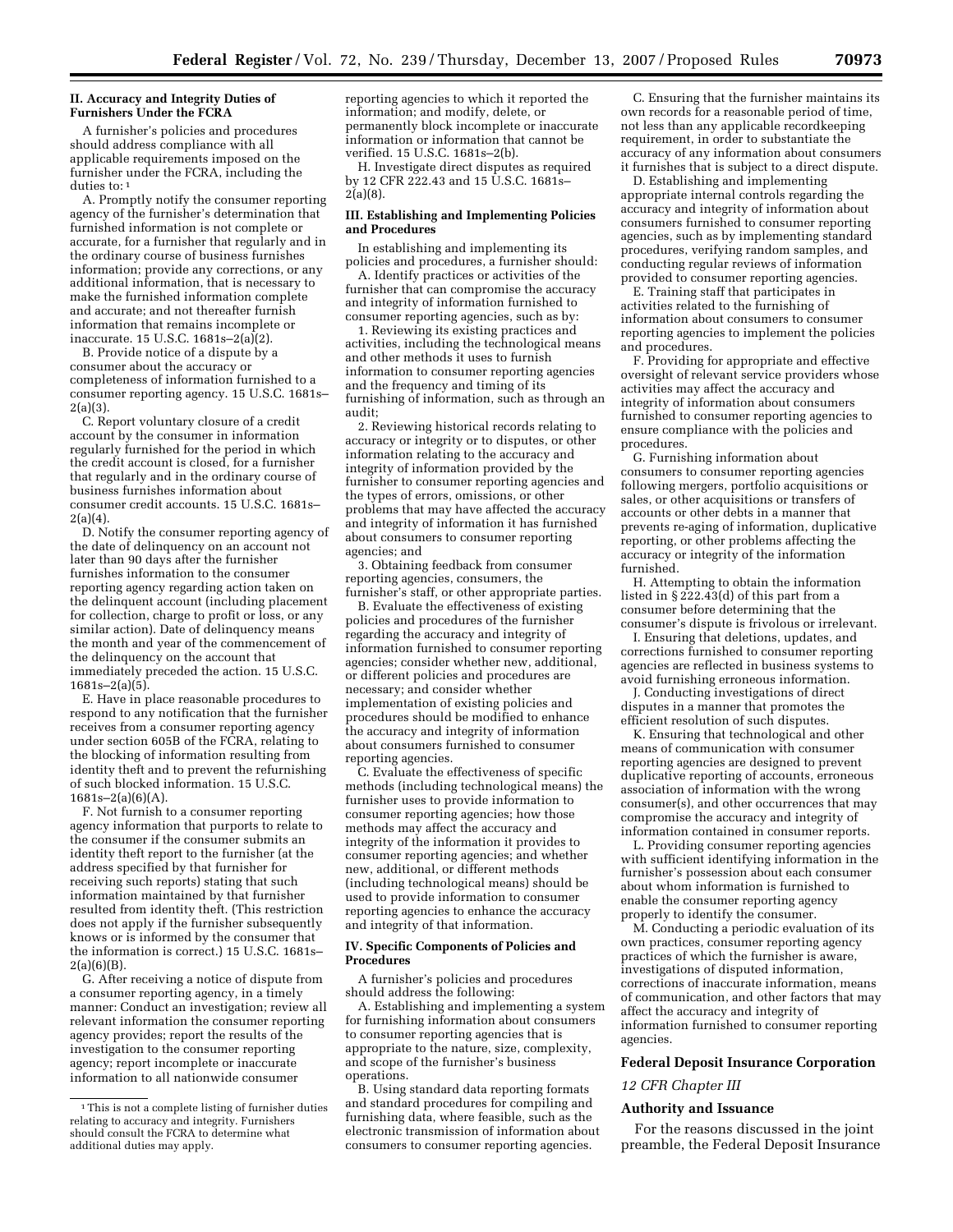Corporation proposes to amend chapter III of title 12 of the Code of Federal Regulations by amending 12 CFR part 334 as follows:

#### **PART 334—FAIR CREDIT REPORTING**

1. The authority citation for part 334 is revised to read as follows:

**Authority:** 12 U.S.C. 1818, 1819 (Tenth), and 1831p–1; 15 U.S.C. 1681a, 1681b, 1681c, 1681m, 1681s, 1681s–2, 1681s–3, 1681t, 1681w, and 6801 *et seq.*; Pub. L. 108–159, 117 Stat. 1952.

2. Add subpart E to part 334 to read as follows:

#### **Subpart E—Duties of Furnishers of Information**

Sec.

334.40 Scope.

334.41 Definitions.

334.42 Reasonable policies and procedures concerning the accuracy and integrity of furnished information.

334.43 Direct disputes.

#### **Subpart E—Duties of Furnishers of Information**

#### **§ 334.40 Scope.**

This subpart applies to a financial institution or creditor that is an insured state nonmember bank, insured state licensed branch of a foreign bank, or a subsidiary of such entities (except dealers, persons providing insurance, investment companies, and investment advisers).

#### **§ 334.41 Definitions.**

For purposes of this subpart and Appendix E of this part, the following definitions apply:

*Regulatory Definition Approach for Defining ''Accuracy'' and ''Integrity'' Follows:* 

(a) *Accuracy* means that any information that a furnisher provides to a consumer reporting agency about an account or other relationship with the consumer that reflects without error the terms of and liability for the account or other relationship and the consumer's performance and other conduct with respect to the account or other relationship.

(b) *Integrity* means that any information that a furnisher provides to a consumer reporting agency about an account or other relationship with the consumer does not omit any term, such as a credit limit or opening date, of that account or other relationship, the absence of which can reasonably be expected to contribute to an incorrect evaluation by a user of a consumer report of a consumer's creditworthiness, credit standing, credit capacity, character, general reputation, personal characteristics, or mode of living.

(c) *Furnisher* means an entity that furnishes information relating to consumers to one or more consumer reporting agencies. An entity is not a furnisher when it provides information to a consumer reporting agency solely to obtain a consumer report in accordance with sections 604(a) and (f) of the FCRA.

(d) *Identity theft* has the same meaning as in 16 CFR 603.2(a).

(e) *Direct dispute* means a dispute submitted directly to a furnisher by a consumer concerning the accuracy of any information contained in a consumer report relating to the consumer.

#### **§ 334.42 Reasonable policies and procedures concerning the accuracy and integrity of furnished information.**

(a) *Policies and procedures.* Each furnisher must establish and implement reasonable written policies and procedures regarding the accuracy and integrity of the information relating to consumers that it furnishes to a consumer reporting agency. The policies and procedures must be appropriate to the nature, size, complexity, and scope of each furnisher's activities.

(b) *Guidelines.* Each furnisher must consider the guidelines in Appendix E of this part in developing its policies and procedures required by this section, and incorporate those guidelines that are appropriate.

(c) *Reviewing and updating policies and procedures.* Each furnisher must review its policies and procedures required by this section periodically and update them as necessary to ensure their continued effectiveness.

#### **§ 334.43 Direct disputes.**

(a) *General rule.* Except as otherwise provided in this section, a furnisher must investigate a direct dispute if it relates to:

(1) The consumer's liability for a credit account or other debt with the furnisher, such as direct disputes relating to whether there is or has been identity theft or fraud against the consumer, whether there is individual or joint liability on an account, or whether the consumer is an authorized user of a credit account;

(2) The terms of a credit account or other debt with the furnisher, such as direct disputes relating to the type of account, principal balance, scheduled payment amount on an account, or the amount of the reported credit limit on an open-end account;

(3) The consumer's performance or other conduct concerning an account or other relationship with the furnisher, such as direct disputes relating to the current payment status, high balance,

date a payment was made, the amount of a payment made, or the date an account was opened or closed; or

(4) Any other information contained in a consumer report regarding an account or other relationship with the furnisher that bears on the consumer's credit worthiness, credit standing, credit capacity, character, general reputation, personal characteristics, or mode of living.

(b) *Exceptions.* The requirements of paragraph (a) of this section do not apply to a furnisher if:

(1) The direct dispute relates to: (i) The consumer's identifying information (other than a direct dispute relating to a consumer's liability for a credit account or other debt with the furnisher, as provided in paragraph  $(a)(1)$  of this section) such as name $(s)$ , date of birth, Social Security number, telephone number(s), or address(es);

(ii) The identity of past or present employers;

(iii) Inquiries or requests for a consumer report;

(iv) Information derived from public records, such as judgments, bankruptcies, liens, and other legal matters; or

(v) Information related to fraud alerts or active duty alerts; or

(2) The direct dispute is submitted by, is prepared on behalf of the consumer by, or is submitted on a form supplied to the consumer by, a credit repair organization, as defined in 15 U.S.C. 1679a(3), or an entity that would be a credit repair organization, but for 15 U.S.C. 1679a(3)(B)(i).

(c) *Direct dispute address.* A furnisher is required to investigate a direct dispute only if a consumer submits a dispute notice to the furnisher at:

(1) The address of a furnisher provided by a furnisher and set forth on a consumer report relating to the consumer;

(2) An address clearly and conspicuously specified by the furnisher for submitting direct disputes that is provided to the consumer in writing or electronically (if the consumer has agreed to the electronic delivery of information from the furnisher); or

(3) Any business address of the furnisher if the furnisher has not so specified and provided an address for submitting direct disputes under paragraph (c)(2) of this section.

(d) *Direct dispute notice contents.* A dispute notice must include:

(1) The name, address, and telephone number of the consumer;

(2) Sufficient information to identify the account or other relationship that is in dispute, such as an account number;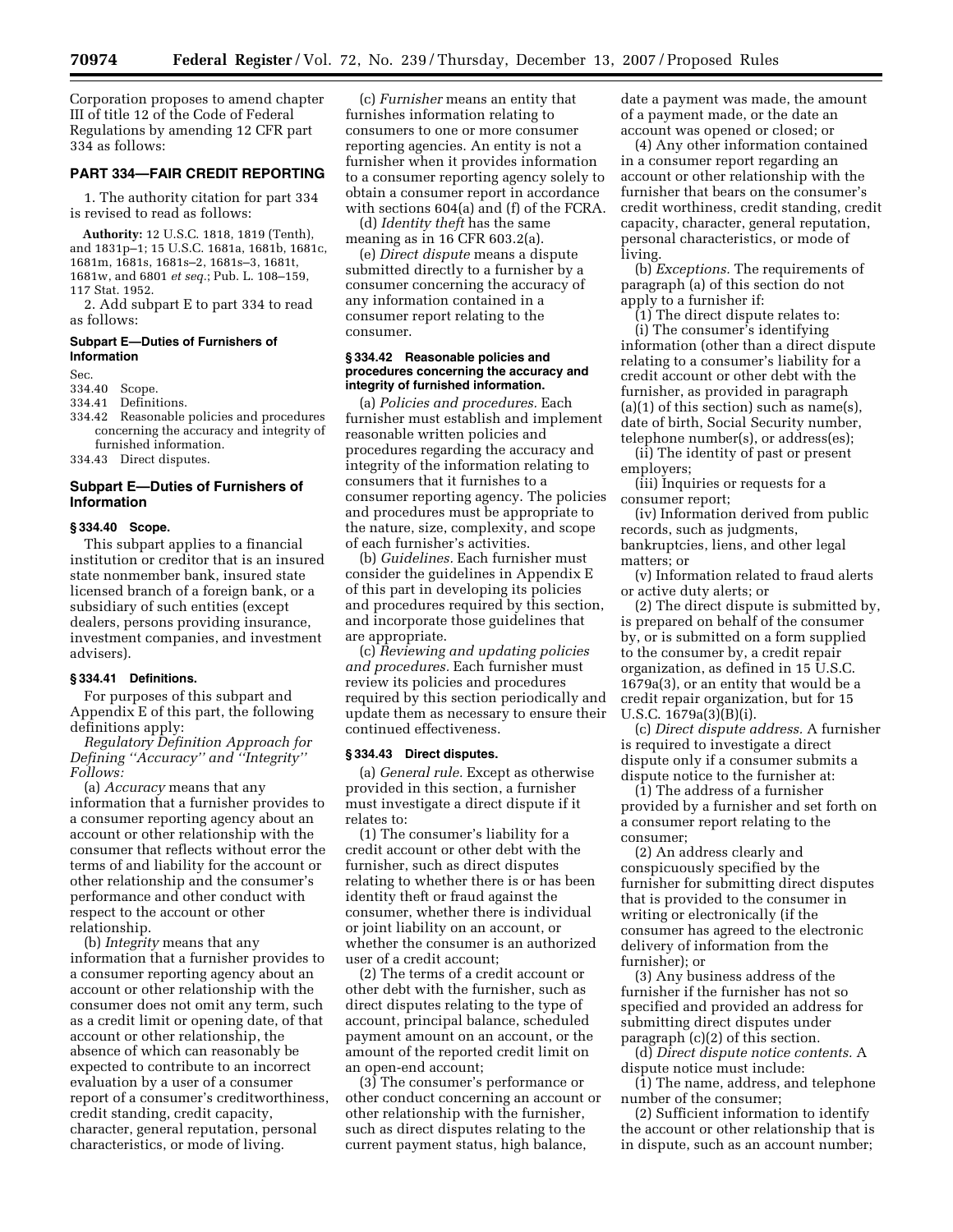(3) The specific information that the consumer is disputing and an explanation of the basis for the dispute; and

(4) All supporting documentation or other information reasonably required by the furnisher to substantiate the basis of the dispute. This documentation may include, for example: a copy of the consumer report that contains the allegedly inaccurate information; a police report; a fraud or identity theft affidavit; a court order; or account statements.

(e) *Frivolous or irrelevant disputes.* (1) A furnisher is not required to investigate a direct dispute if the furnisher has reasonably determined that the dispute is frivolous or irrelevant. A dispute may be frivolous or irrelevant if:

(i) The consumer did not provide sufficient information to investigate the disputed information as required by paragraph (d) of this section;

(ii) The direct dispute is substantially the same as a dispute previously submitted by or on behalf of the consumer, either directly to the furnisher or through a consumer reporting agency, with respect to which the furnisher has already satisfied the applicable requirements of the Act or this section; provided, however, that a direct dispute is not substantially the same as a dispute previously submitted if the dispute includes information listed in paragraph (d) of this section that had not previously been provided to the furnisher; or

(iii) The furnisher is not required to investigate the direct dispute under this section.

(2) *Notice of determination.* Upon making a determination that a dispute is frivolous or irrelevant, the furnisher must notify the consumer of the determination not later than five business days after making the determination, by mail or, if authorized by the consumer for that purpose, by any other means available to the furnisher.

(3) *Contents of notice of determination that a dispute is frivolous or irrelevant.* A notice of determination that a dispute is frivolous or irrelevant must include the reasons for such determination and identify any information required to investigate the disputed information, which may consist of a standardized form describing the general nature of such information.

3. Add Appendix E to part 334 to read as follows:

#### **Appendix E to Part 334—Interagency Guidelines Concerning the Accuracy and Integrity of Information Furnished to Consumer Reporting Agencies**

The FDIC encourages voluntary furnishing of information to consumer reporting agencies. Section 334.42 of this part requires each furnisher to establish and implement reasonable written policies and procedures concerning the accuracy and integrity of the information it furnishes to consumer reporting agencies. Under § 334.42(b), the furnisher must consider the guidelines set forth below in developing these policies and procedures. In establishing these policies and procedures, a furnisher may include any of its existing policies and procedures that are relevant and appropriate.

#### **I. Nature, Scope, and Objectives of Policies and Procedures**

A. *Nature and Scope.* Section 334.42(a) of this part requires that a furnisher's policies and procedures be appropriate to the nature, size, complexity, and scope of the furnisher's activities. The furnisher's policies and procedures should reflect, for example:

1. The types of business activities in which the furnisher engages;

2. The nature and frequency of the information the furnisher provides to consumer reporting agencies; and

3. The technology used by the furnisher to furnish information to consumer reporting agencies.

*Regulatory Definition Approach for Paragraph B Follows:* 

B. *Objectives.* A furnisher should have written policies and procedures reasonably designed to accomplish the following objectives:

1. Ensure that the information it furnishes about accounts or other relationships with a consumer:

(a) Accurately identifies the appropriate consumer;

(b) Accurately reports the terms of those accounts or other relationships;

(c) Accurately reports the consumer's performance and other conduct with respect to the account or other relationship with the consumer;

2. Ensure that the information it furnishes about accounts or other relationships with a consumer avoids misleading a consumer report user as to the consumer's creditworthiness, credit standing, credit capacity, character, general reputation, personal characteristics, or mode of living;

3. Ensure that it conducts reasonable investigations of consumer disputes about the accuracy or integrity of information in consumer reports and takes appropriate actions based on the outcome of such investigations;

4. Ensure that it updates information it furnishes as necessary to reflect the current status of the consumer's account or other relationship, including:

(a) Any transfer of an account (*e.g.*, by sale or assignment for collection) to a third party; and

(b) Any cure of the consumer's failure to abide by the terms of the account or other relationship;

5. Ensure that the information it furnishes about accounts or other relationships with a consumer is reported in a form and manner that is designed to minimize the likelihood that the information, although accurate, may be erroneously reflected in a consumer report, for example, by ensuring that the information is reported with appropriate identifying information about the consumer to which it pertains, in a standardized and clearly understandable form and manner, with a date specifying the time period to which the information pertains; and

6. Ensure that the information it furnishes about accounts or other relationships with a furnisher is substantiated by the furnisher's own records.

*Guidelines Definition Approach for Paragraph B Follows:* 

B. *Objectives.* A furnisher should have written policies and procedures reasonably designed to accomplish the following objectives:

1. Ensure that the information it furnishes about accounts or other relationships with a consumer is accurate. *Accuracy* means that any information that a furnisher provides to a consumer reporting agency about an account or other relationship with the consumer reflects without error the terms of and liability for the account or other relationship and the consumer's performance and other conduct with respect to the account or other relationship;

2. Ensure that the information it furnishes about accounts or other relationships with a consumer is furnished with integrity. *Integrity* means that any information that a furnisher provides to a consumer reporting agency about an account or other relationship with the consumer is:

(i) Reported in a form and manner that is designed to minimize the likelihood that the information, although accurate, may be erroneously reflected in a consumer report, for example, by ensuring that the information is:

(A) Reported with appropriate identifying information about the consumer to whom it pertains;

(B) Reported in a standardized and clearly understandable form and manner; and

(C) Reported with a date specifying the time period to which the information pertains; and

(ii) Substantiated by the furnisher's own records;

3. Ensure that it conducts reasonable investigations of consumer disputes about the accuracy or integrity of information in consumer reports and takes appropriate actions based on the outcome of such investigations; and

4. Ensure that it updates information it furnishes as necessary to reflect the current status of the consumer's account or other relationship, including:

(a) Any transfer of an account (*e.g.*, by sale or assignment for collection) to a third party; and

(b) Any cure of the consumer's failure to abide by the terms of the account or other relationship.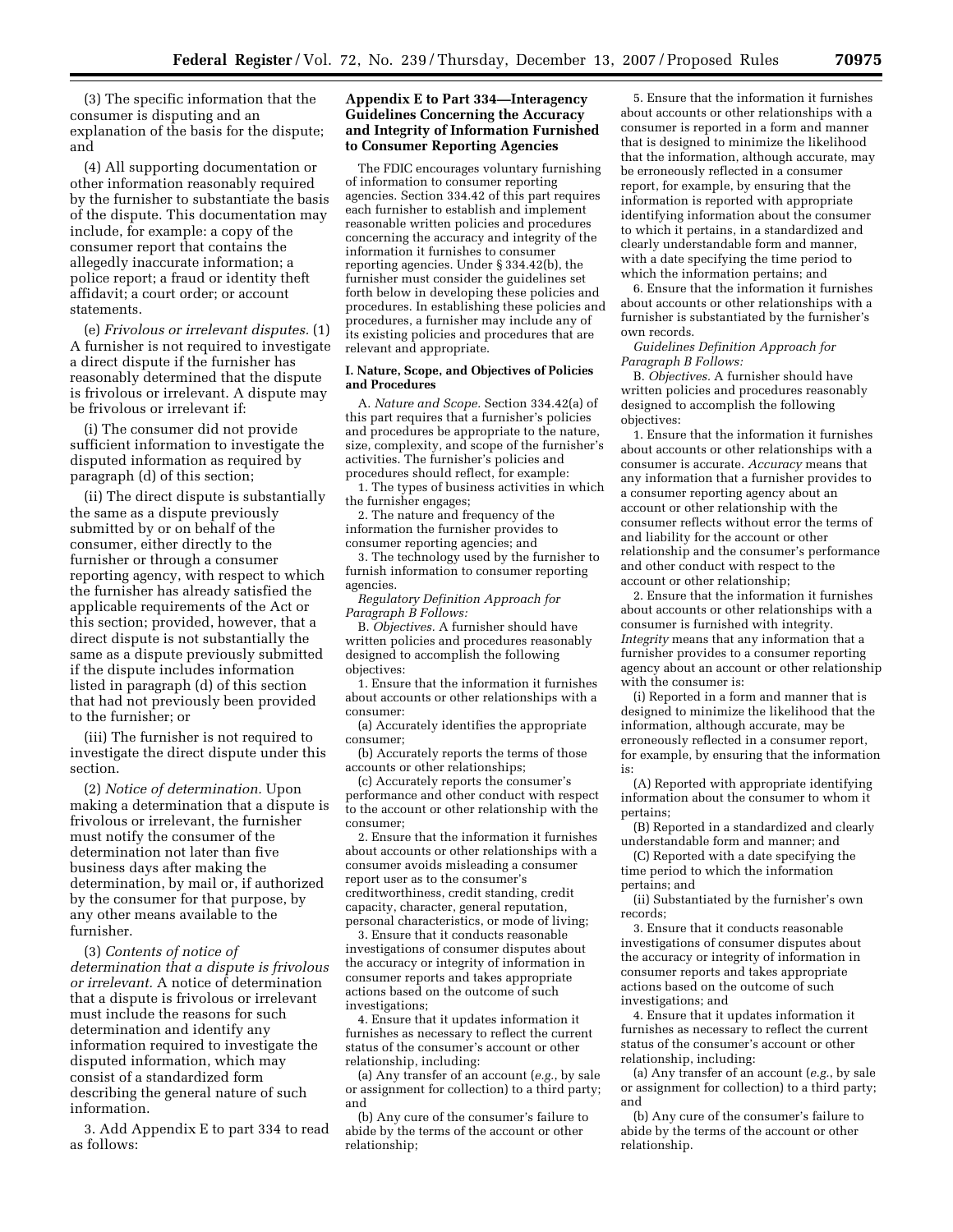#### **II. Accuracy and Integrity Duties of Furnishers Under the FCRA**

A furnisher's policies and procedures should address compliance with all applicable requirements imposed on the furnisher under the FCRA, including the duties to: 1

A. Promptly notify the consumer reporting agency of the furnisher's determination that furnished information is not complete or accurate, for a furnisher that regularly and in the ordinary course of business furnishes information; provide any corrections, or any additional information, that is necessary to make the furnished information complete and accurate; and not thereafter furnish information that remains incomplete or inaccurate. 15 U.S.C. 1681s–2(a)(2).

B. Provide notice of a dispute by a consumer about the accuracy or completeness of information furnished to a consumer reporting agency. 15 U.S.C. 1681s– 2(a)(3).

C. Report voluntary closure of a credit account by the consumer in information regularly furnished for the period in which the credit account is closed, for a furnisher that regularly and in the ordinary course of business furnishes information about consumer credit accounts. 15 U.S.C. 1681s– 2(a)(4).

D. Notify the consumer reporting agency of the date of delinquency on an account not later than 90 days after the furnisher furnishes information to the consumer reporting agency regarding action taken on the delinquent account (including placement for collection, charge to profit or loss, or any similar action). Date of delinquency means the month and year of the commencement of the delinquency on the account that immediately preceded the action. 15 U.S.C. 1681s–2(a)(5).

E. Have in place reasonable procedures to respond to any notification that the furnisher receives from a consumer reporting agency under section 605B of the FCRA, relating to the blocking of information resulting from identity theft and to prevent the refurnishing of such blocked information. 15 U.S.C.  $1681s-2(a)(6)(A)$ .

F. Not furnish to a consumer reporting agency information that purports to relate to the consumer if the consumer submits an identity theft report to the furnisher (at the address specified by that furnisher for receiving such reports) stating that such information maintained by that furnisher resulted from identity theft. (This restriction does not apply if the furnisher subsequently knows or is informed by the consumer that the information is correct.) 15 U.S.C. 1681s– 2(a)(6)(B).

G. After receiving a notice of dispute from a consumer reporting agency, in a timely manner: Conduct an investigation; review all relevant information the consumer reporting agency provides; report the results of the investigation to the consumer reporting agency; report incomplete or inaccurate information to all nationwide consumer

reporting agencies to which it reported the information; and modify, delete, or permanently block incomplete or inaccurate information or information that cannot be verified. 15 U.S.C. 1681s–2(b).

H. Investigate direct disputes as required by 12 CFR 334.43 and 15 U.S.C. 1681s–2(a)(8).

#### **III. Establishing and Implementing Policies and Procedures**

In establishing and implementing its policies and procedures, a furnisher should:

A. Identify practices or activities of the furnisher that can compromise the accuracy and integrity of information furnished to consumer reporting agencies, such as by:

1. Reviewing its existing practices and activities, including the technological means and other methods it uses to furnish information to consumer reporting agencies and the frequency and timing of its furnishing of information, such as through an audit;

2. Reviewing historical records relating to accuracy or integrity or to disputes, or other information relating to the accuracy and integrity of information provided by the furnisher to consumer reporting agencies and the types of errors, omissions, or other problems that may have affected the accuracy and integrity of information it has furnished about consumers to consumer reporting agencies; and

3. Obtaining feedback from consumer reporting agencies, consumers, the furnisher's staff, or other appropriate parties.

B. Evaluate the effectiveness of existing policies and procedures of the furnisher regarding the accuracy and integrity of information furnished to consumer reporting agencies; consider whether new, additional, or different policies and procedures are necessary; and consider whether implementation of existing policies and procedures should be modified to enhance the accuracy and integrity of information about consumers furnished to consumer reporting agencies.

C. Evaluate the effectiveness of specific methods (including technological means) the furnisher uses to provide information to consumer reporting agencies; how those methods may affect the accuracy and integrity of the information it provides to consumer reporting agencies; and whether new, additional, or different methods (including technological means) should be used to provide information to consumer reporting agencies to enhance the accuracy and integrity of that information.

#### **IV. Specific Components of Policies and Procedures**

A furnisher's policies and procedures should address the following:

A. Establishing and implementing a system for furnishing information about consumers to consumer reporting agencies that is appropriate to the nature, size, complexity, and scope of the furnisher's business operations.

B. Using standard data reporting formats and standard procedures for compiling and furnishing data, where feasible, such as the electronic transmission of information about consumers to consumer reporting agencies.

C. Ensuring that the furnisher maintains its own records for a reasonable period of time, not less than any applicable recordkeeping requirement, in order to substantiate the accuracy of any information about consumers it furnishes that is subject to a direct dispute.

D. Establishing and implementing appropriate internal controls regarding the accuracy and integrity of information about consumers furnished to consumer reporting agencies, such as by implementing standard procedures, verifying random samples, and conducting regular reviews of information provided to consumer reporting agencies.

E. Training staff that participates in activities related to the furnishing of information about consumers to consumer reporting agencies to implement the policies and procedures.

F. Providing for appropriate and effective oversight of relevant service providers whose activities may affect the accuracy and integrity of information about consumers furnished to consumer reporting agencies to ensure compliance with the policies and procedures.

G. Furnishing information about consumers to consumer reporting agencies following mergers, portfolio acquisitions or sales, or other acquisitions or transfers of accounts or other debts in a manner that prevents re-aging of information, duplicative reporting, or other problems affecting the accuracy or integrity of the information furnished.

H. Attempting to obtain the information listed in  $\S$   $\hat{A}3(\vec{d})$  from a consumer before determining that the consumer's dispute is frivolous or irrelevant.

I. Ensuring that deletions, updates, and corrections furnished to consumer reporting agencies are reflected in business systems to avoid furnishing erroneous information.

J. Conducting investigations of direct disputes in a manner that promotes the efficient resolution of such disputes.

K. Ensuring that technological and other means of communication with consumer reporting agencies are designed to prevent duplicative reporting of accounts, erroneous association of information with the wrong consumer(s), and other occurrences that may compromise the accuracy and integrity of information contained in consumer reports.

L. Providing consumer reporting agencies with sufficient identifying information in the furnisher's possession about each consumer about whom information is furnished to enable the consumer reporting agency properly to identify the consumer.

M. Conducting a periodic evaluation of its own practices, consumer reporting agency practices, investigations of disputed information, corrections of inaccurate information, means of communication, and other factors that may affect the accuracy and integrity of information furnished to consumer reporting agencies.

#### **Department of the Treasury**

*Office of Thrift Supervision* 

#### 12 CFR Chapter V

#### **Authority and Issuance**

For the reasons discussed in the joint preamble, the Office of Thrift

<sup>1</sup> This is not a complete listing of furnisher duties relating to accuracy and integrity. Furnishers should consult the FCRA to determine what additional duties may apply.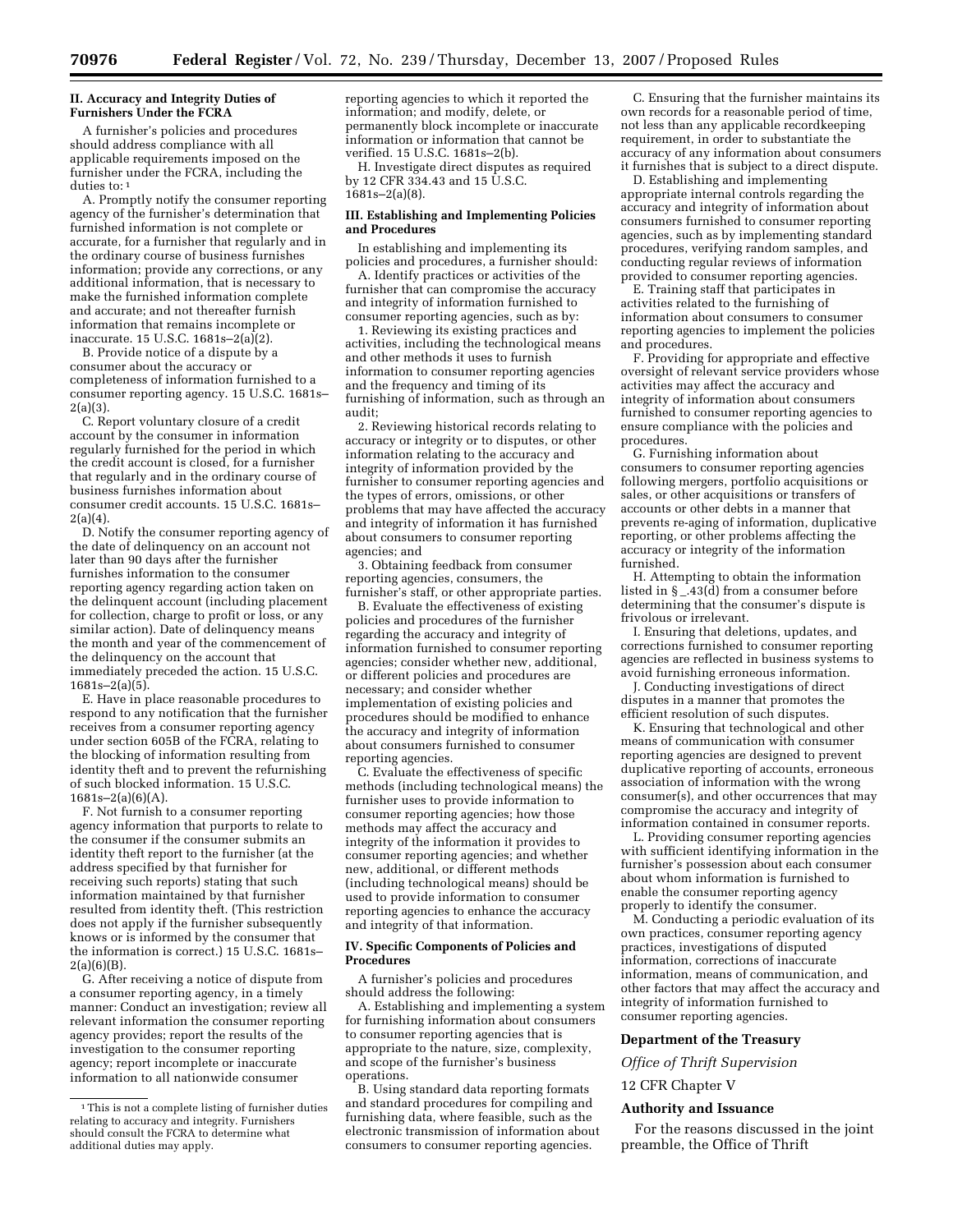Supervision proposes to amend chapter V of title 12 of the Code of Federal Regulations by amending 12 CFR part 571 as follows:

#### **PART 571—FAIR CREDIT REPORTING**

1. The authority citation for part 571 is revised to read as follows:

**Authority:** 12 U.S.C. 1462a, 1463, 1464, 1467a, 1828, 1831p–1, and 1881–1884; 15 U.S.C. 1681b, 1681c, 1681m, 1681s, 1681s–2, 1681s–3, 1681t, and 1681w; 15 U.S.C. 6801 and 6805; Sec. 214 Pub. L. 108–159, 117 Stat. 1952.

#### **Subpart A—General Provisions**

2. Amend § 571.1 by adding a new paragraph (b)(5) to read as follows:

#### **§ 571.1 Purpose and scope.**

- \* \* \* \* \*
- (b) \* \* \*

(5) The scope of subpart E of this part is stated in § 571.40 of this part.

\* \* \* \* \* 3. Add a new Subpart E to part 571

#### **Subpart E—Duties of Furnishers of Information**

Sec.

#### 571.40 Scope.

to read as follows:

- 571.41 Definitions.
- 571.42 Reasonable policies and procedures concerning the accuracy and integrity of furnished information.

571.43 Direct disputes.

#### **Subpart E—Duties of Furnishers of Information**

#### **§ 571.40 Scope.**

Subpart C of this part applies to savings associations whose deposits are insured by the Federal Deposit Insurance Corporation or, in accordance with  $\S 559.3(h)(1)$  of this chapter, federal savings association operating subsidiaries that are not functionally regulated within the meaning of section 5(c)(5) of the Bank Holding Company Act of 1956, as amended (12 U.S.C.  $1844(c)(5)$ .

#### **§ 571.41 Definitions.**

For purposes of this subpart and Appendix E of this part, the following definitions apply:

*Regulatory Definition Approach for Defining ''Accuracy'' and ''Integrity'' Follows:* 

(a) *Accuracy* means that any information that a furnisher provides to a consumer reporting agency about an account or other relationship with the consumer reflects without error the terms of and liability for the account or other relationship and the consumer's performance and other conduct with

respect to the account or other relationship.

(b) *Integrity* means that any information that a furnisher provides to a consumer reporting agency about an account or other relationship with the consumer does not omit any term, such as a credit limit or opening date, of that account or other relationship, the absence of which can reasonably be expected to contribute to an incorrect evaluation by a user of a consumer report of a consumer's creditworthiness, credit standing, credit capacity, character, general reputation, personal characteristics, or mode of living.

(c) *Furnisher* means an entity other than an individual consumer that furnishes information relating to consumers to one or more consumer reporting agencies. An entity is not a furnisher when it provides information to a consumer reporting agency solely to obtain a consumer report in accordance with sections 604(a) and (f) of the FCRA.

(d) *Identity theft* has the same meaning as in 16 CFR 603.2(a).

(e) *Direct dispute* means a dispute submitted directly to a furnisher by a consumer concerning the accuracy of any information contained in a consumer report relating to the consumer.

#### **§ 571.42 Reasonable policies and procedures concerning the accuracy and integrity of furnished information.**

(a) *Policies and procedures.* Each furnisher must establish and implement reasonable written policies and procedures regarding the accuracy and integrity of the information relating to consumers that it furnishes to a consumer reporting agency. The policies and procedures must be appropriate to the nature, size, complexity, and scope of each furnisher's activities.

(b) *Guidelines.* Each furnisher must consider the guidelines in Appendix E of this part in developing its policies and procedures required by this section, and incorporate those guidelines that are appropriate.

(c) *Reviewing and updating policies and procedures.* Each furnisher must review its policies and procedures required by this section periodically and update them as necessary to ensure their continued effectiveness.

#### **§ 571.43 Direct disputes.**

(a) *General rule.* Except as otherwise provided in this section, a furnisher must investigate a direct dispute if it relates to:

(1) The consumer's liability for a credit account or other debt with the furnisher, such as direct disputes relating to whether there is or has been identity theft or fraud against the consumer, whether there is individual or joint liability on an account, or whether the consumer is an authorized user of a credit account;

(2) The terms of a credit account or other debt with the furnisher, such as direct disputes relating to the credit limit on an open-end account, type of account, principal balance, scheduled payment amount on an account, or the amount of the reported credit limit on an open-end account;

(3) The consumer's performance or other conduct concerning an account or other relationship with the furnisher, such as direct disputes relating to the current payment status, high balance, date a payment was made, the amount of a payment made, or the date an account was opened or closed; or

(4) Any other information contained in a consumer report regarding an account or other relationship with the furnisher that bears on the consumer's creditworthiness, credit standing, credit capacity, character, general reputation, personal characteristics, or mode of living.

(b) *Exceptions.* The requirements of paragraph (a) of this section do not apply to a furnisher if:

(1) The direct dispute relates to: (i) The consumer's identifying information (other than a direct dispute relating to a consumer's liability for a credit account or other debt with the furnisher, as provided in paragraph  $(a)(1)$  of this section) such as name(s), date of birth, Social Security number, telephone number(s), or address(es);

(ii) The identity of past or present employers;

(iii) Inquiries or requests for a consumer report;

(iv) Information derived from public records, such as judgments, bankruptcies, liens, and other legal matters (unless provided by a furnisher with an account or other relationship with the consumer); or

(v) Information related to fraud alerts or active duty alerts; or

(2) The direct dispute is submitted by, is prepared on behalf of the consumer by, or is submitted on a form supplied to the consumer by, a credit repair organization, as defined in 15 U.S.C. 1679a(3), or an entity that would be a credit repair organization, but for 15 U.S.C. 1679a(3)(B)(i).

(c) *Direct dispute address.* A furnisher is required to investigate a direct dispute only if a consumer submits a dispute notice to the furnisher at:

(1) The address of a furnisher provided by a furnisher and set forth on a consumer report relating to the consumer;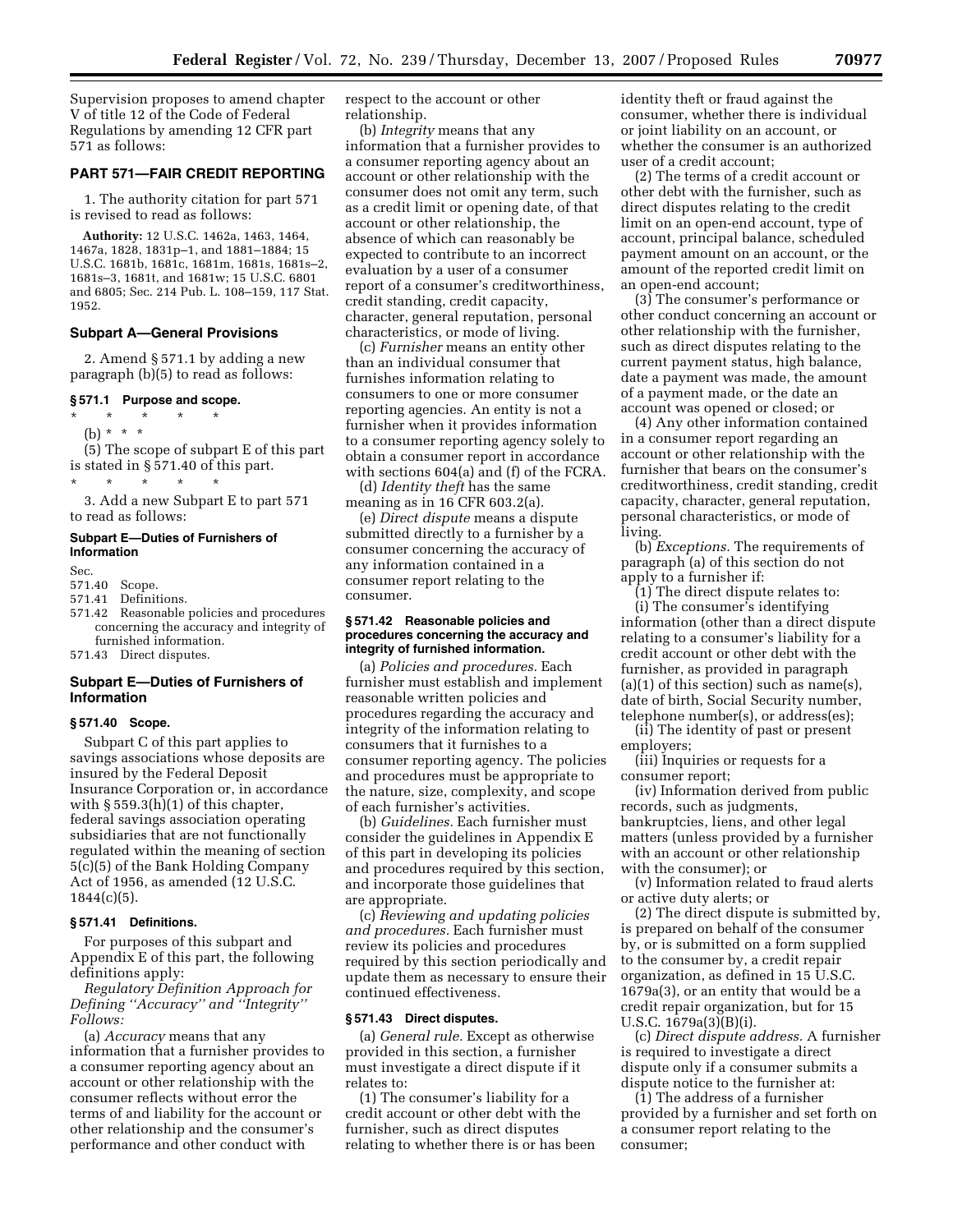(2) An address clearly and conspicuously specified by the furnisher for submitting direct disputes that is provided to the consumer in writing or electronically (if the consumer has agreed to the electronic delivery of information from the furnisher); or

(3) Any business address of the furnisher if the furnisher has not so specified and provided an address for submitting direct disputes under paragraph (c)(2) of this section.

(d) *Direct dispute notice contents.* A dispute notice must include:

(1) The name, address, and telephone number of the consumer;

(2) Sufficient information to identify the account or other relationship that is in dispute, such as an account number;

(3) The specific information that the consumer is disputing and an explanation of the basis for the dispute; and

(4) All supporting documentation or other information reasonably required by the furnisher to substantiate the basis of the dispute. This documentation may include, for example: A copy of the consumer report that contains the allegedly inaccurate information; a police report; a fraud or identity theft affidavit; a court order; or account statements.

(e) *Frivolous or irrelevant disputes.* (1) A furnisher is not required to investigate a direct dispute if the furnisher has reasonably determined that the dispute is frivolous or irrelevant. A dispute may be frivolous or irrelevant if:

(i) The consumer did not provide sufficient information to investigate the disputed information as required by paragraph (d) of this section;

(ii) The direct dispute is substantially the same as a dispute previously submitted by or on behalf of the consumer, either directly to the furnisher or through a consumer reporting agency, with respect to which the furnisher has already satisfied the applicable requirements of the Act or this section; provided, however, that a direct dispute is not substantially the same as a dispute previously submitted if the dispute includes information listed in paragraph (d) of this section that had not previously been provided to the furnisher; or

(iii) The furnisher is not required to investigate the direct dispute under this section.

(2) *Notice of determination.* Upon making a determination that a dispute is frivolous or irrelevant, the furnisher must notify the consumer of the determination not later than five business days after making the determination by mail or, if authorized

by the consumer for that purpose, by any other means available to the furnisher.

(3) *Contents of notice of determination that a dispute is frivolous or irrelevant.* A notice of determination that a dispute is frivolous or irrelevant must include the reasons for such determination and identify any information required to investigate the disputed information, which may consist of a standardized form describing the general nature of such information.

4. Add a new Appendix E to part 571 to read as follows:

#### **Appendix E to Part 571—Interagency Guidelines Concerning the Accuracy and Integrity of Information Furnished to Consumer Reporting Agencies**

OTS encourages voluntary furnishing of information to consumer reporting agencies. Section 571.42 of this part requires each furnisher to establish and implement reasonable written policies and procedures concerning the accuracy and integrity of the information it furnishes to consumer reporting agencies. Under § 571.42(b) of this part, the furnisher must consider the guidelines set forth below in developing these policies and procedures. In establishing these policies and procedures, a furnisher may include any of its existing policies and procedures that are relevant and appropriate.

#### **I. Nature, Scope, and Objectives of Policies and Procedures**

A. *Nature and Scope.* Section 571.42(a) of this part requires that a furnisher's policies and procedures be appropriate to the nature, size, complexity, and scope of the furnisher's activities. The furnisher's policies and procedures should reflect, for example:

1. The types of business activities in which the furnisher engages;

2. The nature and frequency of the information the furnisher provides to consumer reporting agencies; and

3. The technology used by the furnisher to furnish information to consumer reporting agencies.

*Regulatory Definition Approach for Paragraph B Follows:* 

B. *Objectives.* A furnisher should have written policies and procedures reasonably designed to accomplish the following objectives:

1. Ensure that the information it furnishes about accounts or other relationships with a consumer:

(a) Accurately identifies the appropriate consumer;

(b) Accurately reports the terms of those accounts or other relationships; and

(c) Accurately reports the consumer's performance and other conduct with respect to the account or other relationship with the consumer;

2. Ensure that the information it furnishes about accounts or other relationships with a consumer avoids misleading a consumer report user as to the consumer's creditworthiness, credit standing, credit

capacity, character, general reputation, personal characteristics, or mode of living; 3. Ensure that it conducts reasonable

investigations of consumer disputes about the accuracy or integrity of information in consumer reports and takes appropriate actions based on the outcome of such investigations;

4. Ensure that it updates information it furnishes as necessary to reflect the current status of the consumer's account or other relationship, including:

(a) Any transfer of an account (*e.g.*, by sale or assignment for collection) to a third party; and

(b) Any cure of the consumer's failure to abide by the terms of the account or other relationship;

5. Ensure that the information it furnishes about accounts or other relationships with a consumer is reported in a form and manner that is designed to minimize the likelihood that the information, although accurate, may be erroneously reflected in a consumer report, for example, by ensuring that the information is reported with appropriate identifying information about the consumer to whom it pertains, in a standardized and clearly understandable form and manner, and with a date specifying the time period to which the information pertains; and

6. Ensure that the information it furnishes about accounts or other relationships with a consumer is substantiated by the furnisher's own records.

*Guidelines Definition Approach for Paragraph B Follows:* 

B. *Objectives.* A furnisher should have written policies and procedures reasonably designed to accomplish the following objectives:

1. Ensure that the information it furnishes about accounts or other relationships with a consumer is accurate. *Accuracy* means that any information that a furnisher provides to a consumer reporting agency about an account or other relationship with the consumer reflects without error the terms of and liability for the account or other relationship and the consumer's performance and other conduct with respect to the account or other relationship;

2. Ensure that the information it furnishes about accounts or other relationships with a consumer is furnished with integrity. *Integrity* means that any information that a furnisher provides to a consumer reporting agency about an account or other relationship with the consumer is:

(i) Reported in a form and manner that is designed to minimize the likelihood that the information, although accurate, may be erroneously reflected in a consumer report, for example, by ensuring that the information is:

(A) Reported with appropriate identifying information about the consumer to whom it pertains;

(B) Reported in a standardized and clearly understandable form and manner; and

(C) Reported with a date specifying the time period to which the information pertains; and

(ii) Substantiated by the furnisher's own records;

3. Ensure that it conducts reasonable investigations of consumer disputes about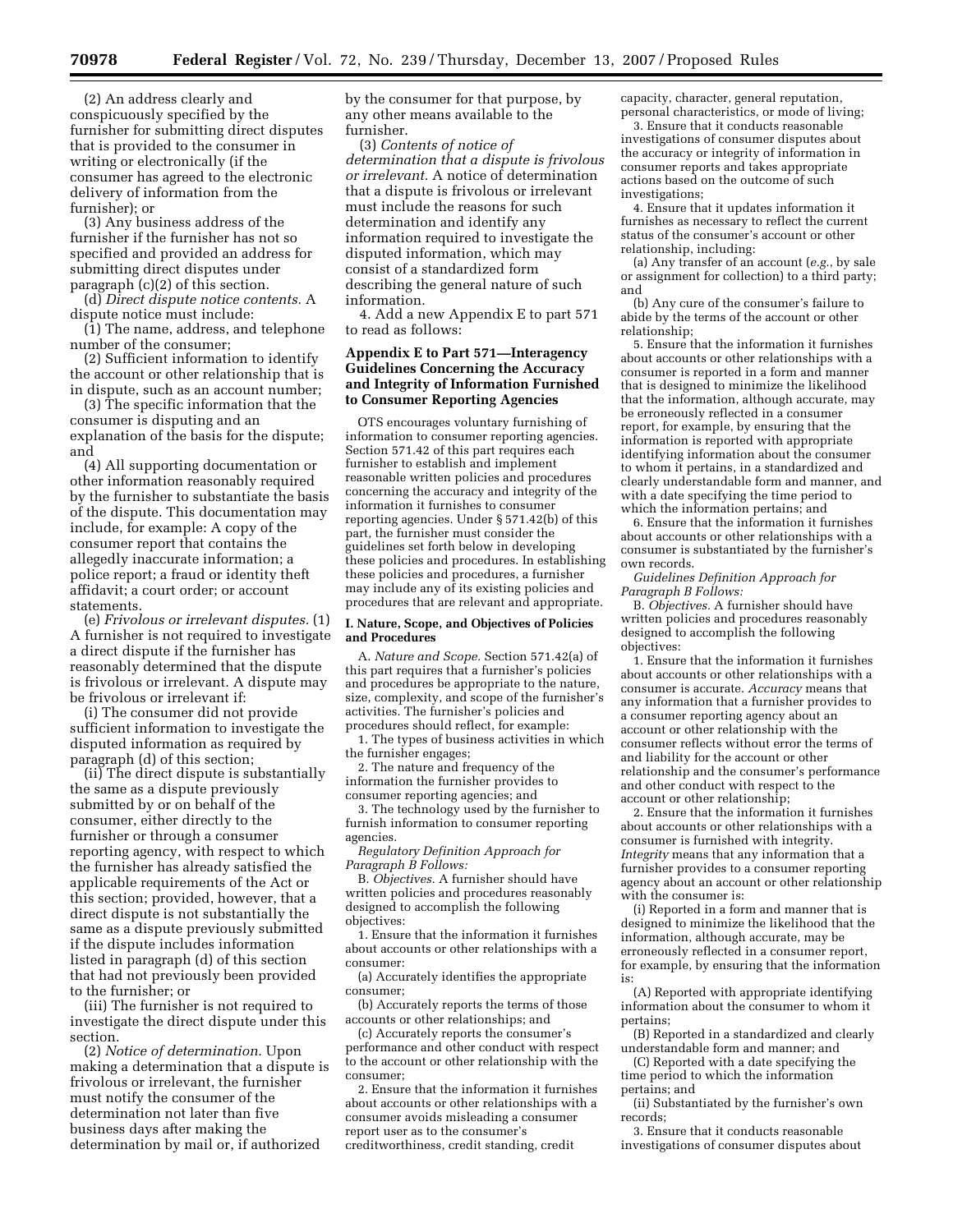the accuracy or integrity of information in consumer reports and takes appropriate actions based on the outcome of such investigations; and

4. Ensure that it updates information it furnishes as necessary to reflect the current status of the consumer's account or other relationship, including:

(a) Any transfer of an account (*e.g.*, by sale or assignment for collection) to a third party; and

(b) Any cure of the consumer's failure to abide by the terms of the account or other relationship.

#### **II. Accuracy and Integrity Duties of Furnishers Under the FCRA**

A furnisher's policies and procedures should address compliance with all applicable requirements imposed on the furnisher under the FCRA, including the duties to: 1

A. Promptly notify the consumer reporting agency of the furnisher's determination that furnished information is not complete or accurate, for a furnisher that regularly and in the ordinary course of business furnishes information; provide any corrections, or any additional information, that is necessary to make the furnished information complete and accurate; and not thereafter furnish information that remains incomplete or inaccurate. 15 U.S.C. 1681s–2(a)(2).

B. Provide notice of a dispute by a consumer about the accuracy or completeness of information furnished to a consumer reporting agency. 15 U.S.C. 1681s– 2(a)(3).

C. Report voluntary closure of a credit account by the consumer in information regularly furnished for the period in which the credit account is closed, for a furnisher that regularly and in the ordinary course of business furnishes information about consumer credit accounts. 15 U.S.C. 1681s–  $2(a)(4)$ .

D. Notify the consumer reporting agency of the date of delinquency on an account not later than 90 days after the furnisher furnishes information to the consumer reporting agency regarding action taken on the delinquent account (including placement for collection, charge to profit or loss, or any similar action). Date of delinquency means the month and year of the commencement of the delinquency on the account that immediately preceded the action. 15 U.S.C. 1681s–2(a)(5).

E. Have in place reasonable procedures to respond to any notification that the furnisher receives from a consumer reporting agency under section 605B of the FCRA, relating to the blocking of information resulting from identity theft and to prevent the refurnishing of such blocked information. 15 U.S.C.  $1681s-2(a)(6)(A)$ .

F. Not furnish to a consumer reporting agency information that purports to relate to the consumer if the consumer submits an identity theft report to the furnisher (at the address specified by that furnisher for receiving such reports) stating that such

information maintained by that furnisher resulted from identity theft. (This restriction does not apply if the furnisher subsequently knows or is informed by the consumer that the information is correct.) 15 U.S.C. 1681s– 2(a)(6)(B).

G. After receiving a notice of dispute from a consumer reporting agency, in a timely manner: Conduct an investigation; review all relevant information the consumer reporting agency provides; report the results of the investigation to the consumer reporting agency; report incomplete or inaccurate information to all nationwide consumer reporting agencies to which it reported the information; and modify, delete, or permanently block incomplete or inaccurate information or information that cannot be verified. 15 U.S.C. 1681s–2(b).

H. Investigate direct disputes as required by § 571.43 of this part and 15 U.S.C. 1681s– 2(a)(8).

#### **III. Establishing and Implementing Policies and Procedures**

In establishing and implementing its policies and procedures, a furnisher should:

A. Identify practices or activities of the furnisher that can compromise the accuracy and integrity of information furnished to consumer reporting agencies, such as by:

1. Reviewing its existing practices and activities, including the technological means and other methods it uses to furnish information to consumer reporting agencies and the frequency and timing of its furnishing of information, such as through an audit;

2. Reviewing historical records relating to accuracy or integrity or to disputes, or other information relating to the accuracy and integrity of information provided by the furnisher to consumer reporting agencies and the types of errors, omissions, or other problems that may have affected the accuracy and integrity of information it has furnished about consumers to consumer reporting agencies; and

3. Obtaining feedback from consumer reporting agencies, consumers, the furnisher's staff, or other appropriate parties.

B. Evaluate the effectiveness of existing policies and procedures of the furnisher regarding the accuracy and integrity of information furnished to consumer reporting agencies; consider whether new, additional, or different policies and procedures are necessary; and consider whether implementation of existing policies and procedures should be modified to enhance the accuracy and integrity of information about consumers furnished to consumer reporting agencies.

C. Evaluate the effectiveness of specific methods (including technological means) the furnisher uses to provide information to consumer reporting agencies; how those methods may affect the accuracy and integrity of the information it provides to consumer reporting agencies; and whether new, additional, or different methods (including technological means) should be used to provide information to consumer reporting agencies to enhance the accuracy and integrity of that information.

#### **IV. Specific Components of Policies and Procedures**

A furnisher's policies and procedures should address the following:

A. Establishing and implementing a system for furnishing information about consumers to consumer reporting agencies that is appropriate to the nature, size, complexity, and scope of the furnisher's business operations.

B. Using standard data reporting formats and standard procedures for compiling and furnishing data, where feasible, such as the electronic transmission of information about consumers to consumer reporting agencies.

C. Ensuring that the furnisher maintains its own records for a reasonable period of time, not less than any applicable recordkeeping requirement, in order to substantiate the accuracy of any information about consumers it furnishes that is subject to a direct dispute.

D. Establishing and implementing appropriate internal controls regarding the accuracy and integrity of information about consumers furnished to consumer reporting agencies, such as by implementing standard procedures, verifying random samples, and conducting regular reviews of information provided to consumer reporting agencies.

E. Training staff that participates in activities related to the furnishing of information about consumers to consumer reporting agencies to implement the policies and procedures.

F. Providing for appropriate and effective oversight of relevant service providers whose activities may affect the accuracy and integrity of information about consumers furnished to consumer reporting agencies to ensure compliance with the policies and procedures.

G. Furnishing information about consumers to consumer reporting agencies following mergers, portfolio acquisitions or sales, or other acquisitions or transfers of accounts or other debts in a manner that prevents re-aging of information, duplicative reporting, or other problems affecting the accuracy or integrity of the information furnished.

H. Attempting to obtain the information listed in  $\S$  571.43(d) of this part from a consumer before determining that the consumer's dispute is frivolous or irrelevant.

I. Ensuring that deletions, updates, and corrections furnished to consumer reporting agencies are reflected in business systems to avoid furnishing erroneous information.

J. Conducting investigations of direct disputes in a manner that promotes the efficient resolution of such disputes.

K. Ensuring that technological and other means of communication with consumer reporting agencies are designed to prevent duplicative reporting of accounts, erroneous association of information with the wrong consumer(s), and other occurrences that may compromise the accuracy and integrity of information contained in consumer reports.

L. Providing consumer reporting agencies with sufficient identifying information in the furnisher's possession about each consumer about whom information is furnished to enable the consumer reporting agency properly to identify the consumer.

M. Conducting a periodic evaluation of its own practices, consumer reporting agency

<sup>1</sup> This is not a complete listing of furnisher duties relating to accuracy and integrity. Furnishers should consult the FCRA to determine what additional duties may apply.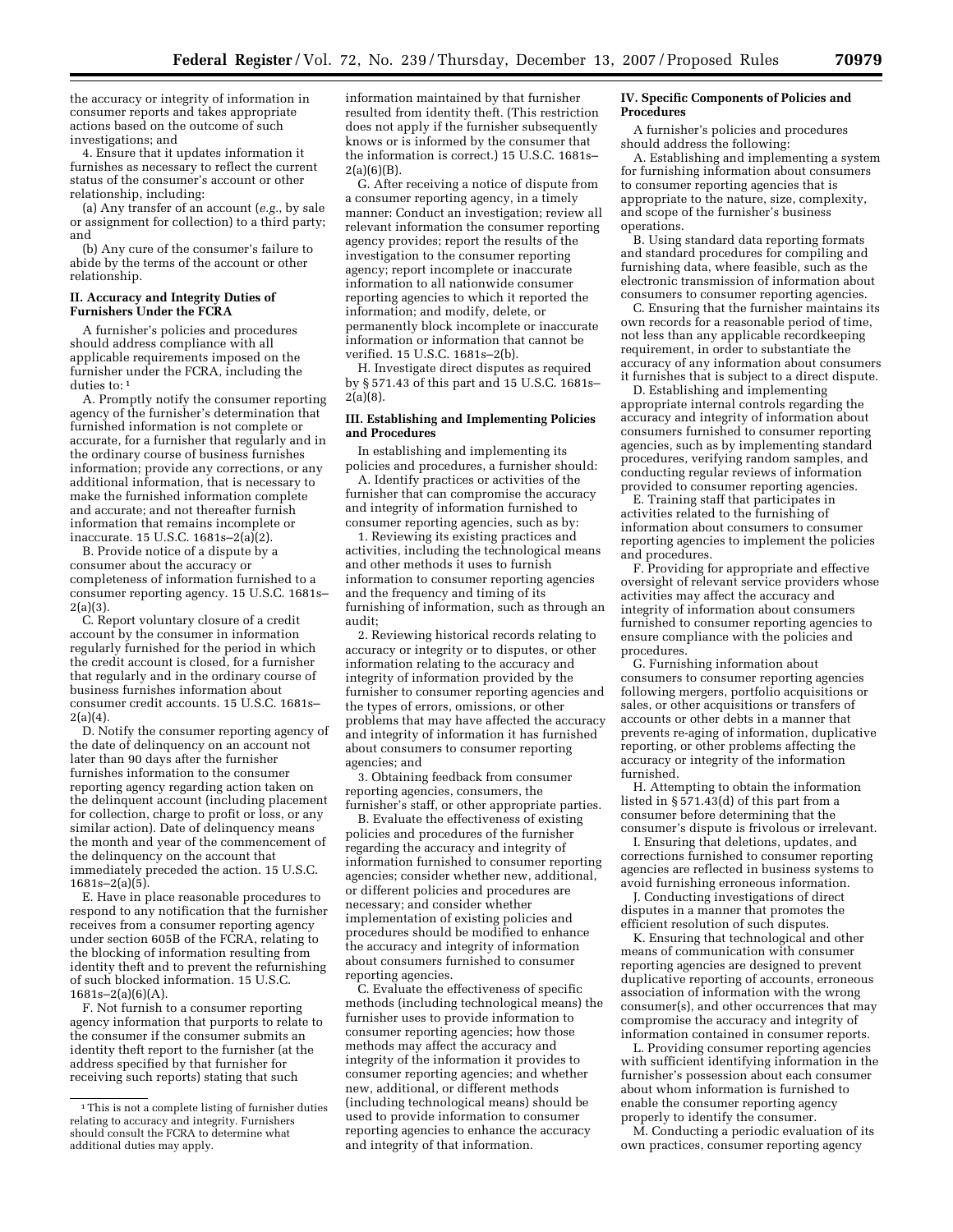practices of which the furnisher is aware, investigations of disputed information, corrections of inaccurate information, means of communication, and other factors that may affect the accuracy and integrity of information furnished to consumer reporting agencies.

#### **National Credit Union Administration**

*12 CFR Chapter VII* 

#### **Authority and Issuance**

For the reasons discussed in the joint preamble, the National Credit Union Administration proposes to amend chapter VII of title 12 of the Code of Federal Regulations by amending 12 CFR part 717 as follows:

#### **PART 717—FAIR CREDIT REPORTING**

1. Revise the authority citation for part 717 to read as follows:

**Authority:** 12 U.S.C. 1751 *et seq.*; 15 U.S.C. 1681a, 1681b, 1681c, 1681m, 1681s, 1681s– 1, 1681t, 1681w, 6801 and 6805; Public Law 108–159, 117 Stat. 1952.

2. Add a new subpart E to part 717 to read as follows:

#### **Subpart E—Duties of Furnishers of Information**

#### Sec.<br>717.40 Scope.

- 717.41 Definitions.
- Reasonable policies and procedures concerning the accuracy and integrity of furnished information.

717.43 Direct disputes.

#### **Subpart E—Duties of Furnishers of Information**

#### **§ 717.40 Scope.**

This subpart applies to a federal credit union that furnishes information to a consumer reporting agency.

#### **§ 717.41 Definitions.**

For purposes of this subpart and Appendix E of this part, the following definitions apply:

*Regulatory Definition Approach for Defining ''Accuracy'' and ''Integrity'' Follows:* 

(a) *Accuracy* means that any information that a furnisher provides to a consumer reporting agency about an account or other relationship with the consumer reflects without error the terms of and liability for the account or other relationship and the consumer's performance and other conduct with respect to the account or other relationship.

(b) *Integrity* means that any information that a furnisher provides to a consumer reporting agency about an account or other relationship with the consumer does not omit any term, such as a credit limit or opening date, of that

account or other relationship, the absence of which can reasonably be expected to contribute to an incorrect evaluation by a user of a consumer report of a consumer's creditworthiness, credit standing, credit capacity, character, general reputation, personal characteristics, or mode of living.

(c) *Furnisher* means an entity other than an individual consumer that furnishes information relating to consumers to one or more consumer reporting agencies. An entity is not a furnisher when it provides information to a consumer reporting agency solely to obtain a consumer report in accordance with sections 604(a) and (f) of the FCRA.

(d) *Identity theft* has the same meaning as in 16 CFR 603.2(a).

(e) *Direct dispute* means a dispute submitted directly to a furnisher by a consumer concerning the accuracy of any information contained in a consumer report relating to the consumer.

#### **§ 717.42 Reasonable policies and procedures concerning the accuracy and integrity of furnished information.**

(a) *Policies and procedures.* Each furnisher must establish and implement reasonable written policies and procedures regarding the accuracy and integrity of the information relating to consumers that it furnishes to a consumer reporting agency. The policies and procedures must be appropriate to the nature, size, complexity, and scope of each furnisher's activities.

(b) *Guidelines.* Each furnisher must consider the guidelines in Appendix E of this part in developing its policies and procedures required by this section, and incorporate those guidelines that are appropriate.

(c) *Reviewing and updating policies and procedures.* Each furnisher must review its policies and procedures required by this section periodically and update them as necessary to ensure their continued effectiveness.

#### **§ 717.43 Direct disputes.**

(a) *General rule.* Except as otherwise provided in this section, a furnisher must investigate a direct dispute if it relates to:

(1) The consumer's liability for a credit account or other debt with the furnisher, such as direct disputes relating to whether there is or has been identity theft or fraud against the consumer, whether there is individual or joint liability on an account, or whether the consumer is an authorized user of a credit account;

(2) The terms of a credit account or other debt with the furnisher, such as direct disputes relating to the type of

account, principal balance, scheduled payment amount on an account, or the amount of the reported credit limit on an open-end account;

(3) The consumer's performance or other conduct concerning an account or other relationship with the furnisher, such as direct disputes relating to the current payment status, high balance, date a payment was made, the amount of a payment made, or the date an account was opened or closed; or

(4) Any other information contained in a consumer report regarding an account or other relationship with the furnisher that bears on the consumer's creditworthiness, credit standing, credit capacity, character, general reputation, personal characteristics, or mode of living.

(b) *Exceptions.* The requirements of paragraph (a) of this section do not apply to a furnisher if:

(1) The direct dispute relates to:

(i) The consumer's identifying information (other than a direct dispute relating to a consumer's liability for a credit account or other debt with the furnisher, as provided in paragraph  $(a)(1)$  of this section) such as name(s), date of birth, Social Security number, telephone number(s), or address(es);

(ii) The identity of past or present employers;

(iii) Inquiries or requests for a consumer report;

(iv) Information derived from public records, such as judgments, bankruptcies, liens, and other legal matters (unless provided by a furnisher with an account or other relationship with the consumer); or

(v) Information related to fraud alerts or active duty alerts; or

(2) The direct dispute is submitted by, is prepared on behalf of the consumer by, or is submitted on a form supplied to the consumer by, a credit repair organization, as defined in 15 U.S.C. 1679a(3), or an entity that would be a credit repair organization, but for 15 U.S.C. 1679a(3)(B)(i).

(c) *Direct dispute address.* A furnisher is required to investigate a direct dispute only if a consumer submits a dispute notice to the furnisher at:

(1) The address of a furnisher provided by a furnisher and set forth on a consumer report relating to the consumer;

(2) An address clearly and conspicuously specified by the furnisher for submitting direct disputes that is provided to the consumer in writing or electronically (if the consumer has agreed to the electronic delivery of information from the furnisher); or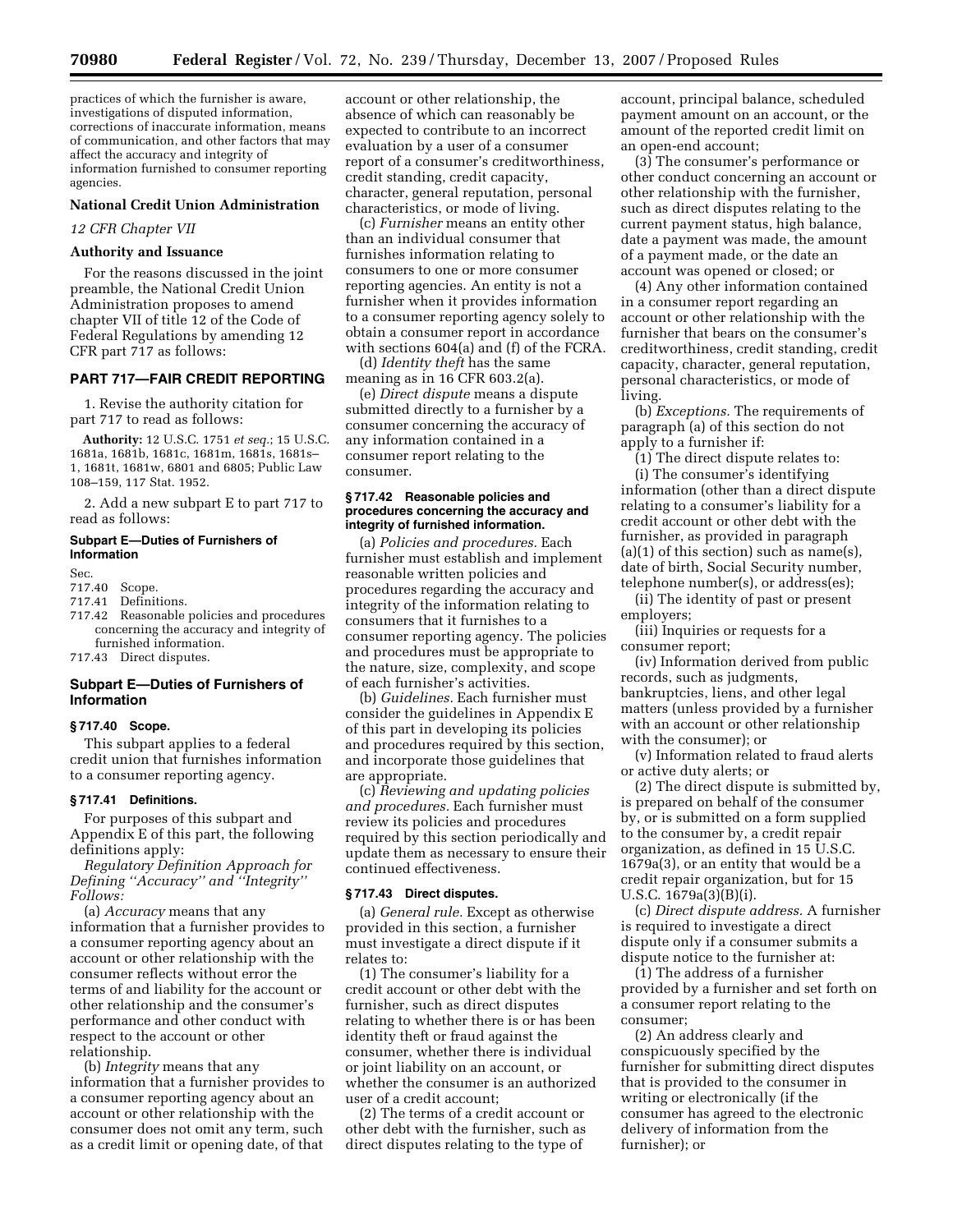(3) Any business address of the furnisher if the furnisher has not so specified and provided an address for submitting direct disputes under paragraph (c)(2) of this section.

(d) *Direct dispute notice contents.* A dispute notice must include:

(1) The name, address, and telephone number of the consumer;

(2) Sufficient information to identify the account or other relationship that is in dispute, such as an account number;

(3) The specific information that the consumer is disputing and an explanation of the basis for the dispute; and

(4) All supporting documentation or other information reasonably required by the furnisher to substantiate the basis of the dispute. This documentation may include, for example: a copy of the consumer report that contains the allegedly inaccurate information; a police report; a fraud or identity theft affidavit; a court order; or account statements.

(e) *Frivolous or irrelevant disputes.* (1) A furnisher is not required to investigate a direct dispute if the furnisher has reasonably determined that the dispute is frivolous or irrelevant. A dispute may be frivolous or irrelevant if:

(i) The consumer did not provide sufficient information to investigate the disputed information as required by paragraph (d) of this section;

(ii) The direct dispute is substantially the same as a dispute previously submitted by or on behalf of the consumer, either directly to the furnisher or through a consumer reporting agency, with respect to which the furnisher has already satisfied the applicable requirements of the Act or this section; provided, however, that a direct dispute is not substantially the same as a dispute previously submitted if the dispute includes information listed in paragraph (d) of this section that had not previously been provided to the furnisher; or

(iii) The furnisher is not required to investigate the direct dispute under this section.

(2) *Notice of determination.* Upon making a determination that a dispute is frivolous or irrelevant, the furnisher must notify the consumer of the determination not later than five business days after making the determination by mail or, if authorized by the consumer for that purpose, by any other means available to the furnisher.

(3) *Contents of notice of determination that a dispute is frivolous or irrelevant.* A notice of determination that a dispute is frivolous or irrelevant must include the reasons for such

determination and identify any information required to investigate the disputed information, which notice may consist of a standardized form describing the general nature of such information.

3. Add a new appendix E to read as follows:

#### **Appendix E to Part 717—Interagency Guidelines Concerning the Accuracy and Integrity of Information Furnished to Consumer Reporting Agencies**

The NCUA encourages voluntary furnishing of information to consumer reporting agencies. Section 717.42 of this part requires each furnisher to establish and implement reasonable written policies and procedures concerning the accuracy and integrity of the information it furnishes to consumer reporting agencies. Under § 717.42(b), the furnisher must consider the guidelines set forth below in developing these policies and procedures. In establishing these policies and procedures, a furnisher may include any of its existing policies and procedures that are relevant and appropriate.

#### **I. Nature, Scope, and Objectives of Policies and Procedures**

A. *Nature and Scope.* Section 717.42(a) of this part requires that a furnisher's policies and procedures be appropriate to the nature, size, complexity, and scope of the furnisher's activities. The furnisher's policies and procedures should reflect, for example:

1. The types of business activities in which the furnisher engages;

2. The nature and frequency of the information the furnisher provides to consumer reporting agencies; and

3. The technology used by the furnisher to furnish information to consumer reporting agencies.

*Regulatory Definition Approach for Paragraph B Follows:* 

B. *Objectives.* A furnisher should have written policies and procedures reasonably designed to accomplish the following objectives:

1. Ensure that the information it furnishes about accounts or other relationships with a consumer:

(a) Accurately identifies the appropriate consumer;

(b) Accurately reports the terms of those accounts or other relationships; and

(c) Accurately reports the consumer's performance and other conduct with respect to the account or other relationship with the consumer;

2. Ensure that the information it furnishes about accounts or other relationships with a consumer avoids misleading a consumer report user as to the consumer's creditworthiness, credit standing, credit capacity, character, general reputation, personal characteristics, or mode of living;

3. Ensure that it conducts reasonable investigations of consumer disputes about the accuracy or integrity of information in consumer reports and takes appropriate actions based on the outcome of such investigations;

4. Ensure that it updates information it furnishes as necessary to reflect the current

status of the consumer's account or other relationship, including:

(a) Any transfer of an account (*e.g.*, by sale or assignment for collection) to a third party; and

(b) Any cure of the consumer's failure to abide by the terms of the account or other relationship;

5. Ensure that the information it furnishes about accounts or other relationships with a consumer is reported in a form and manner that is designed to minimize the likelihood that the information, although accurate, may be erroneously reflected in a consumer report, for example, by ensuring that the information is reported with appropriate identifying information about the consumer to whom it pertains, in a standardized and clearly understandable form and manner, and with a date specifying the time period to which the information pertains; and

6. Ensure that the information it furnishes about accounts or other relationships with a consumer is substantiated by the furnisher's own records.

*Guidelines Definition Approach for Paragraph B Follows:* 

B. *Objectives.* A furnisher should have written policies and procedures reasonably designed to accomplish the following objectives:

1. Ensure that the information it furnishes about accounts or other relationships with a consumer is accurate. *Accuracy* means that any information that a furnisher provides to a consumer reporting agency about an account or other relationship with the consumer reflects without error the terms of and liability for the account or other relationship and the consumer's performance and other conduct with respect to the account or other relationship;

2. Ensure that the information it furnishes about accounts or other relationships with a consumer is furnished with integrity. *Integrity* means that any information that a furnisher provides to a consumer reporting agency about an account or other relationship with the consumer is:

(i) Reported in a form and manner that is designed to minimize the likelihood that the information, although accurate, may be erroneously reflected in a consumer report, for example, by ensuring that the information is:

(A) Reported with appropriate identifying information about the consumer to whom it pertains;

(B) Reported in a standardized and clearly understandable form and manner; and

(C) Reported with a date specifying the time period to which the information pertains; and

(ii) Substantiated by the furnisher's own records;

3. Ensure that it conducts reasonable investigations of consumer disputes about the accuracy or integrity of information in consumer reports and takes appropriate actions based on the outcome of such investigations; and

4. Ensure that it updates information it furnishes as necessary to reflect the current status of the consumer's account or other relationship, including: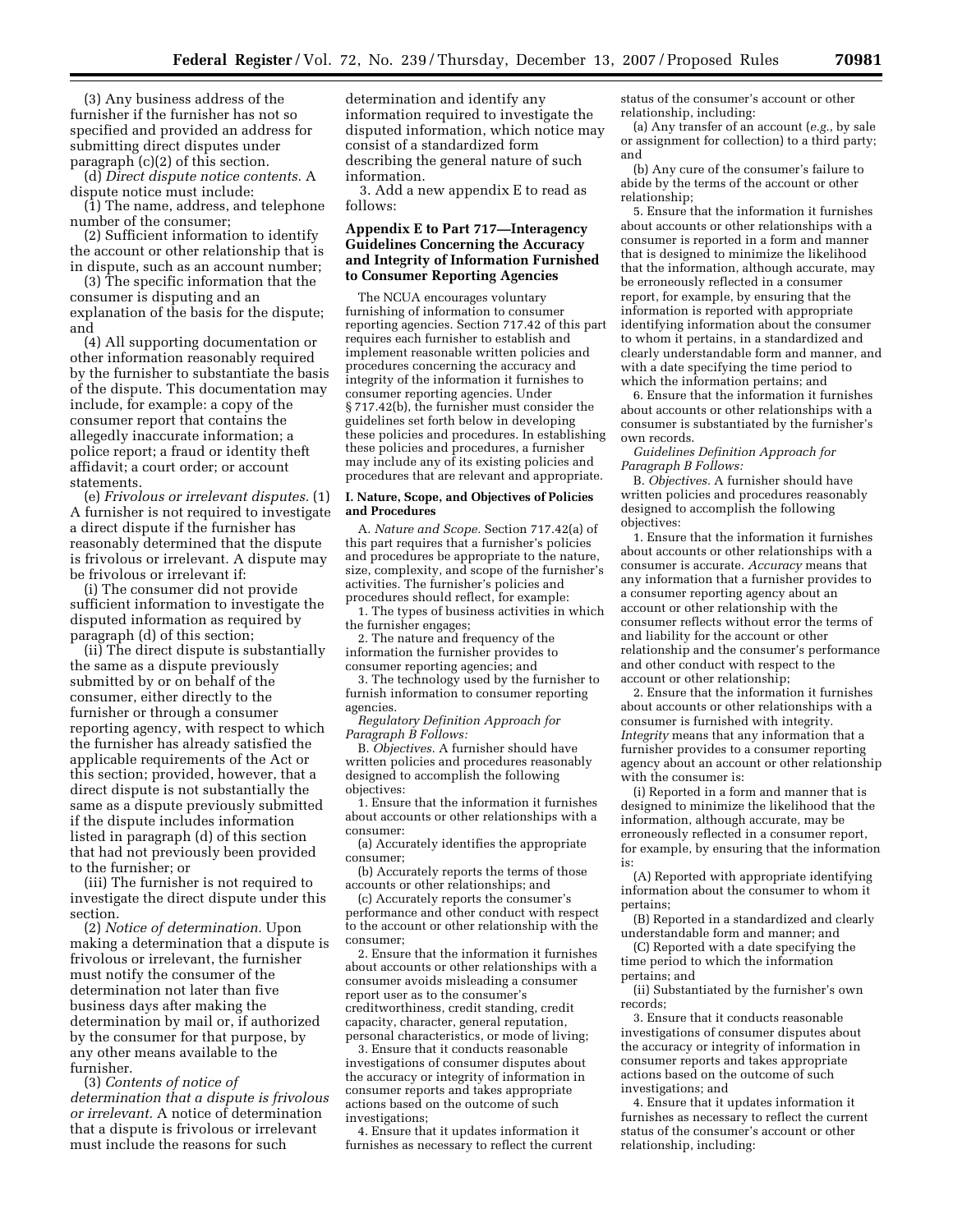(a) Any transfer of an account (*e.g.*, by sale or assignment for collection) to a third party; and

(b) Any cure of the consumer's failure to abide by the terms of the account or other relationship.

#### **II. Accuracy and Integrity Duties of Furnishers Under the FCRA**

A furnisher's policies and procedures should address compliance with all applicable requirements imposed on the furnisher under the FCRA, including the duties to: 1

A. Promptly notify the consumer reporting agency of the furnisher's determination that furnished information is not complete or accurate, for a furnisher that regularly and in the ordinary course of business furnishes information; provide any corrections, or any additional information, that is necessary to make the furnished information complete and accurate; and not thereafter furnish information that remains incomplete or inaccurate. 15 U.S.C.  $1681s - 2(a)(2)$ .

B. Provide notice of a dispute by a consumer about the accuracy or completeness of information furnished to a consumer reporting agency. 15 U.S.C. 1681s– 2(a)(3).

C. Report voluntary closure of a credit account by the consumer in information regularly furnished for the period in which the credit account is closed, for a furnisher that regularly and in the ordinary course of business furnishes information about consumer credit accounts. 15 U.S.C. 1681s– 2(a)(4).

D. Notify the consumer reporting agency of the date of delinquency on an account not later than 90 days after the furnisher furnishes information to the consumer reporting agency regarding action taken on the delinquent account (including placement for collection, charge to profit or loss, or any similar action). Date of delinquency means the month and year of the commencement of the delinquency on the account that immediately preceded the action. 15 U.S.C. 1681s–2(a)(5).

E. Have in place reasonable procedures to respond to any notification that the furnisher receives from a consumer reporting agency under section 605B of the FCRA, relating to the blocking of information resulting from identity theft and to prevent the refurnishing of such blocked information. 15 U.S.C.  $1681s-2(a)(6)(A)$ .

F. Not furnish to a consumer reporting agency information that purports to relate to the consumer if the consumer submits an identity theft report to the furnisher (at the address specified by that furnisher for receiving such reports) stating that such information maintained by that furnisher resulted from identity theft. (This restriction does not apply if the furnisher subsequently knows or is informed by the consumer that the information is correct.) 15 U.S.C. 1681s–  $2(a)(6)(B)$ .

G. After receiving a notice of dispute from a consumer reporting agency, in a timely

manner: Conduct an investigation; review all relevant information the consumer reporting agency provides; report the results of the investigation to the consumer reporting agency; report incomplete or inaccurate information to all nationwide consumer reporting agencies to which it reported the information; and modify, delete, or permanently block incomplete or inaccurate information or information that cannot be verified. 15 U.S.C. 1681s–2(b).

H. Investigate direct disputes as required by 12 CFR 717.43 and 15 U.S.C. 1681s–  $2(a)(8)$ .

#### **III. Establishing and Implementing Policies and Procedures**

In establishing and implementing its policies and procedures, a furnisher should:

A. Identify practices or activities of the furnisher that can compromise the accuracy and integrity of information furnished to consumer reporting agencies, such as by:

1. Reviewing its existing practices and activities, including the technological means and other methods it uses to furnish information to consumer reporting agencies and the frequency and timing of its furnishing of information, such as through an audit;

2. Reviewing historical records relating to accuracy or integrity or to disputes, or other information relating to the accuracy and integrity of information provided by the furnisher to consumer reporting agencies and the types of errors, omissions, or other problems that may have affected the accuracy and integrity of information it has furnished about consumers to consumer reporting agencies; and

3. Obtaining feedback from consumer reporting agencies, consumers, the furnisher's staff, or other appropriate parties.

B. Evaluate the effectiveness of existing policies and procedures of the furnisher regarding the accuracy and integrity of information furnished to consumer reporting agencies; consider whether new, additional, or different policies and procedures are necessary; and consider whether implementation of existing policies and procedures should be modified to enhance the accuracy and integrity of information about consumers furnished to consumer reporting agencies.

C. Evaluate the effectiveness of specific methods (including technological means) the furnisher uses to provide information to consumer reporting agencies; how those methods may affect the accuracy and integrity of the information it provides to consumer reporting agencies; and whether new, additional, or different methods (including technological means) should be used to provide information to consumer reporting agencies to enhance the accuracy and integrity of that information.

#### **IV. Specific Components of Policies and Procedures**

A furnisher's policies and procedures should address the following:

A. Establishing and implementing a system for furnishing information about consumers to consumer reporting agencies that is appropriate to the nature, size, complexity,

and scope of the furnisher's business operations.

B. Using standard data reporting formats and standard procedures for compiling and furnishing data, where feasible, such as the electronic transmission of information about consumers to consumer reporting agencies.

C. Ensuring that the furnisher maintains its own records for a reasonable period of time, not less than any applicable recordkeeping requirement, in order to substantiate the accuracy of any information about consumers it furnishes that is subject to a direct dispute.

D. Establishing and implementing appropriate internal controls regarding the accuracy and integrity of information about consumers furnished to consumer reporting agencies, such as by implementing standard procedures, verifying random samples, and conducting regular reviews of information provided to consumer reporting agencies.

E. Training staff that participates in activities related to the furnishing of information about consumers to consumer reporting agencies to implement the policies and procedures.

F. Providing for appropriate and effective oversight of relevant service providers whose activities may affect the accuracy and integrity of information about consumers furnished to consumer reporting agencies to ensure compliance with the policies and procedures.

G. Furnishing information about consumers to consumer reporting agencies following mergers, portfolio acquisitions or sales, or other acquisitions or transfers of accounts or other debts in a manner that prevents re-aging of information, duplicative reporting, or other problems affecting the accuracy or integrity of the information furnished.

H. Attempting to obtain the information listed in § 717.43(d) from a consumer before determining that the consumer's dispute is frivolous or irrelevant.

I. Ensuring that deletions, updates, and corrections furnished to consumer reporting agencies are reflected in business systems to avoid furnishing erroneous information.

J. Conducting investigations of direct disputes in a manner that promotes the efficient resolution of such disputes.

K. Ensuring that technological and other means of communication with consumer reporting agencies are designed to prevent duplicative reporting of accounts, erroneous association of information with the wrong consumer(s), and other occurrences that may compromise the accuracy and integrity of information contained in consumer reports.

L. Providing consumer reporting agencies with sufficient identifying information in the furnisher's possession about each consumer about whom information is furnished to enable the consumer reporting agency properly to identify the consumer.

M. Conducting a periodic evaluation of its own practices, consumer reporting agency practices of which the furnisher is aware, investigations of disputed information, corrections of inaccurate information, means of communication, and other factors that may affect the accuracy and integrity of information furnished to consumer reporting agencies.

<sup>1</sup> This is not a complete listing of furnisher duties relating to accuracy and integrity. Furnishers should consult the FCRA to determine what additional duties may apply.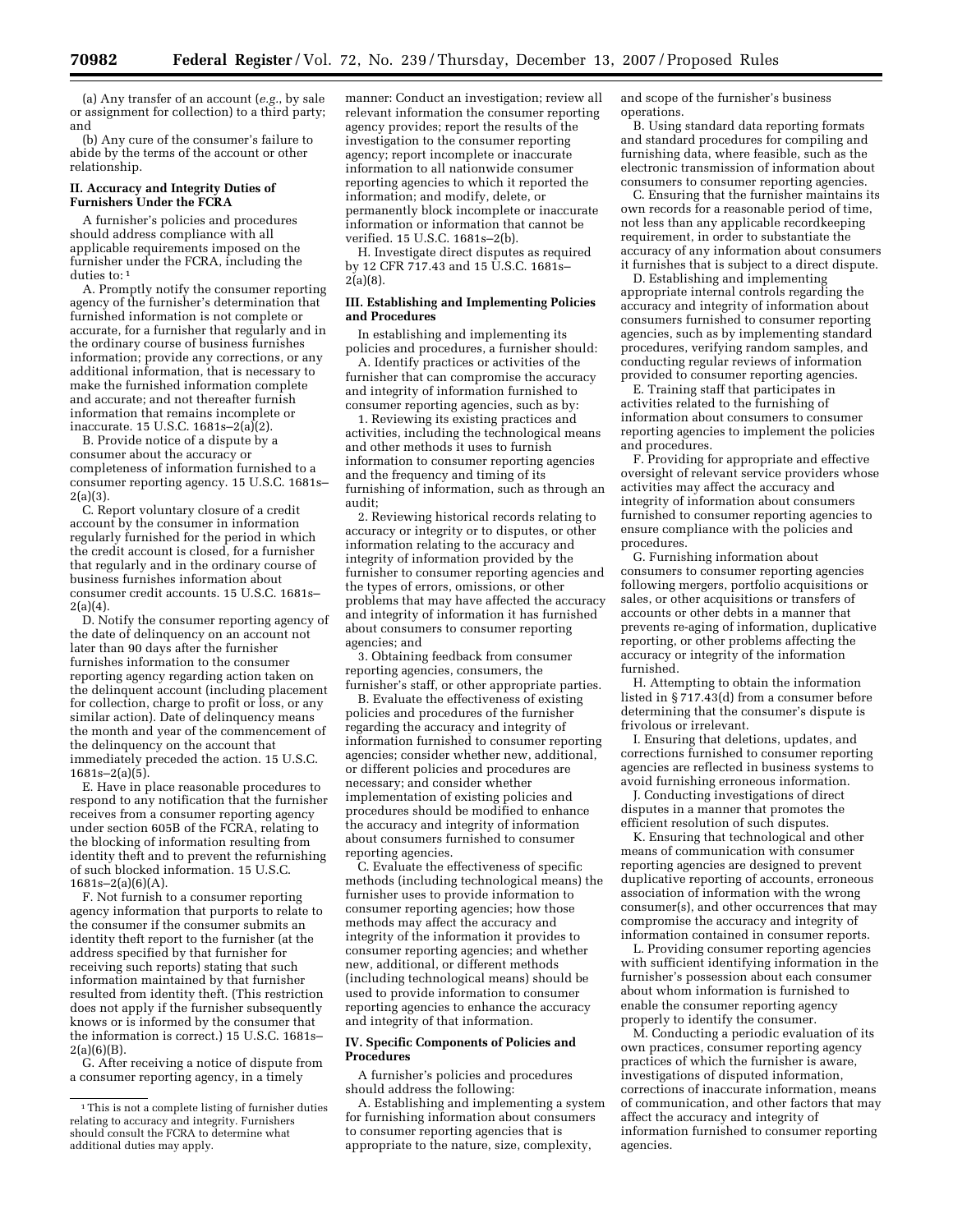#### **Federal Trade Commission**

*16 CFR Chapter I* 

#### **Authority and Issuance**

For the reasons discussed in the joint preamble, the Federal Trade Commission proposes to add part 660 to title 16 of the Code of Federal Regulations as follows:

#### **PART 660—DUTIES OF FURNISHERS OF INFORMATION TO CONSUMER REPORTING AGENCIES**

Sec.

#### 660.1 Scope.

660.2 Definitions.

- 660.3 Reasonable policies and procedures concerning the accuracy and integrity of furnisher information.
- 660.4 Direct disputes.
- Appendix A to Part 660—Interagency Guidelines Concerning the Accuracy and Integrity of Information Furnished to Consumer Reporting Agencies

**Authority:** 15 U.S.C. 1681s–2(a)(8) and 1681s–2(e); Sec. 312, Pub. L. 108–159, 117 Stat. 1989.

#### **§ 660.1 Scope.**

This part applies to furnishers of information to consumer reporting agencies that are subject to administrative enforcement of the FCRA by the Federal Trade Commission pursuant to 15 U.S.C.

1681s(a)(1)(referred to as ''furnishers'').

#### **§ 660.2 Definitions.**

For purposes of this part and Appendix A of this part, the following definitions apply: *Regulatory Definition Approach for Defining ''Accuracy'' and ''Integrity'' Follows:* 

(a) *Accuracy* means that any information that a furnisher provides to a consumer reporting agency about an account or other relationship with the consumer reflects without error the terms of and liability for the account or other relationship and the consumer's performance and other conduct with respect to the account or other relationship.

(b) *Integrity* means that any information that a furnisher provides to a consumer reporting agency about an account or other relationship with the consumer does not omit any term, such as a credit limit or opening date, of that account or other relationship, the absence of which can reasonably be expected to contribute to an incorrect evaluation by a user of a consumer report of a consumer's creditworthiness, credit standing, credit capacity, character, general reputation, personal characteristics, or mode of living.

(c) *Furnisher* means an entity other than an individual consumer that

furnishes information relating to consumers to one or more consumer reporting agencies. An entity is not a furnisher when it provides information to a consumer reporting agency solely to obtain a consumer report in accordance with sections 604(a) and (f) of the FCRA.

(d) *Identity theft* has the same meaning as in 16 CFR 603.2(a).

(e) *Direct dispute* means a dispute submitted directly to a furnisher by a consumer concerning the accuracy of any information contained in a consumer report relating to the consumer.

#### **§ 660.3 Reasonable policies and procedures concerning the accuracy and integrity of furnished information.**

(a) *Policies and procedures.* Each furnisher must establish and implement reasonable written policies and procedures regarding the accuracy and integrity of the information relating to consumers that it furnishes to a consumer reporting agency. The policies and procedures must be appropriate to the nature, size, complexity, and scope of each furnisher's activities.

(b) *Guidelines.* Each furnisher must consider the guidelines in Appendix A of this part in developing its policies and procedures required by this section, and incorporate those guidelines that are appropriate.

(c) *Reviewing and updating policies and procedures.* Each furnisher must review its policies and procedures required by this section periodically and update them as necessary to ensure their continued effectiveness.

#### **§ 660.4 Direct disputes.**

(a) *General rule.* Except as otherwise provided in this section, a furnisher must investigate a direct dispute if it relates to:

(1) The consumer's liability for a credit account or other debt with the furnisher, such as direct disputes relating to whether there is or has been identity theft or fraud against the consumer, whether there is individual or joint liability on an account, or whether the consumer is an authorized user of a credit account;

(2) The terms of a credit account or other debt with the furnisher, such as direct disputes relating to the credit limit on an open-end account, type of account, principal balance, scheduled payment amount on an account, or the amount of the reported credit limit on an open-end account;

(3) The consumer's performance or other conduct concerning an account or other relationship with the furnisher, such as direct disputes relating to the current payment status, high balance,

date a payment was made, the amount of a payment made, or the date an account was opened or closed; or

(4) Any other information contained in a consumer report regarding an account or other relationship with the furnisher that bears on the consumer's creditworthiness, credit standing, credit capacity, character, general reputation, personal characteristics, or mode of living.

(b) *Exceptions.* The requirements of paragraph (a) of this section do not apply to a furnisher if:

(1) The direct dispute relates to: (i) The consumer's identifying information (other than a direct dispute relating to a consumer's liability for a credit account or other debt with the furnisher, as provided in paragraph  $(a)(1)$  of this section) such as name(s), date of birth, Social Security number, telephone number(s), or address(es);

(ii) The identity of past or present employers;

(iii) Inquiries or requests for a consumer report;

(iv) Information derived from public records, such as judgments, bankruptcies, liens, and other legal matters (unless provided by a furnisher with an account or other relationship with the consumer); or

(v) Information related to fraud alerts or active duty alerts; or

(2) The direct dispute is submitted by, is prepared on behalf of the consumer by, or is submitted on a form supplied to the consumer by, a credit repair organization, as defined in 15 U.S.C. 1679a(3), or an entity that would be a credit repair organization, but for 15 U.S.C. 1679a(3)(B)(i).

(c) *Direct dispute address.* A furnisher is required to investigate a direct dispute only if a consumer submits a dispute notice to the furnisher at:

(1) The address of a furnisher provided by a furnisher and set forth on a consumer report relating to the consumer;

(2) An address clearly and conspicuously specified by the furnisher for submitting direct disputes that is provided to the consumer in writing or electronically (if the consumer has agreed to the electronic delivery of information from the furnisher); or

(3) Any business address of the furnisher if the furnisher has not so specified and provided an address for submitting direct disputes under paragraph (c)(2) of this section.

(d) *Direct dispute notice contents.* A dispute notice must include:

(1) The name, address, and telephone number of the consumer;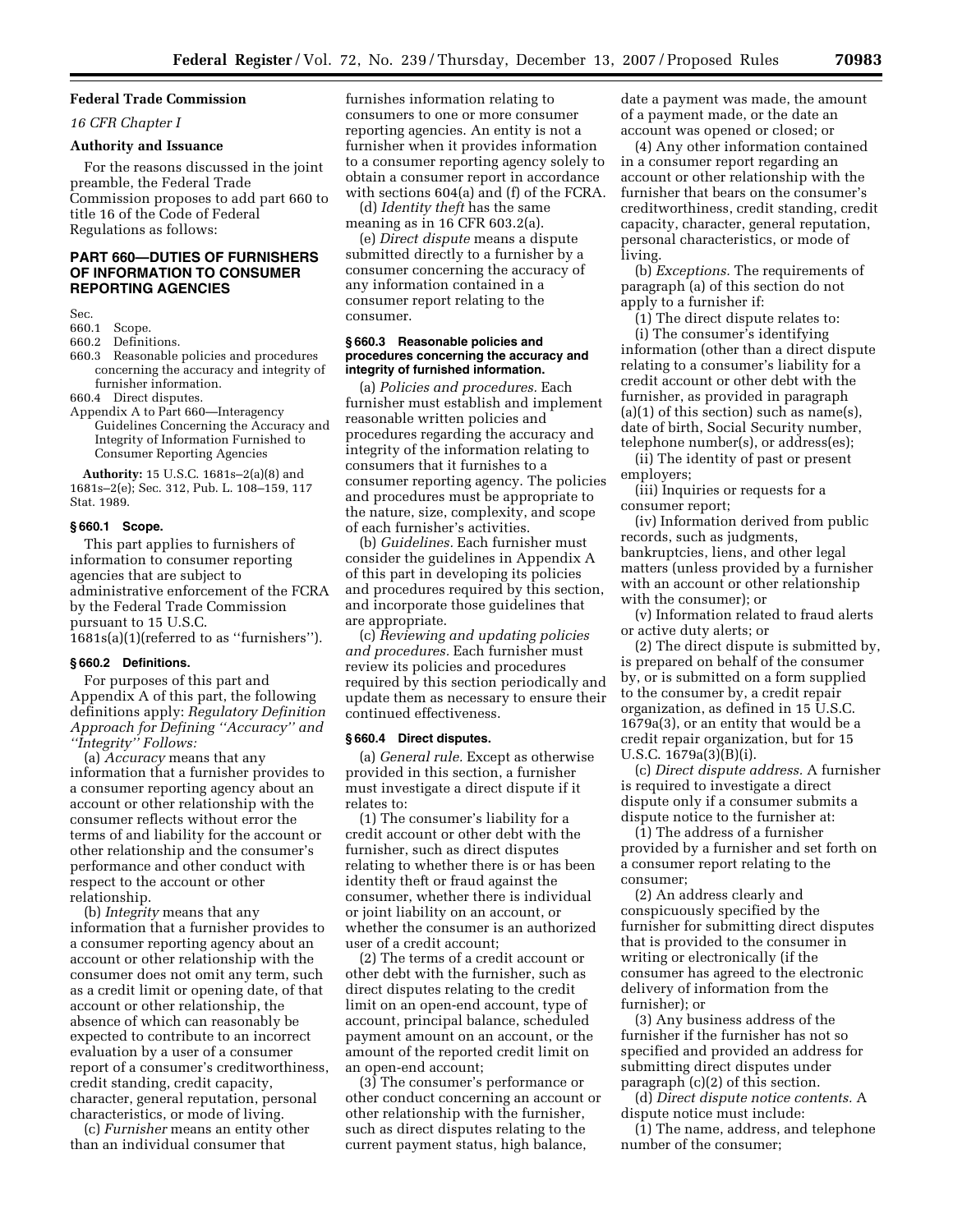(2) Sufficient information to identify the account or other relationship that is in dispute, such as an account number;

(3) The specific information that the consumer is disputing and an explanation of the basis for the dispute; and

(4) All supporting documentation or other information reasonably required by the furnisher to substantiate the basis of the dispute. This documentation may include, for example: a copy of the consumer report that contains the allegedly inaccurate information; a police report; a fraud or identity theft affidavit; a court order; or account statements.

(e) *Frivolous or irrelevant disputes.* (1) A furnisher is not required to investigate a direct dispute if the furnisher has reasonably determined that the dispute is frivolous or irrelevant. A dispute may be frivolous or irrelevant if:

(i) The consumer did not provide sufficient information to investigate the disputed information as required by paragraph (d) of this section;

(ii) The direct dispute is substantially the same as a dispute previously submitted by or on behalf of the consumer, either directly to the furnisher or through a consumer reporting agency, with respect to which the furnisher has already satisfied the applicable requirements of the Act or this section; provided, however, that a direct dispute is not substantially the same as a dispute previously submitted if the dispute includes information listed in paragraph (d) of this section that had not previously been provided to the furnisher; or

(iii) The furnisher is not required to investigate the direct dispute under this section.

(2) *Notice of determination.* Upon making a determination that a dispute is frivolous or irrelevant, the furnisher must notify the consumer of the determination not later than five business days after making the determination, by mail or, if authorized by the consumer for that purpose, by any other means available to the furnisher.

(3) *Contents of notice of determination that a dispute is frivolous or irrelevant.* A notice of determination that a dispute is frivolous or irrelevant must include the reasons for such determination and identify any information required to investigate the disputed information, which may consist of a standardized form describing the general nature of such information.

#### **Appendix A to Part 660—Interagency Guidelines Concerning the Accuracy and Integrity of Information Furnished to Consumer Reporting Agencies**

The Commission encourages voluntary furnishing of information to consumer reporting agencies. Section 660.3 of this part requires each furnisher to establish and implement reasonable written policies and procedures concerning the accuracy and integrity of the information it furnishes to consumer reporting agencies. Under § 660.3(b) of this part, the furnisher must consider the guidelines set forth below in developing these policies and procedures. In establishing these policies and procedures, a furnisher may include any of its existing policies and procedures that are relevant and appropriate.

#### **I. Nature, Scope, and Objectives of Policies and Procedures**

A. *Nature and Scope.* Section 660.3(a) of this part requires that a furnisher's policies and procedures be appropriate to the nature, size, complexity, and scope of the furnisher's activities. The furnisher's policies and procedures should reflect, for example:

1. The types of business activities in which the furnisher engages;

2. The nature and frequency of the information the furnisher provides to consumer reporting agencies; and

3. The technology used by the furnisher to furnish information to consumer reporting agencies.

*Regulatory Definition Approach for Paragraph B Follows:* 

B. *Objectives.* A furnisher should have written policies and procedures reasonably designed to accomplish the following objectives:

1. Ensure that the information it furnishes about accounts or other relationships with a consumer:

(a) Accurately identifies the appropriate consumer;

(b) Accurately reports the terms of those accounts or other relationships; and

(c) Accurately reports the consumer's performance and other conduct with respect to the account or other relationship with the consumer;

2. Ensure that the information it furnishes about accounts or other relationships with a consumer avoids misleading a consumer report user as to the consumer's creditworthiness, credit standing, credit capacity, character, general reputation, personal characteristics, or mode of living;

3. Ensure that it conducts reasonable investigations of consumer disputes about the accuracy or integrity of information in consumer reports and takes appropriate actions based on the outcome of such investigations;

4. Ensure that it updates information it furnishes as necessary to reflect the current status of the consumer's account or other relationship, including:

(a) Any transfer of an account (*e.g.*, by sale or assignment for collection) to a third party; and

(b) Any cure of the consumer's failure to abide by the terms of the account or other relationship;

5. Ensure that the information it furnishes about accounts or other relationships with a consumer is reported in a form and manner that is designed to minimize the likelihood that the information, although accurate, may be erroneously reflected in a consumer report, for example, by ensuring that the information is reported with appropriate identifying information about the consumer to whom it pertains, in a standardized and clearly understandable form and manner, and with a date specifying the time period to which the information pertains; and

6. Ensure that the information it furnishes about accounts or other relationships with a consumer is substantiated by the furnisher's own records.

*Guidelines Definition Approach for Paragraph B Follows:* 

B. *Objectives.* A furnisher should have written policies and procedures reasonably designed to accomplish the following objectives:

1. Ensure that the information it furnishes about accounts or other relationships with a consumer is accurate. *Accuracy* means that any information that a furnisher provides to a consumer reporting agency about an account or other relationship with the consumer reflects without error the terms of and liability for the account or other relationship and the consumer's performance and other conduct with respect to the account or other relationship;

2. Ensure that the information it furnishes about accounts or other relationships with a consumer is furnished with integrity. *Integrity* means that any information that a furnisher provides to a consumer reporting agency about an account or other relationship with the consumer is:

(i) Reported in a form and manner that is designed to minimize the likelihood that the information, although accurate, may be erroneously reflected in a consumer report, for example, by ensuring that the information is:

(A) Reported with appropriate identifying information about the consumer to whom it pertains;

(B) Reported in a standardized and clearly understandable form and manner; and

(C) Reported with a date specifying the time period to which the information pertains; and

(ii) Substantiated by the furnisher's own records;

3. Ensure that it conducts reasonable investigations of consumer disputes about the accuracy or integrity of information in consumer reports and takes appropriate actions based on the outcome of such investigations; and

4. Ensure that it updates information it furnishes as necessary to reflect the current status of the consumer's account or other relationship, including:

(a) Any transfer of an account (*e.g.*, by sale or assignment for collection) to a third party; and

(b) Any cure of the consumer's failure to abide by the terms of the account or other relationship.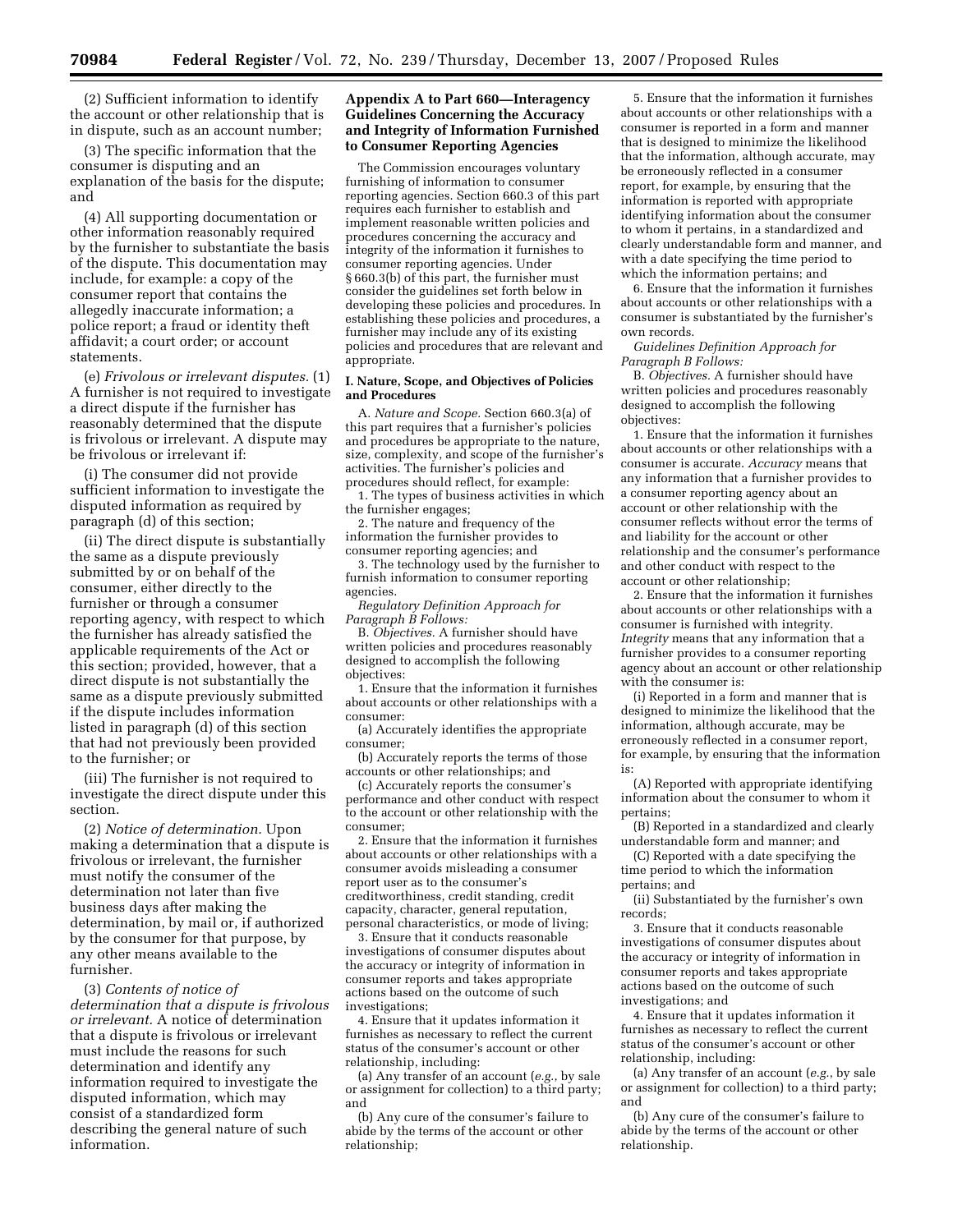#### **II. Accuracy and Integrity Duties of Furnishers Under the FCRA**

A furnisher's policies and procedures should address compliance with all applicable requirements imposed on the furnisher under the FCRA, including the duties to: 1

A. Promptly notify the consumer reporting agency of the furnisher's determination that furnished information is not complete or accurate, for a furnisher that regularly and in the ordinary course of business furnishes information; provide any corrections, or any additional information, that is necessary to make the furnished information complete and accurate; and not thereafter furnish information that remains incomplete or inaccurate. 15 U.S.C. 1681s–2(a)(2).

B. Provide notice of a dispute by a consumer about the accuracy or completeness of information furnished to a consumer reporting agency. 15 U.S.C. 1681s–  $2(a)(3)$ .

C. Report voluntary closure of a credit account by the consumer in information regularly furnished for the period in which the credit account is closed, for a furnisher that regularly and in the ordinary course of business furnishes information about consumer credit accounts. 15 U.S.C. 1681s– 2(a)(4).

D. Notify the consumer reporting agency of the date of delinquency on an account not later than 90 days after the furnisher furnishes information to the consumer reporting agency regarding action taken on the delinquent account (including placement for collection, charge to profit or loss, or any similar action). Date of delinquency means the month and year of the commencement of the delinquency on the account that immediately preceded the action. 15 U.S.C. 1681s–2(a)(5).

E. Have in place reasonable procedures to respond to any notification that the furnisher receives from a consumer reporting agency under section 605B of the FCRA, relating to the blocking of information resulting from identity theft and to prevent the refurnishing of such blocked information. 15 U.S.C.  $1681s-2(a)(6)(A)$ .

F. Not furnish to a consumer reporting agency information that purports to relate to the consumer if the consumer submits an identity theft report to the furnisher (at the address specified by that furnisher for receiving such reports) stating that such information maintained by that furnisher resulted from identity theft. (This restriction does not apply if the furnisher subsequently knows or is informed by the consumer that the information is correct.) 15 U.S.C. 1681s– 2(a)(6)(B).

G. After receiving a notice of dispute from a consumer reporting agency, in a timely manner: Conduct an investigation; review all relevant information the consumer reporting agency provides; report the results of the investigation to the consumer reporting agency; report incomplete or inaccurate information to all nationwide consumer

reporting agencies to which it reported the information; and modify, delete, or permanently block incomplete or inaccurate information or information that cannot be verified. 15 U.S.C. 1681s–2(b).

H. Investigate direct disputes as required by section 660.4 of this part and 15 U.S.C.  $1681s - 2(a)(8)$ .

#### **III. Establishing and Implementing Policies and Procedures**

In establishing and implementing its policies and procedures, a furnisher should:

A. Identify practices or activities of the furnisher that can compromise the accuracy and integrity of information furnished to consumer reporting agencies, such as by:

1. Reviewing its existing practices and activities, including the technological means and other methods it uses to furnish information to consumer reporting agencies and the frequency and timing of its furnishing of information, such as through an audit;

2. Reviewing historical records relating to accuracy or integrity or to disputes, or other information relating to the accuracy and integrity of information provided by the furnisher to consumer reporting agencies and the types of errors, omissions, or other problems that may have affected the accuracy and integrity of information it has furnished about consumers to consumer reporting agencies; and

3. Obtaining feedback from consumer reporting agencies, consumers, the furnisher's staff, or other appropriate parties.

B. Evaluate the effectiveness of existing policies and procedures of the furnisher regarding the accuracy and integrity of information furnished to consumer reporting agencies; consider whether new, additional, or different policies and procedures are necessary; and consider whether implementation of existing policies and procedures should be modified to enhance the accuracy and integrity of information about consumers furnished to consumer reporting agencies.

C. Evaluate the effectiveness of specific methods (including technological means) the furnisher uses to provide information to consumer reporting agencies; how those methods may affect the accuracy and integrity of the information it provides to consumer reporting agencies; and whether new, additional, or different methods (including technological means) should be used to provide information to consumer reporting agencies to enhance the accuracy and integrity of that information.

#### **IV. Specific Components of Policies and Procedures**

A furnisher's policies and procedures should address the following:

A. Establishing and implementing a system for furnishing information about consumers to consumer reporting agencies that is appropriate to the nature, size, complexity, and scope of the furnisher's business operations.

B. Using standard data reporting formats and standard procedures for compiling and furnishing data, where feasible, such as the electronic transmission of information about consumers to consumer reporting agencies.

C. Ensuring that the furnisher maintains its own records for a reasonable period of time, not less than any applicable recordkeeping requirement, in order to substantiate the accuracy of any information about consumers it furnishes that is subject to a direct dispute.

D. Establishing and implementing appropriate internal controls regarding the accuracy and integrity of information about consumers furnished to consumer reporting agencies, such as by implementing standard procedures, verifying random samples, and conducting regular reviews of information provided to consumer reporting agencies.

E. Training staff that participates in activities related to the furnishing of information about consumers to consumer reporting agencies to implement the policies and procedures.

F. Providing for appropriate and effective oversight of relevant service providers whose activities may affect the accuracy and integrity of information about consumers furnished to consumer reporting agencies to ensure compliance with the policies and procedures.

G. Furnishing information about consumers to consumer reporting agencies following mergers, portfolio acquisitions or sales, or other acquisitions or transfers of accounts or other debts in a manner that prevents re-aging of information, duplicative reporting, or other problems affecting the accuracy or integrity of the information furnished.

H. Attempting to obtain the information listed in § 660.4(d) of this part from a consumer before determining that the consumer's dispute is frivolous or irrelevant.

I. Ensuring that deletions, updates, and corrections furnished to consumer reporting agencies are reflected in business systems to avoid furnishing erroneous information.

J. Conducting investigations of direct disputes in a manner that promotes the efficient resolution of such disputes.

K. Ensuring that technological and other means of communication with consumer reporting agencies are designed to prevent duplicative reporting of accounts, erroneous association of information with the wrong consumer(s), and other occurrences that may compromise the accuracy and integrity of information contained in consumer reports.

L. Providing consumer reporting agencies with sufficient identifying information in the furnisher's possession about each consumer about whom information is furnished to enable the consumer reporting agency properly to identify the consumer.

M. Conducting a periodic evaluation of its own practices, consumer reporting agency practices of which the furnisher is aware, investigations of disputed information, corrections of inaccurate information, means of communication, and other factors that may affect the accuracy and integrity of information furnished to consumer reporting agencies.

<sup>1</sup> This is not a complete listing of furnisher duties relating to accuracy and integrity. Furnishers should consult the FCRA to determine what additional duties may apply.